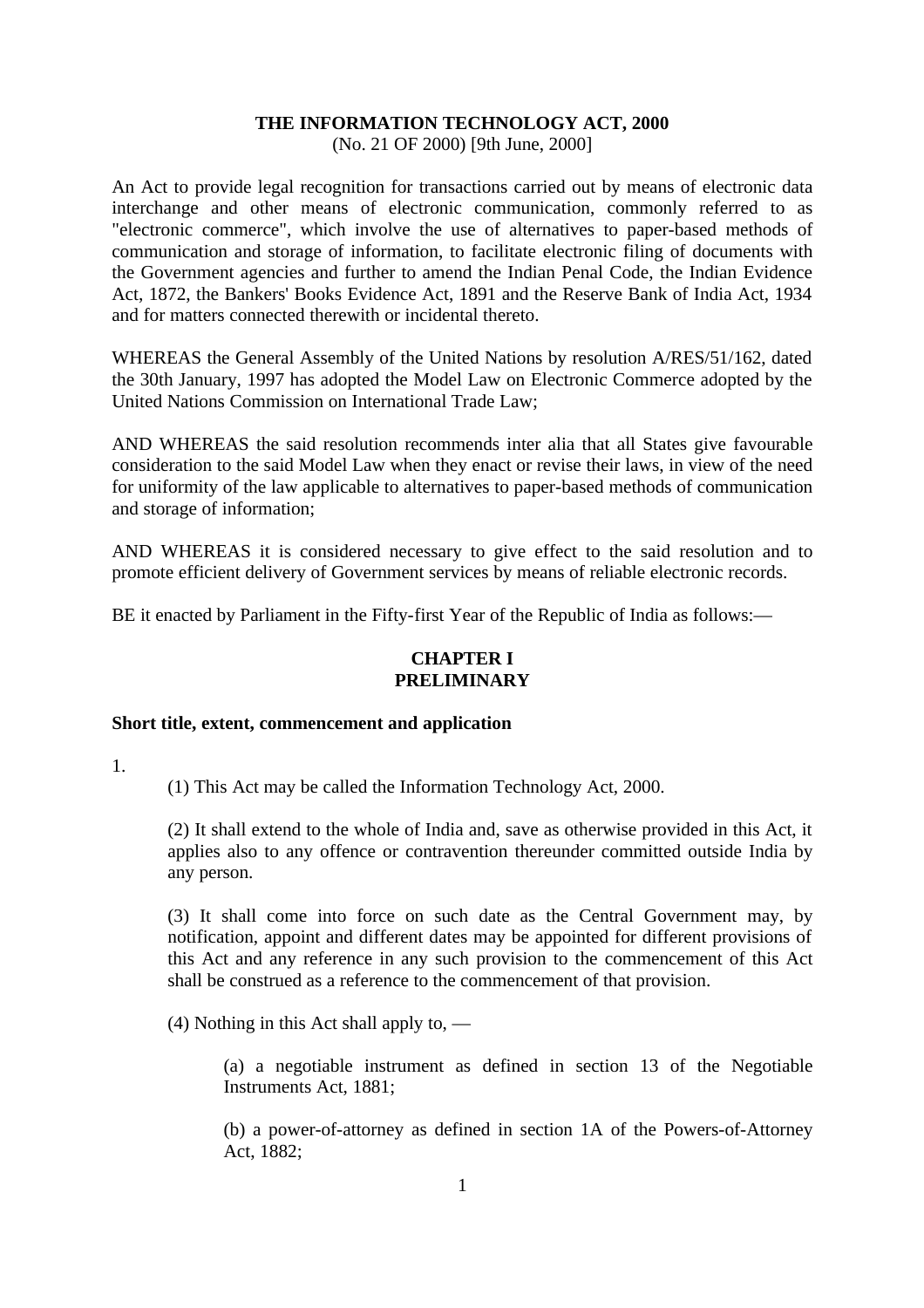(c) a trust as defined in section 3 of the Indian Trusts Act, 1882;

(d) a will as defined in clause (h) of section 2 of the Indian Succession Act, 1925 including any other testamentary disposition by whatever name called;

(e) any contract for the sale or conveyance of immovable property or any interest in such property;

(f) any such class of documents or transactions as may be notified by the Central Government in the Official Gazette.

### **Definitions**

2.

(1) In this Act, unless the context otherwise requires, —

(a) "access" with its grammatical variations and cognate expressions means gaining entry into, instructing or communicating with the logical, arithmetical, or memory function resources of a computer, computer system or computer network;

(b) "addressee" means a person who is intended by the originator to receive the electronic record but does not include any intermediary;

(c) "adjudicating officer" means an adjudicating officer appointed under subsection (1) of section 46;

(d) "affixing digital signature" with its grammatical variations and cognate expressions means adoption of any methodology or procedure by a person for the purpose of authenticating an electronic record by means of digital signature;

(e) "appropriate Government" means as respects any matter,—

(i) Enumerated in List II of the Seventh Schedule to the Constitution;

(ii) relating to any State law enacted under List III of the Seventh Schedule to the Constitution, the State Government and in any other case, the Central Government;

(f) "asymmetric crypto system" means a system of a secure key pair consisting of a private key for creating a digital signature and a public key to verify the digital signature;

(g) "Certifying Authority" means a person who has been granted a licence to issue a Digital Signature Certificate under section 24;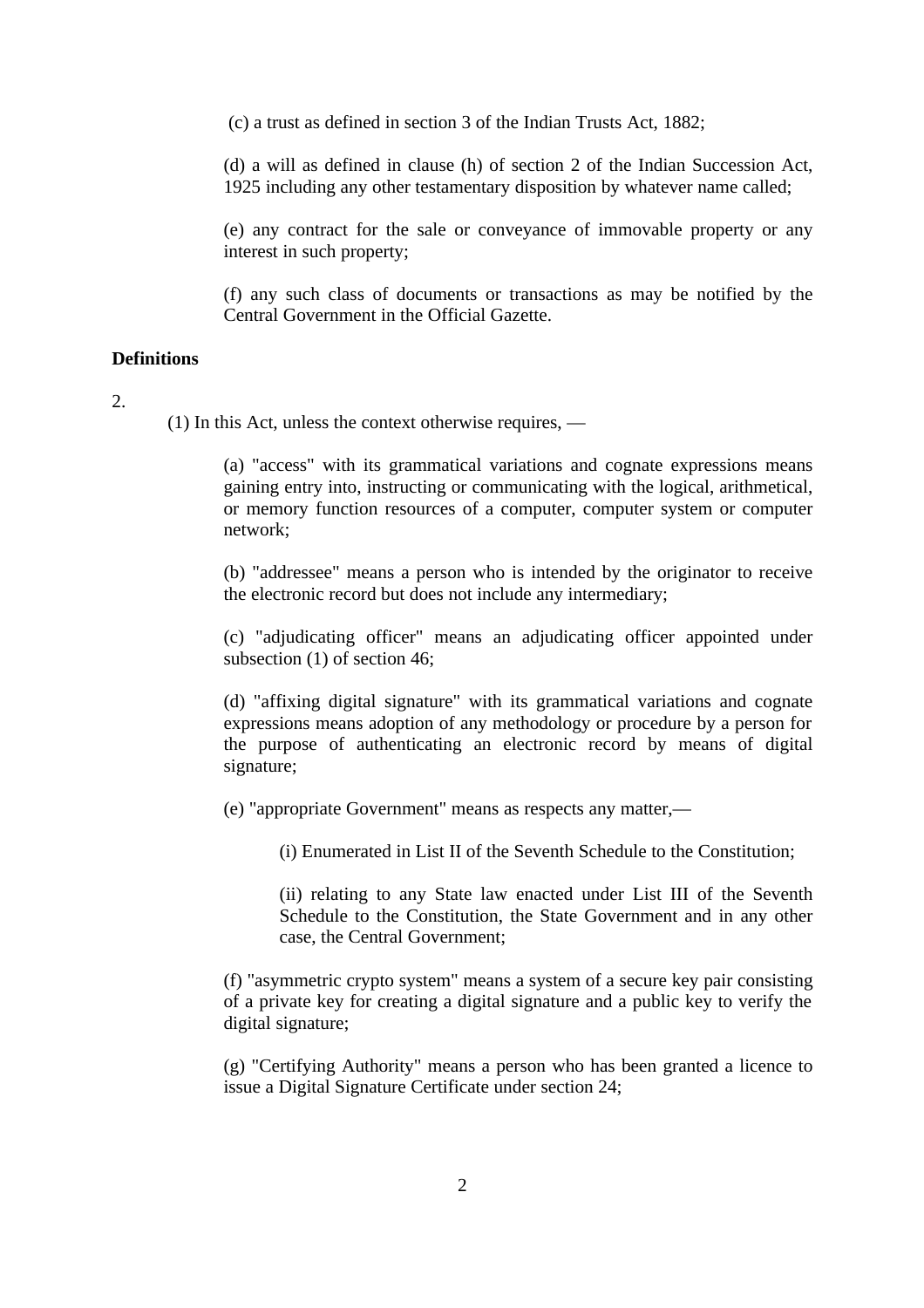(h) "certification practice statement" means a statement issued by a Certifying Authority to specify the practices that the Certifying Authority employs in issuing Digital Signature Certificates;

(i) "computer" means any electronic magnetic, optical or other high-speed data processing device or system which performs logical, arithmetic, and memory functions by manipulations of electronic, magnetic or optical impulses, and includes all input, output, processing, storage, computer software, or communication facilities which are connected or related to the computer in a computer system or computer network;.

(j) "computer network" means the interconnection of one or more computers through—

(i) the use of satellite, microwave, terrestrial line or other communication media; and

(ii) terminals or a complex consisting of two or more interconnected computers whether or not the interconnection is continuously maintained;

(k) "computer resource" means computer, computer system, computer network, data, computer data base or software;

(l) "computer system" means a device or collection of devices, including input and output support devices and excluding calculators which are not programmable and capable of being used in conjunction with external files, which contain computer programmes, electronic instructions, input data and output data, that performs logic, arithmetic, data storage and retrieval, communication control and other functions;

(m) "Controller" means the Controller of Certifying Authorities appointed under sub-section (l) of section 17;

(n) "Cyber Appellate Tribunal" means the Cyber Regulations Appellate Tribunal established under sub-section (1) of section 48;

(o) "data" means a representation of information, knowledge, facts, concepts or instructions which are being prepared or have been prepared in a formalised manner, and is intended to be processed, is being processed or has been processed in a computer system or computer network, and may be in any form (including computer printouts magnetic or optical storage media, punched cards, punched tapes) or stored internally in the memory of the computer;

(p) "digital signature" means authentication of any electronic record by a subscriber by means of an electronic method or procedure in accordance with the provisions of section 3;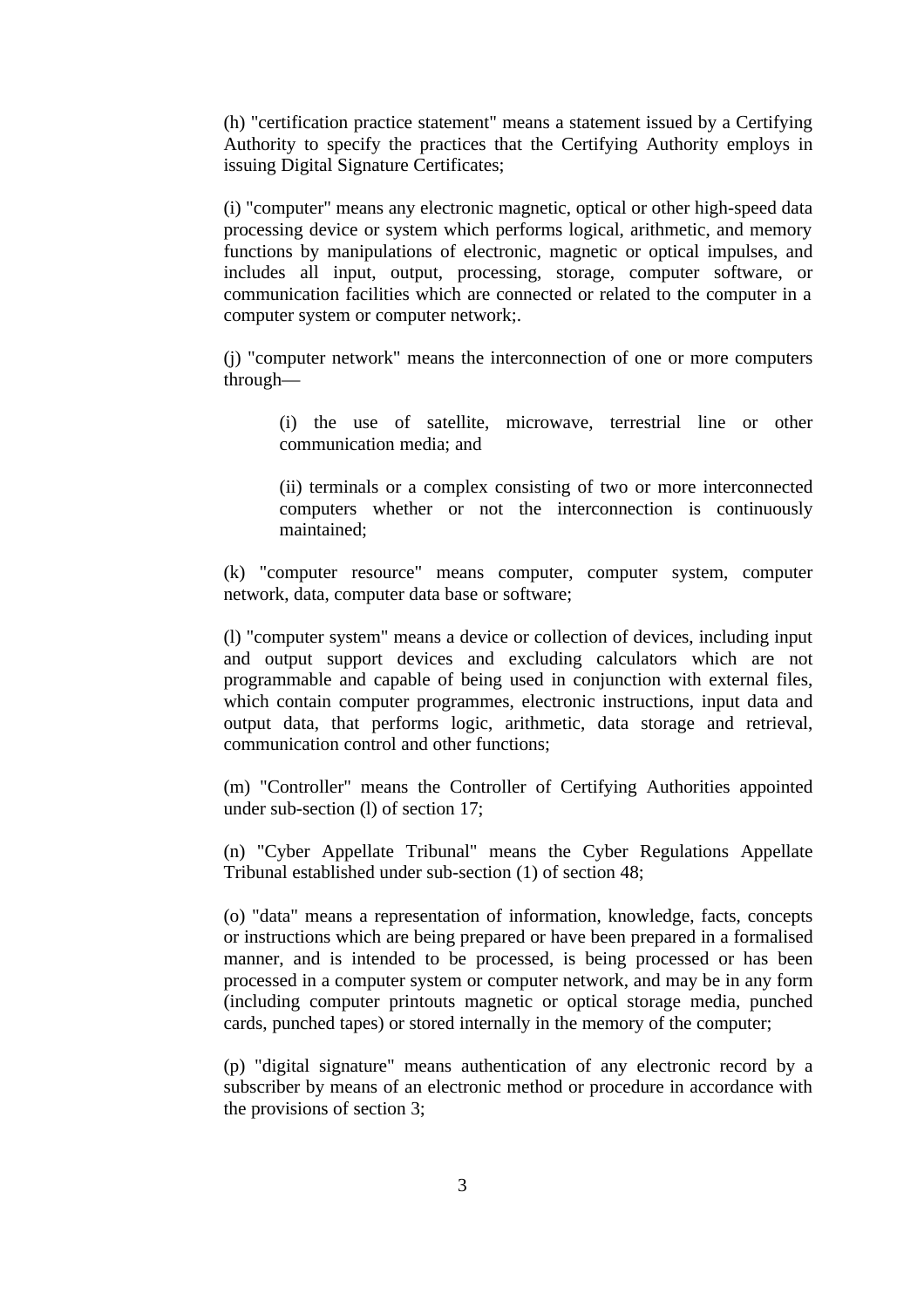(q) "Digital Signature Certificate" means a Digital Signature Certificate issued under sub-section (4) of section 35;

(r) "electronic form" with reference to information means any information generated, sent, received or stored in media, magnetic, optical, computer memory, micro film, computer generated micro fiche or similar device;

(s) "Electronic Gazette" means the Official Gazette published in the electronic form;

(t) "electronic record" means data, record or data generated, image or sound stored, received or sent in an electronic form or micro film or computer generated micro fiche;

(u) "function", in relation to a computer, includes logic, control arithmetical process, deletion, storage and retrieval and communication or telecommunication from or within a computer;

(v) "information" includes data, text, images, sound, voice, codes, computer programmes, software and databases or micro film or computer generated micro fiche:

(w) "intermediary" with respect to any particular electronic message means any person who on behalf of another person receives, stores or transmits that message or provides any service with respect to that message;

(x) "key pair", in an asymmetric crypto system, means a private key and its mathematically related public key, which are so related that the public key can verify a digital signature created by the private key;.

(y) "law" includes any Act of Parliament or of a State Legislature, Ordinances promulgated by the President or a Governor, as the case may be. Regulations made by the President under article 240, Bills enacted as President's Act under sub-clause (a) of clause (1) of article 357 of the Constitution and includes rules, regulations, bye-laws and orders issued or made thereunder;

(z) "licence" means a licence granted to a Certifying Authority under section 24;

(za) "originator" means a person who sends, generates, stores or transmits any electronic message or causes any electronic message to be sent, generated, stored or transmitted to any other person but does not include an intermediary;

(zb) "prescribed" means prescribed by rules made under this Act;

(zc) "private key" means the key of a key pair used to create a digital signature;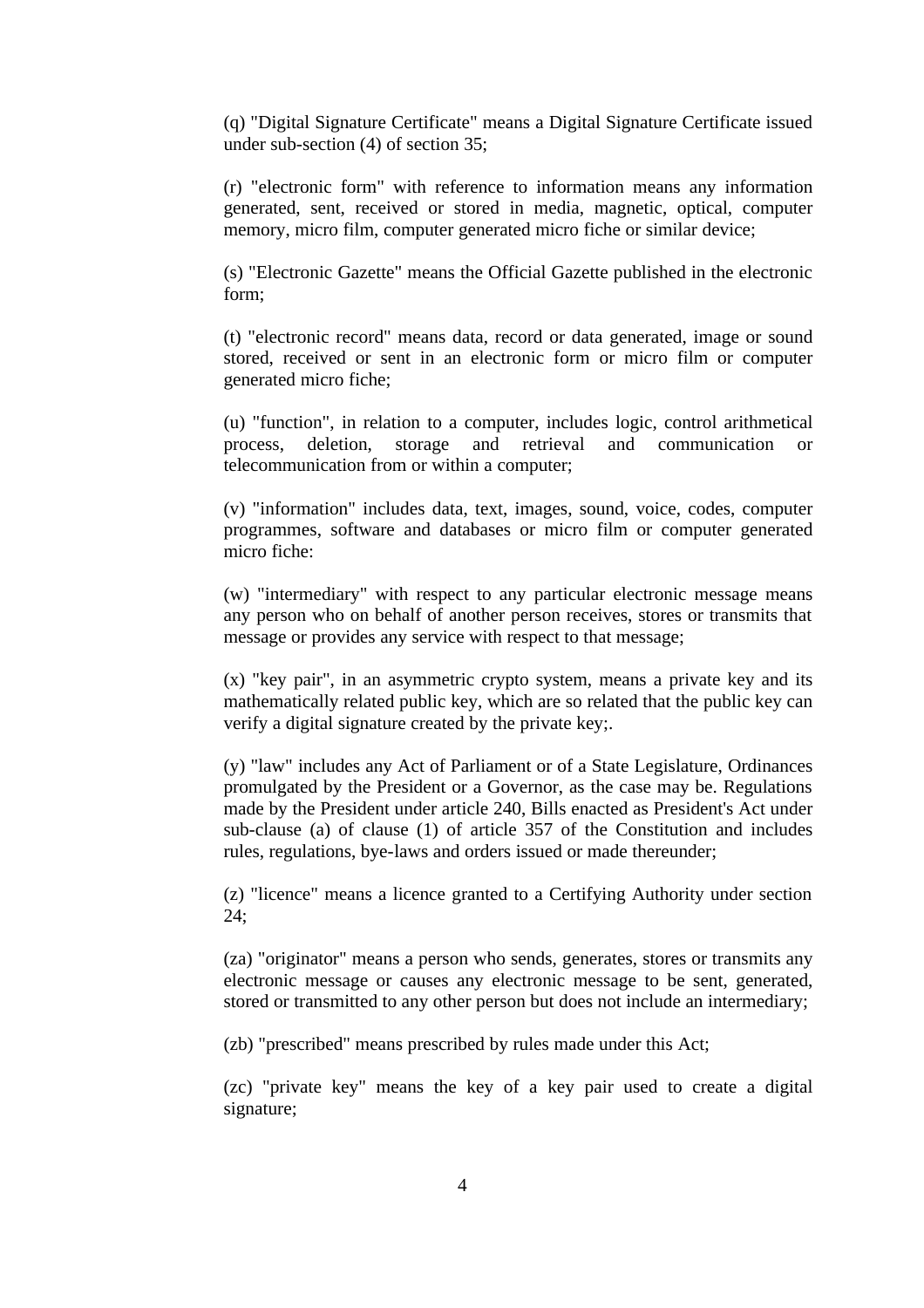(zd) "public key" means the key of a key pair used to verify a digital signature and listed in the Digital Signature Certificate;

(ze) "secure system" means computer hardware, software, and procedure that—

(a) are reasonably secure from unauthorised access and misuse;

(b) provide a reasonable level of reliability and correct operation;

(c) are reasonably suited to performing the intended functions; and

(d) adhere to generally accepted security procedures;

(zf) "security procedure" means the security procedure prescribed under section 16 by the Central Government;

(zg) "subscriber" means a person in whose name the Digital Signature Certificate is issued;

(zh) "verify" in relation to a digital signature, electronic record or public key, with its grammatical variations and cognate expressions means to determine whether—

(a) the initial electronic record was affixed with the digital signature by the use of private key corresponding to the public key of the subscriber;

(b) the initial electronic record is retained intact or has been altered since such electronic record was so affixed with the digital signature.

(2) Any reference in this Act to any enactment or any provision thereof shall, in relation to an area in which such enactment or such provision is not in force, be construed as a reference to the corresponding law or the relevant provision of the corresponding law, if any, in force in that area.

#### **CHAPTER II DIGITAL SIGNATURE**

#### **Authentication of electronic records.**

3.

(1) Subject to the provisions of this section any subscriber may authenticate an electronic record by affixing his digital signature.

(2) The authentication of the electronic record shall be effected by the use of asymmetric crypto system and hash function, which envelop and transform the initial electronic record into another electronic record.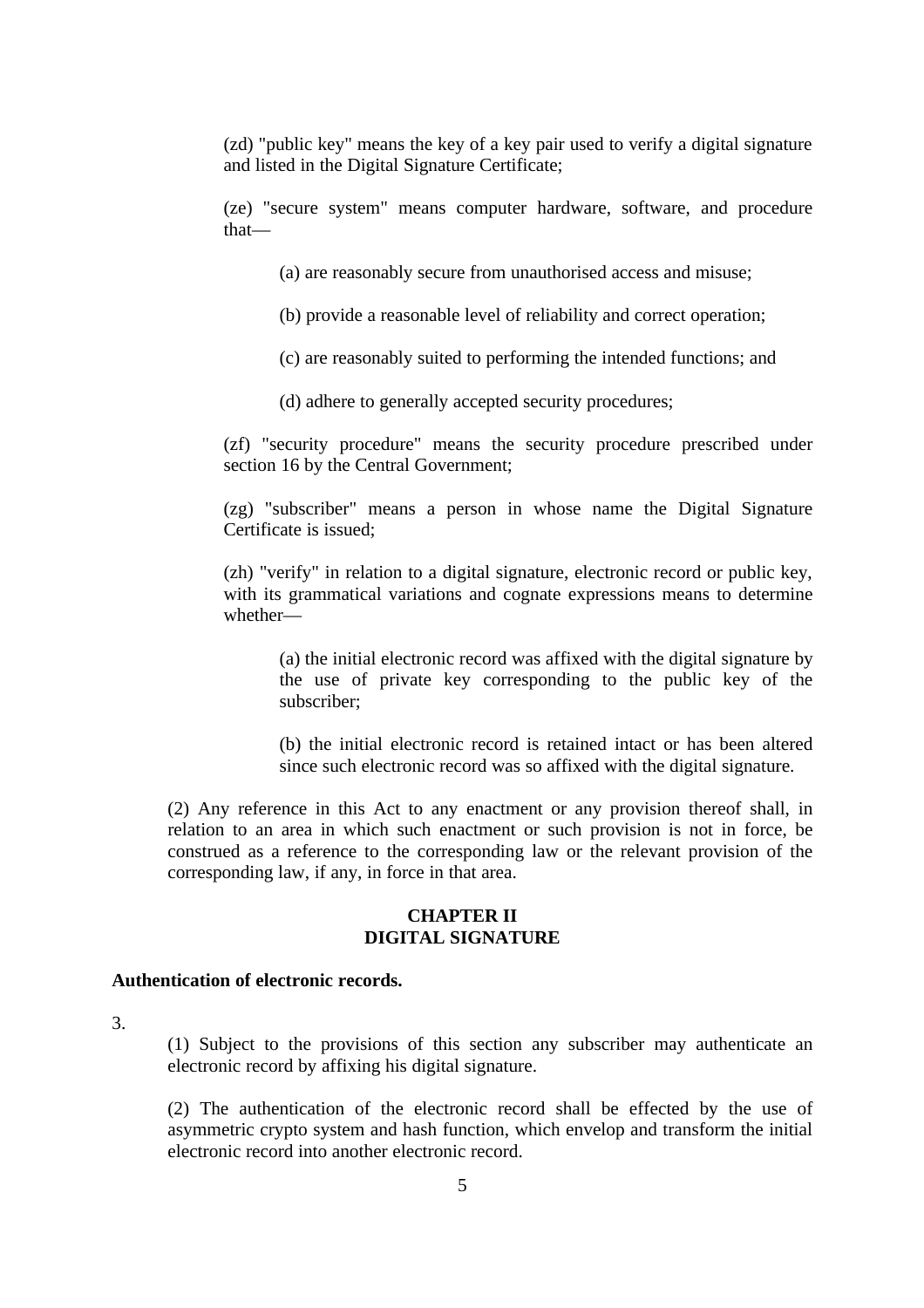*Explanation*. —For the purposes of this sub-section, "hash function" means an algorithm mapping or translation of one sequence of bits into another, generally smaller set known as "hash result" such that an electronic record yields the same hash result every time the algorithm is executed with the same electronic record as its input making it computationally infeasible—

- (a) to derive or reconstruct the original electronic record from the hash result produced by the algorithm;
- (b) that two electronic records can produce the same hash result using the algorithm.

(3) Any person by the use of a public key of the subscriber can verify the electronic record.

(4) The private key and the public key are unique to the subscriber and constitute a functioning key pair.

### **CHAPTER III**  ELECTRONIC GOVERNANCE

#### **Legal recognition of electronic records.**

#### 4.

Where any law provides that information or any other matter shall be in writing or in the typewritten or printed form, then, notwithstanding anything contained in such law, such requirement shall be deemed to have been satisfied if such information or matter is—

- (a) rendered or made available in an electronic form; and
- (b) accessible so as to be usable for a subsequent reference.

#### **Legal recognition of digital signatures.**

5.

Where any law provides that information or any other matter shall be authenticated by affixing the signature or any document shall be signed or bear the signature of any person (hen, notwithstanding anything contained in such law, such requirement shall be deemed to have been satisfied, if such information or matter is authenticated by means of digital signature affixed in such manner as may be prescribed by the Central Government.

*Explanation*. —For the purposes of this section, "signed", with its grammatical variations and cognate expressions, shall, with reference to a person, mean affixing of his hand written signature or any mark on any document and the expression "signature" shall be construed accordingly.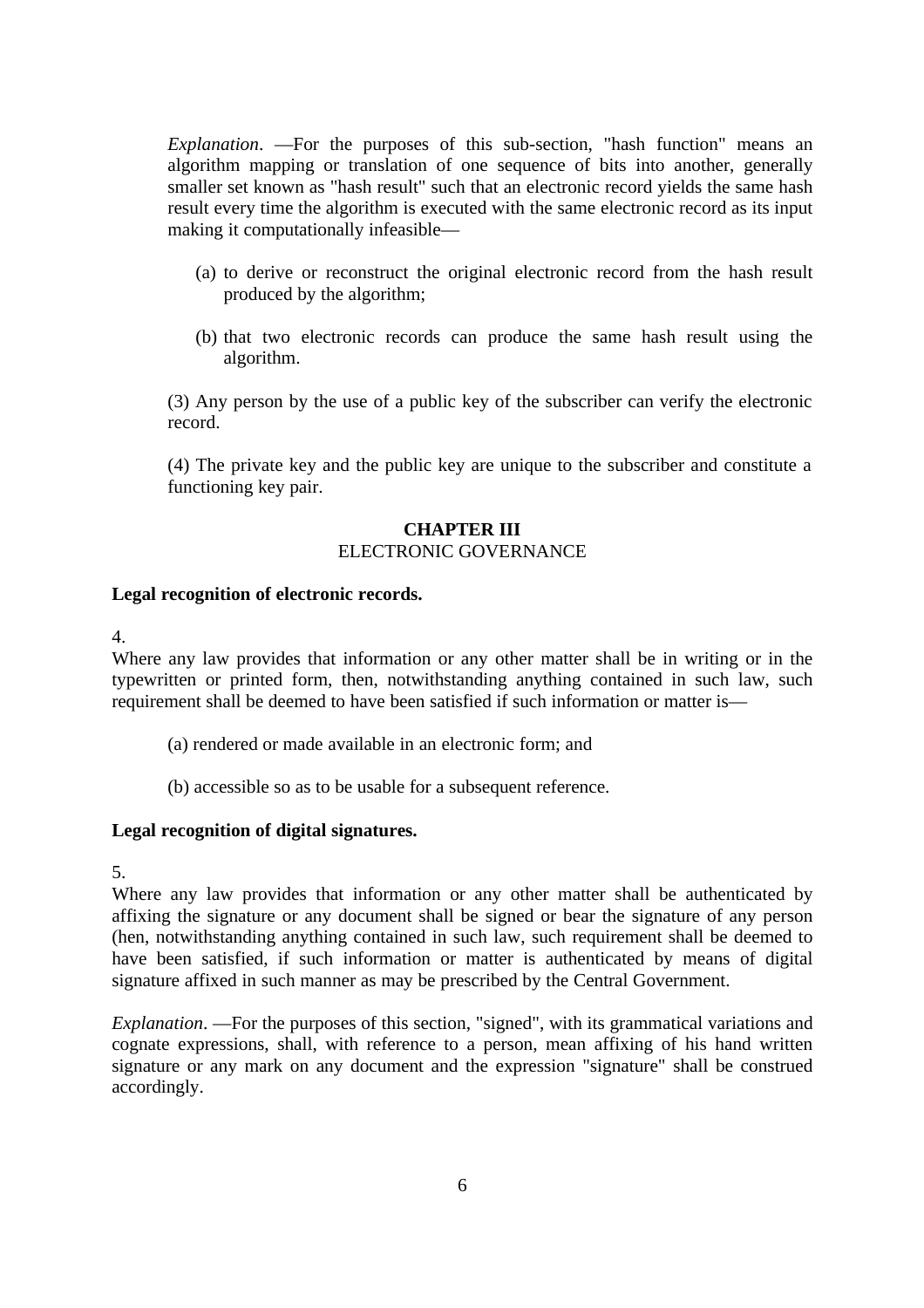#### **Use of electronic records and digital signatures in Government and its agencies.**

6.

(1) Where any law provides for—

(a) the filing of any form, application or any other document with any office, authority, body or agency owned or controlled by the appropriate Government in a particular manner;

(b) the issue or grant of any licence, permit, sanction or approval by whatever name called in a particular manner;

(c) the receipt or payment of money in a particular manner, then, notwithstanding anything contained in any other law for the time being in force, such requirement shall be deemed to have been satisfied if such filing, issue, grant, receipt or payment, as the case may be, is effected by means of such electronic form as may be prescribed by the appropriate Government.

(2) The appropriate Government may, for the purposes of sub-section (1), by rules, prescribe—

(a) the manner and format in which such electronic records shall be filed, created or issued;

(b) the manner or method of payment of any fee or charges for filing, creation or issue of any electronic record under clause (a).

#### **Retention of electronic records.**

7.

(1) Where any law provides that documents, records or information shall be retained for any specific period, then, that requirement shall be deemed to have been satisfied if such documents, records or information are retained in the electronic form, if—

(a) the information contained therein remains accessible so as to be usable for a subsequent reference;

(b) the electronic record is retained in the format in which it was originally generated, sent or received or in a format which can be demonstrated to represent accurately the information originally generated, sent or received;

(c) the details which will facilitate the identification of the origin, destination, date and time of despatch or receipt of such electronic record are available in the electronic record.

**Provided** that this clause does not apply to any information, which is automatically generated solely for the purpose of enabling an electronic record to be despatched or received.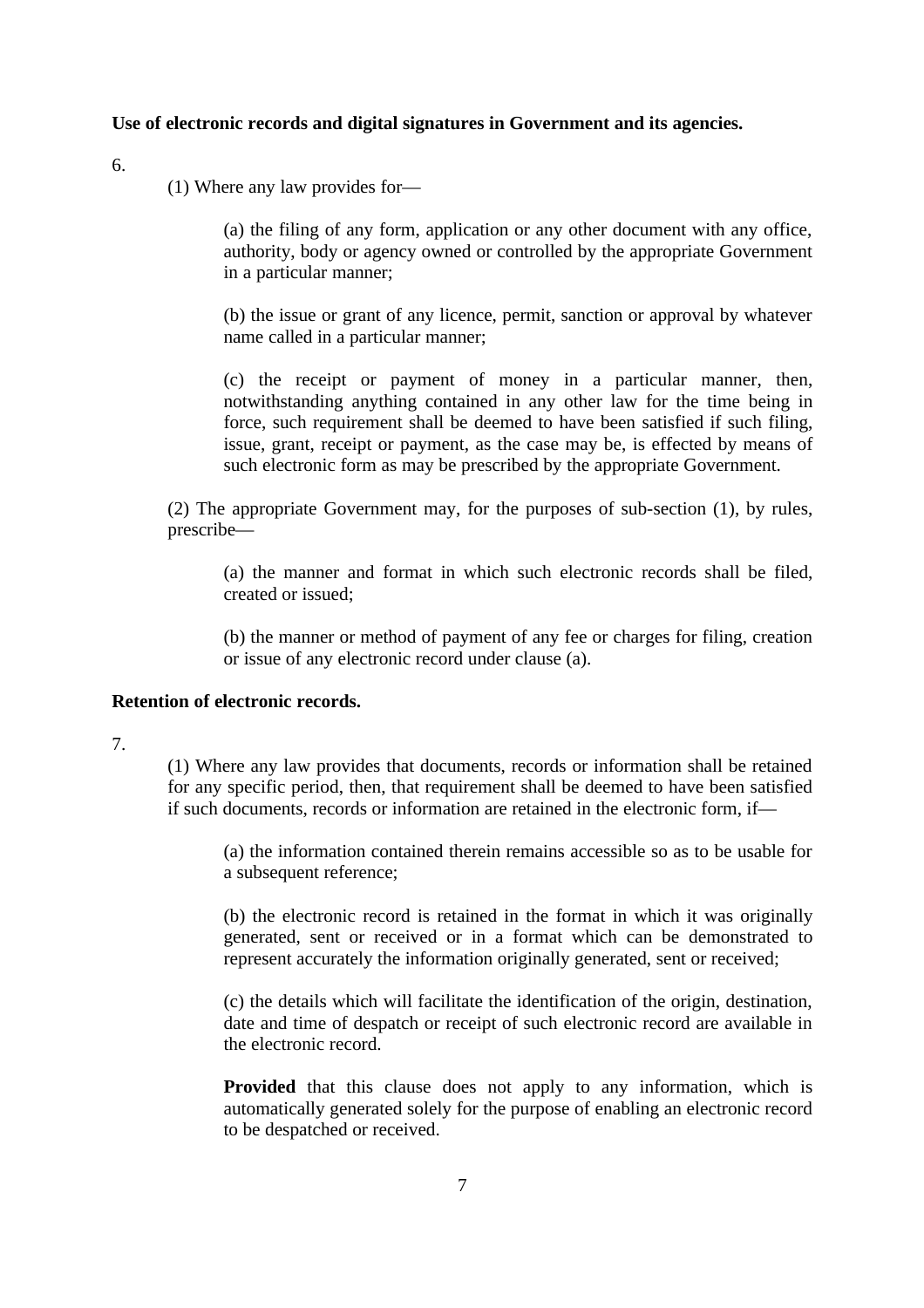(2) Nothing in this section shall apply to any law that expressly provides for the retention of documents, records or information in the form of electronic records.

# **Publication of rule, regulation, etc., in Electronic Gazette.**

8.

Where any law provides that any rule, regulation, order, bye-law, notification or any other matter shall be published in the Official Gazette, then, such requirement shall be deemed to have been satisfied if such rule, regulation, order, bye-law, notification or any other matter is published in the Official Gazette or Electronic Gazette:

**Provided** that where any rule, regulation, order, bye-law, notification or any other matter is published in the Official Gazette or Electronic Gazette, the date of publication shall be deemed to be the date of the Gazette which was first published in any form.

# **Sections 6,7 and 8 not to confer right to insist document should be accepted in electronic form**.

9.

Nothing contained in sections 6, 7 and 8 shall confer a right upon any person to insist that any Ministry or Department of the Central Government or the State Government or any authority or body established by or under any law or controlled or funded by the Central or State Government should accept, issue, create, retain and preserve any document in the form of electronic records or effect any monetary transaction in the electronic form.

# **Power to make rules by Central Government in respect of digital signature.**

10.

The Central Government may, for the purposes of this Act, by rules, prescribe—

(a) the type of digital signature;

(b) the manner and format in which the digital signature shall be affixed;

(c) the manner or procedure which facilitates identification of the person affixing the digital signature;

(d) control processes and procedures to ensure adequate integrity, security and confidentiality of electronic records or payments; and

(e) any other matter which is necessary to give legal effect to digital signatures.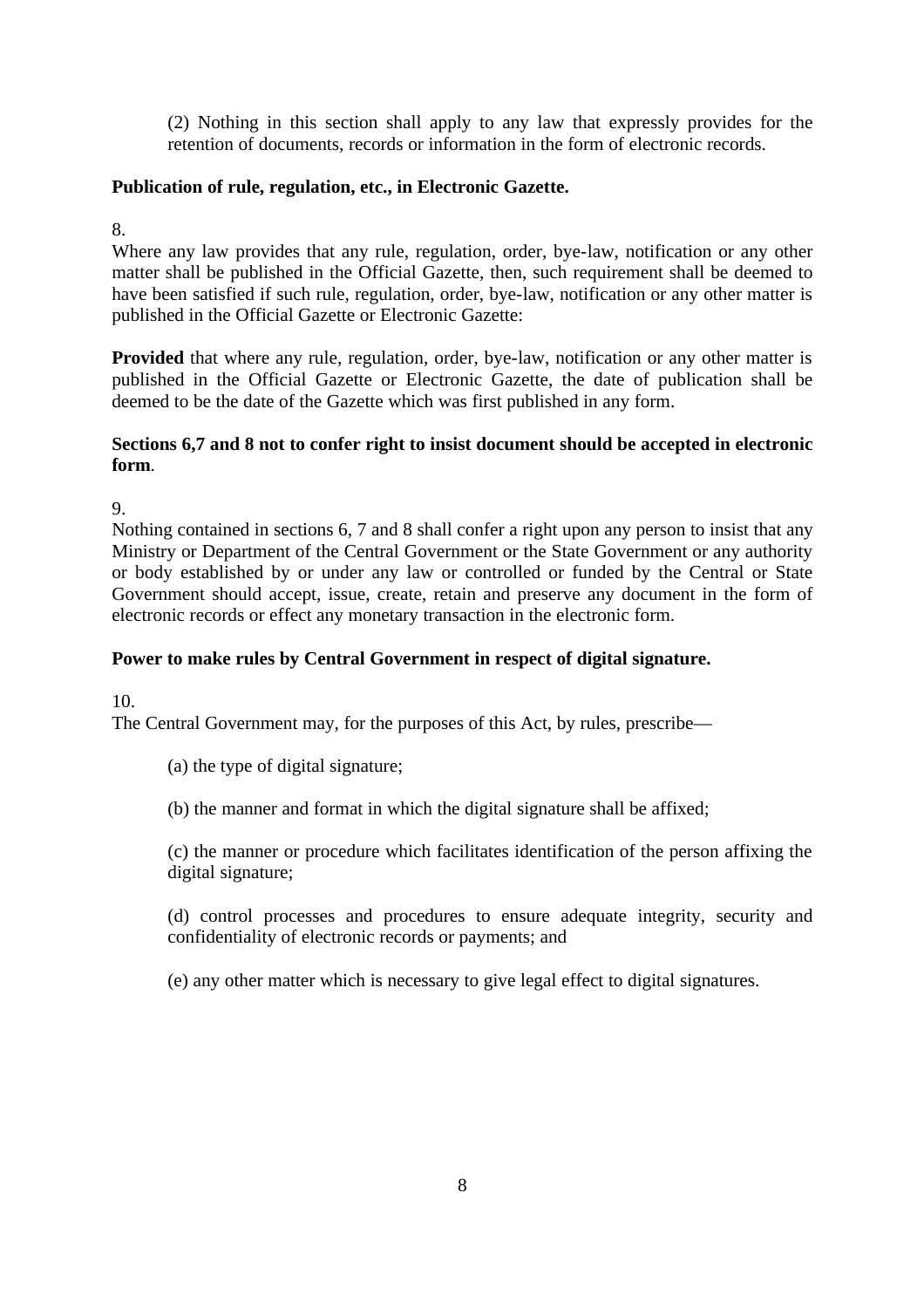# **CHAPTER IV**  ATTRIBUTION, ACKNOWLEDGMENT AND DESPATCH OF ELECTRONIC RECORDS

### **Attribution of electronic records.**

#### 11.

An electronic record shall be attributed to the originator—

(a) if it was sent by the originator himself;

(b) by a person who had the authority to act on behalf of the originator in respect of that electronic record; or

(c) by an information system programmed by or on behalf of the originator to operate automatically.

#### **Acknowledgment of receipt.**

12.

(1) Where the originator has not agreed with the addressee that the acknowledgment of receipt of electronic record be given in a particular form or by a particular method, an acknowledgment may be given by—

(a) any communication by the addressee, automated or otherwise; or

(b) any conduct of the addressee, sufficient to indicate to the originator that the electronic record has been received.

(2) Where the originator has stipulated that the electronic record shall be binding only on receipt of an acknowledgment of such electronic record by him, then unless acknowledgment has been so received, the electronic record shall be deemed to have been never sent by the originator.

(3) Where the originator has not stipulated that the electronic record shall be binding only on receipt of such acknowledgment, and the acknowledgment has not been received by the originator within the time specified or agreed or, if no time has been specified or agreed to within a reasonable time, then the originator may give notice to the addressee stating that no acknowledgment has been received by him and specifying a reasonable time by which the acknowledgment must be received by him and if no acknowledgment is received within the aforesaid time limit he may after giving notice to the addressee, treat the electronic record as though it has never been sent.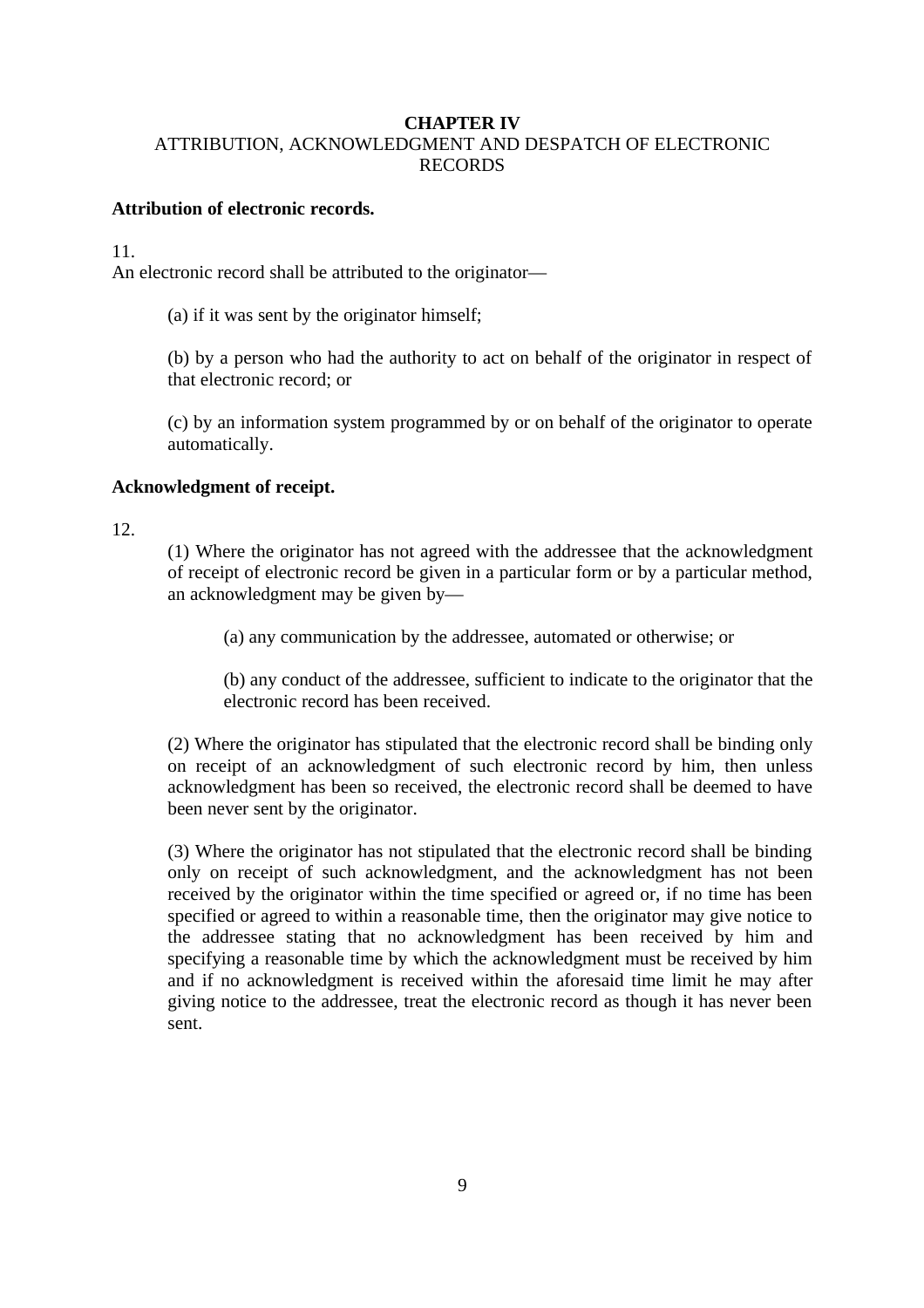### **Time and place of despatch and receipt of electronic record.**

13.

(1) Save as otherwise agreed to between the originator and the addressee, the dispatch of an electronic record occurs when it enters a computer resource outside the control of the originator.

(2) Save as otherwise agreed between the originator and the addressee, the time of receipt of an electronic record shall be determined as follows, namely: —

(a) if the addressee has designated a computer resource for the purpose of receiving electronic records,—

(i) receipt occurs at the time when the electronic, record enters the designated computer resource; or

(ii) if the electronic record is sent to a computer resource of the addressee that is not the designated computer resource, receipt occurs at the time when the electronic record is retrieved by the addressee;

(b) if the addressee has not designated a computer resource along with specified timings, if any, receipt occurs when the electronic record enters the computer resource of the addressee.

(3) Save as otherwise agreed to between the originator and the addressee, an electronic record is deemed to be dispatched at the place where the originator has his place of business, and is deemed to be received at the place where the addressee has his place of business.

(4) The provisions of sub-section (2) shall apply notwithstanding that the place where the computer resource is located may be different from the place where the electronic record is deemed to have been received under sub-section (3).

(5) For the purposes of this section, —

(a) if the originator or the addressee has more than one place of business, the principal place of business, shall be the place of business;

(b) if the originator or the addressee does not have a place of business, his usual place of residence shall be deemed to be the place of business;

(c) "usual place of residence", in relation to a body corporate, means the place where it is registered.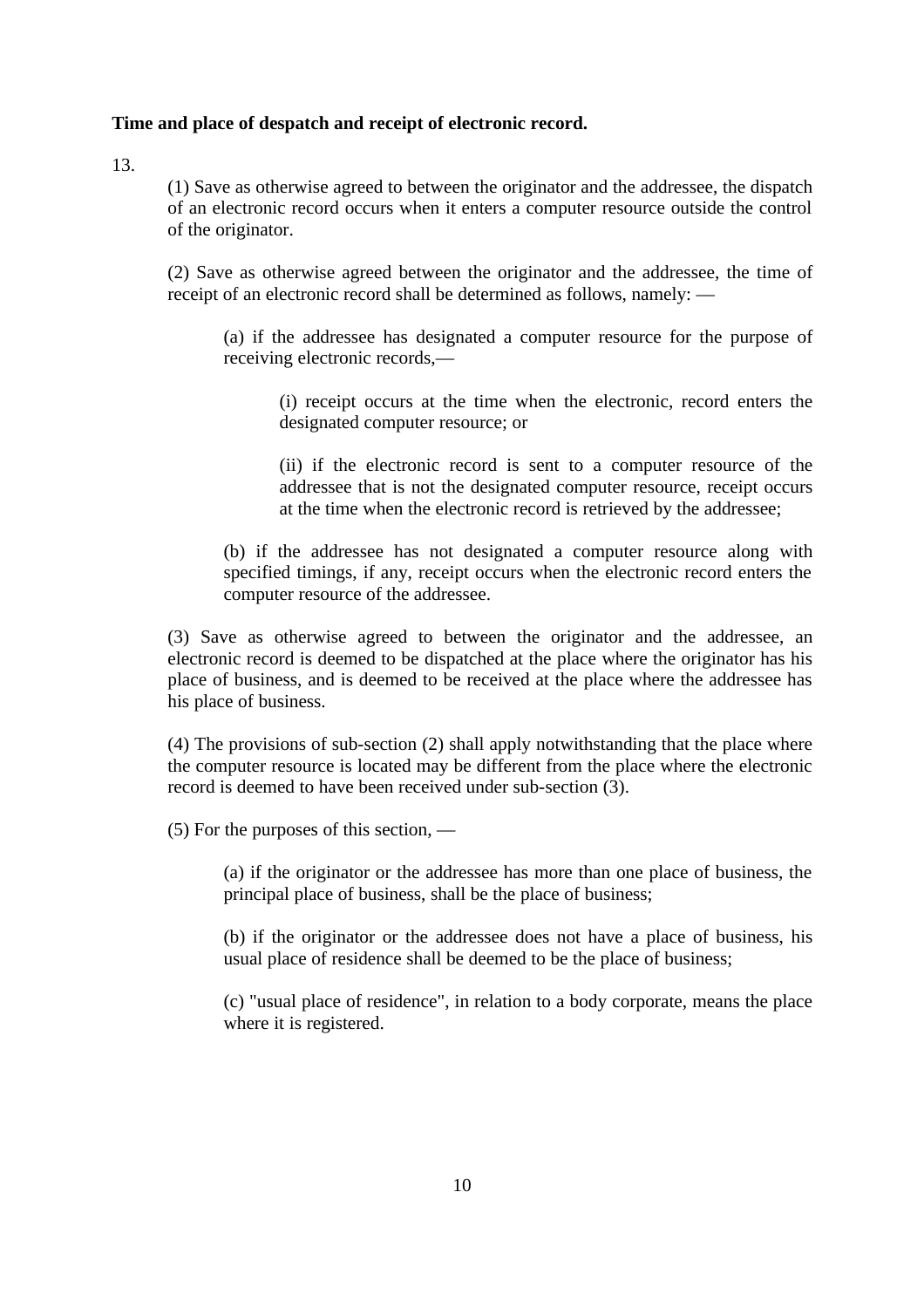# **CHAPTER V**

# SECURE ELECTRONIC RECORDS AND SECURE DIGITAL SIGNATURES

### **Secure electronic record.**

14.

Where any security procedure has been applied to an electronic record at a specific point of time, then such record shall be deemed to be a secure electronic record from such point of time to the time of verification.

### **Secure digital signature.**

15.

If, by application of a security procedure agreed to by the parties concerned, it can be verified that a digital signature, at the time it was affixed, was—

- (a) unique to the subscriber affixing it;
- (b) capable of identifying such subscriber;

(c) created in a manner or using a means under the exclusive control of the subscriber and is linked to the electronic record to which it relates in such a manner that if the electronic record was altered the digital signature would be invalidated, then such digital signature shall be deemed to be a secure digital signature.

#### **Security procedure.**

16.

The Central Government shall for the purposes of this Act prescribe the security procedure having regard to commercial circumstances prevailing at the time when the procedure was used, including—

(a) the nature of the transaction;

(b) the level of sophistication of the parties with reference to their technological capacity;

- (c) the volume of similar transactions engaged in by other parties;
- (d) the availability of alternatives offered to but rejected by any party;
- (e) the cost of alternative procedures; and

(f) the procedures in general use for similar types of transactions or communications.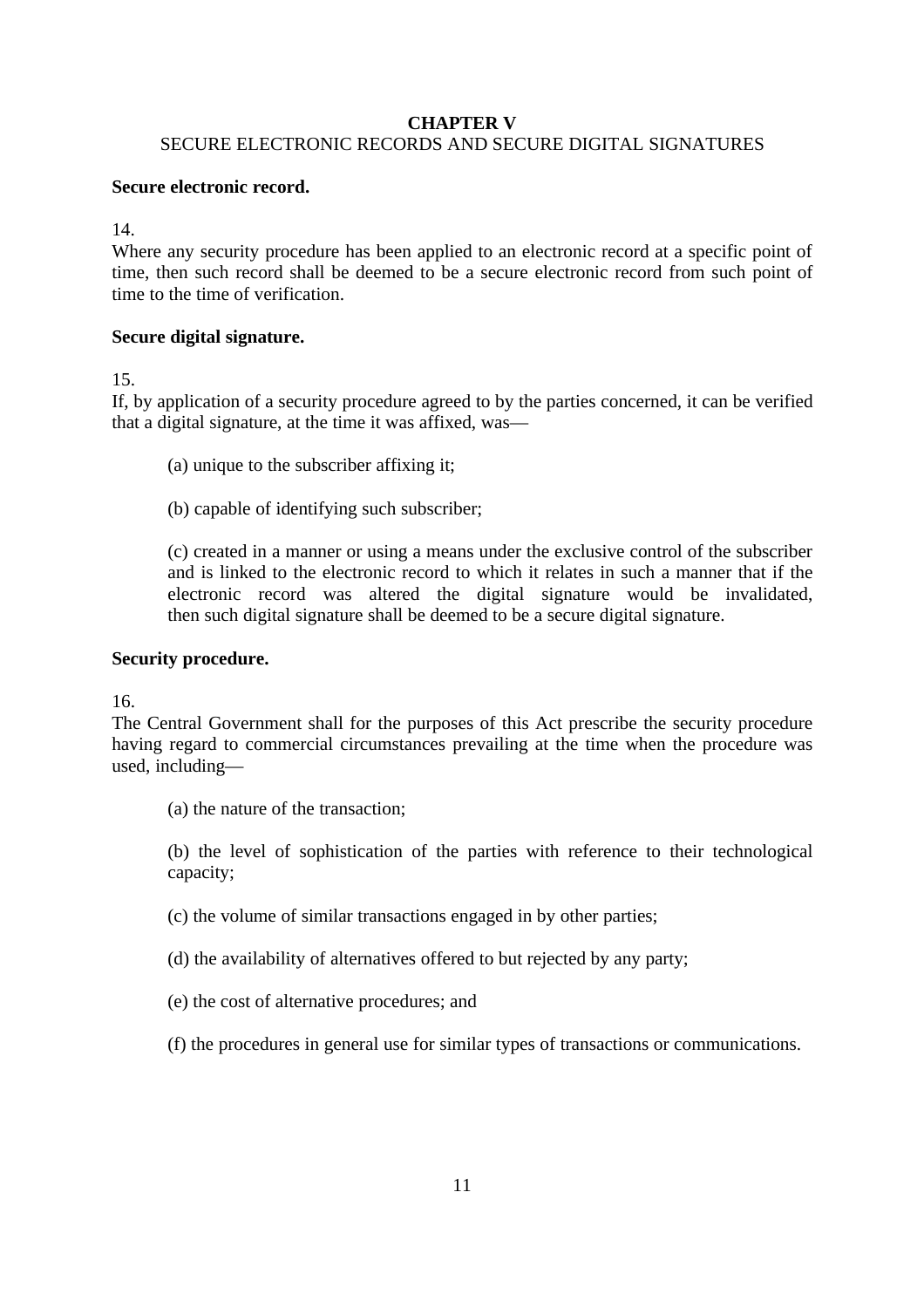# **CHAPTER VI** REGULATION OF CERTIFYING AUTHORITIES

# **Appointment of Controller and other officers.**

17.

(1) The Central Government may, by notification in the Official Gazette, appoint a Controller of Certifying Authorities for the purposes of this Act and may also by the same or subsequent notification appoint such number of Deputy Controllers and Assistant Controllers as it deems fit.

(2) The Controller shall discharge his functions under this Act subject to the general control and directions of the Central Government.

(3) The Deputy Controllers and Assistant Controllers shall perform the functions assigned to them by the Controller under the general superintendence and control of the Controller.

(4) The qualifications, experience and terms and conditions of service of Controller, Deputy Controllers and Assistant Controllers shall be such as may be prescribed by the Central Government.

(5) The Head Office and Branch Office of the office of the Controller shall be at such places as the Central Government may specify, and these may be established at such places as the Central Government may think fit.

(6) There shall be a seal of the Office of the Controller.

# **Functions of Controller.**

18.

The Controller may perform all or any of the following functions, namely: —

(a) exercising supervision over the activities of the Certifying Authorities;

(b) certifying public keys of the Certifying Authorities;

(c) laying down the standards to be maintained by the Certifying Authorities;

(d) specifying the qualifications and experience which employees of the Certifying Authorities should possess;

(e) specifying the conditions subject to which the Certifying Authorities shall conduct their business;

(f) specifying the contents of written, printed or visual materials and advertisements that may be distributed or used in respect of a Digital Signature Certificate and the public key;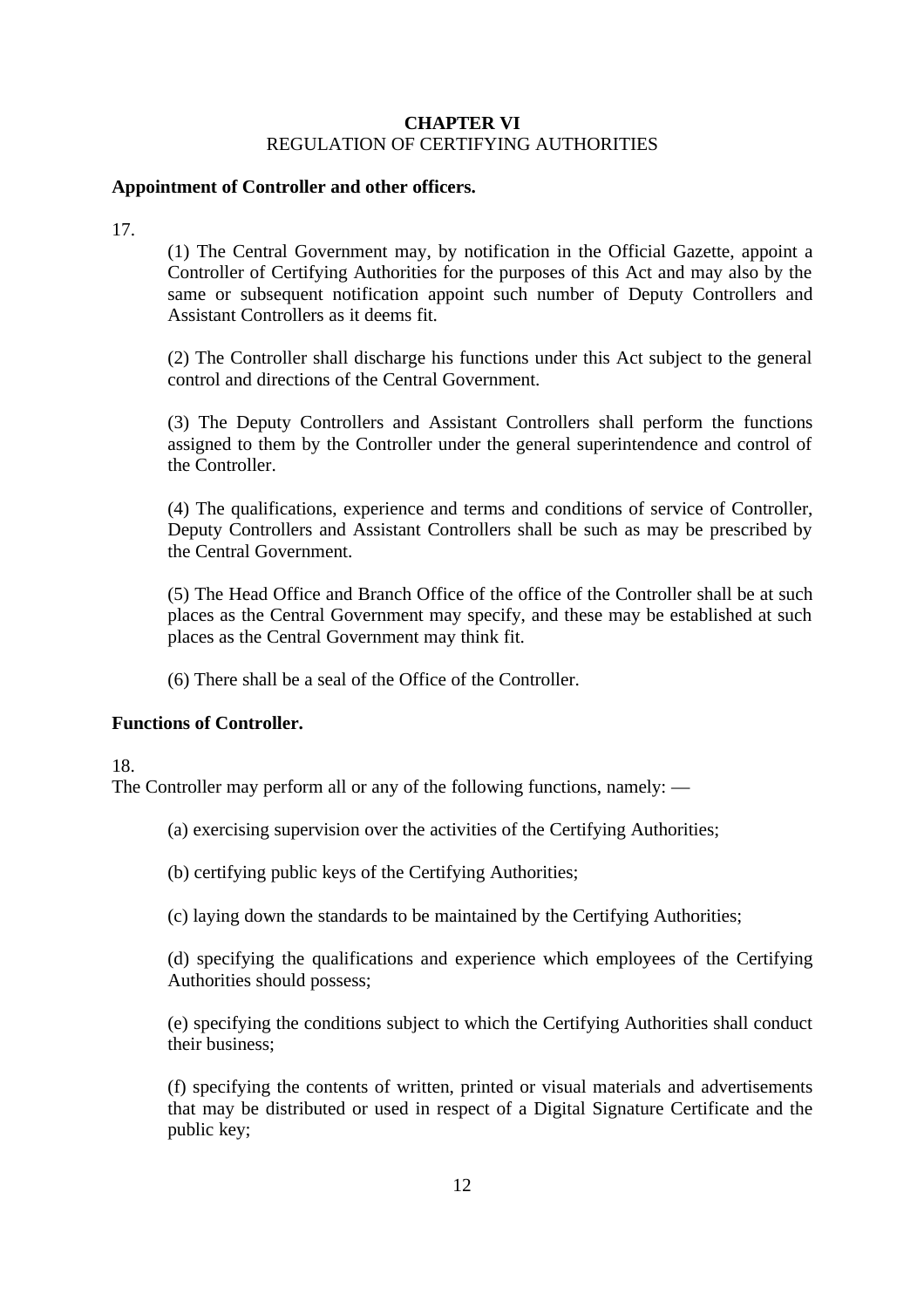(g) specifying the form and content of a Digital Signature Certificate and the key,

(h) specifying the form and manner in which accounts shall be maintained by the Certifying Authorities;

(i) specifying the terms and conditions subject to which auditors may be appointed and the remuneration to be paid to them;

(j) facilitating the establishment of any electronic system by a Certifying Authority either solely or jointly with other Certifying Authorities and regulation of such systems;

(k) specifying the manner in which the Certifying Authorities shall conduct their dealings with the subscribers;

(l) resolving any conflict of interests between the Certifying Authorities and the subscribers;

(m) laying down the duties of the Certifying Authorities;

(n) maintaining a data base containing the disclosure record of every Certifying Authority containing such particulars as may be specified by regulations, which shall be accessible to public.

### **Recognition of foreign Certifying Authorities.**

19.

(1) Subject to such conditions and restrictions as may be specified by regulations, the Controller may with the previous approval of the Central Government, and by notification in the Official Gazette, recognise any foreign Certifying Authority as a Certifying Authority for the purposes of this Act.

(2) Where any Certifying Authority is recognised under sub-section (1), the Digital Signature Certificate issued by such Certifying Authority shall be valid for the purposes of this Act.

(3) The Controller may, if he is satisfied that any Certifying Authority has contravened any of the conditions and restrictions subject to which it was granted recognition under sub-section (1) he may, for reasons to be recorded in writing, by notification in the Official Gazette, revoke such recognition.

### **Controller to act as repository.**

20.

(1) The Controller shall be the repository of all Digital Signature Certificates issued under this Act.

(2) The Controller shall—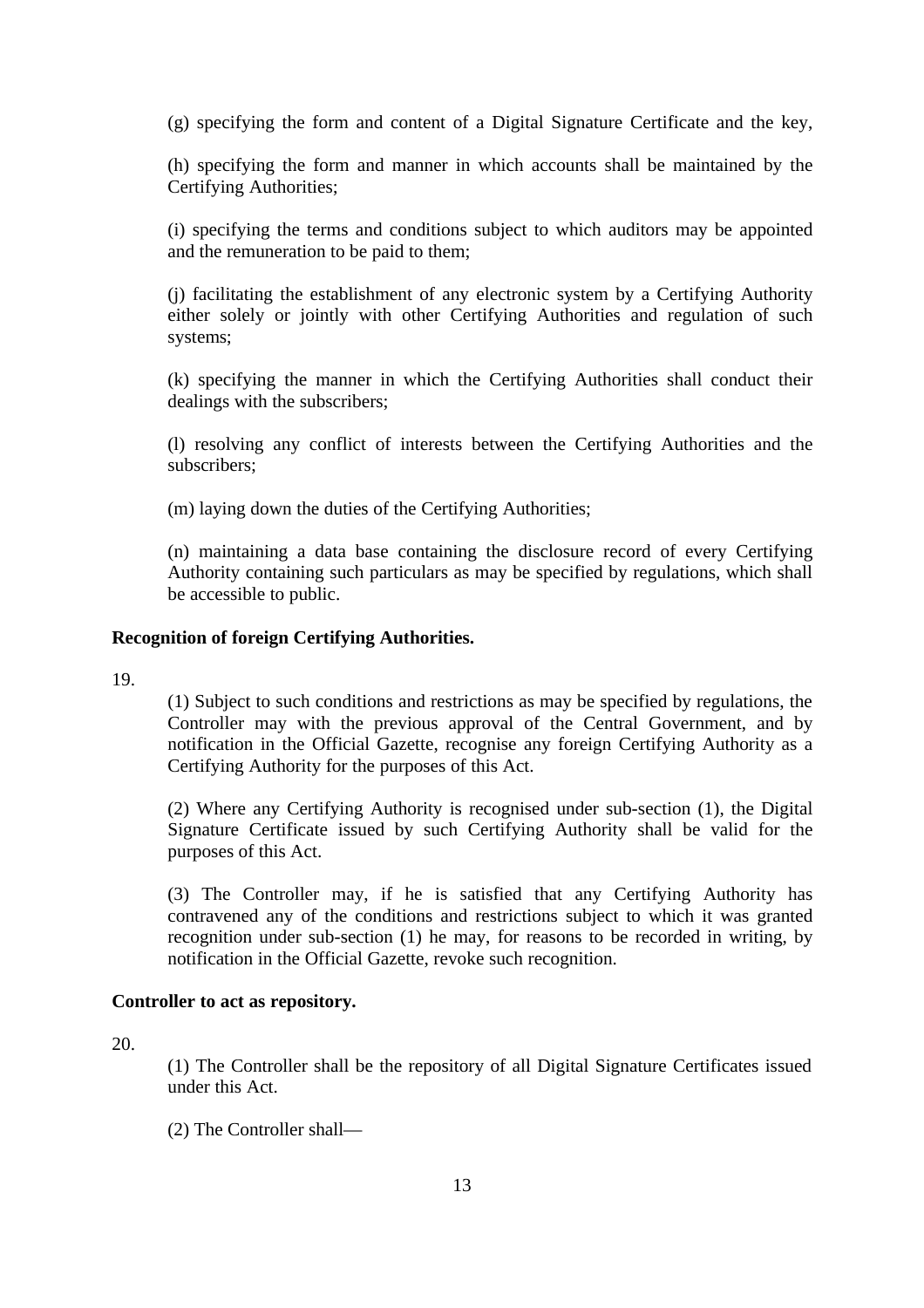(a) make use of hardware, software and procedures that are secure from intrusion and misuse;

(b) observe such other standards as may be prescribed by the Central Government, to ensure that the secrecy and security of the digital signatures are assured.

(3) The Controller shall maintain a computerised database of all public keys in such a manner that such database and the public keys are available to any member of the public.

#### **Licence to issue Digital Signature Certificates.**

21.

(1) Subject to the provisions of sub-section (2), any person may make an application, to the Controller, for a licence to issue Digital Signature Certificates.

(2) No licence shall be issued under sub-section (1), unless the applicant fulfils such requirements with respect to qualification, expertise, manpower, financial resources and other infrastructure facilities, which are necessary to issue Digital Signature Certificates as may be prescribed by the Central Government.

(3) A licence granted under this section shall—

(a) be valid for such period as may be prescribed by the Central Government;

(b) not be transferable or heritable;

(c) be subject to such terms and conditions as may be specified by the regulations.

#### **Application for licence.**

#### 22.

(1) Every application for issue of a licence shall be in such form as may be prescribed by the Central Government.

(2) Every application for issue of a licence shall be accompanied by—

(a) a certification practice statement,

(b) a statement including the procedures with respect to identification of the applicant;

(c) payment of such fees, not exceeding twenty-five thousand rupees as may be prescribed by the Central Government;

(d) such other documents, as may be prescribed by the Central Government.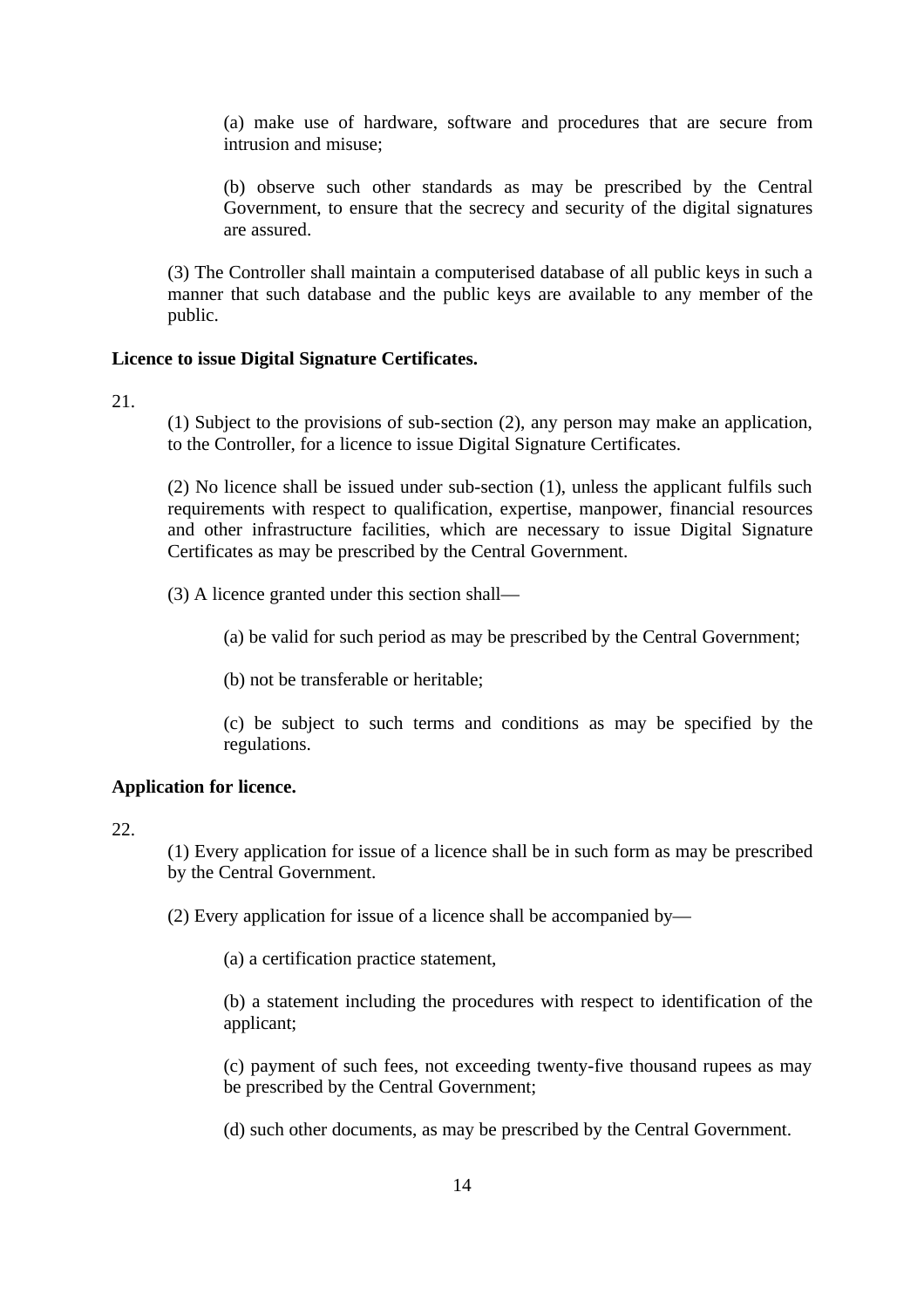### **Renewal of licence.**

#### 23.

An application for renewal of a licence shall be—

(a) in such form;

(b) accompanied by such fees, not exceeding five thousand rupees, as may be prescribed by the Central Government and shall be made not less than forty-five days before the date of expiry of the period of validity of the licence.

#### **Procedure for grant or rejection of licence.**

24.

The Controller may, on receipt of an application under sub-section (1) of section 21, after considering the documents accompanying the application and such other factors, as he deems fit, grant the licence or reject the application:

**Provided** that no application shall be rejected under this section unless the applicant has been given a reasonable opportunity of presenting his case.

### **Suspension of licence.**

25.

(1) The Controller may, if he is satisfied after making such inquiry, as he may think fit, that a Certifying Authority has,—

(a) made a statement in, or in relation to, the application for the issue or renewal of the licence, which is incorrect or false in material particulars;

(b) failed to comply with the terms and conditions subject to which the licence was granted;

(c) failed to maintain the standards specified under clause (b) of sub-section (2) of section 20;

(d) contravened any provisions of this Act, rule, regulation or order made thereunder, revoke the licence:

**Provided** that no licence shall be revoked unless the Certifying Authority has been given a reasonable opportunity of showing cause against the proposed revocation.

(2) The Controller may, if he has reasonable cause to believe that there is any ground for revoking a licence under sub-section (1), by order suspend such licence pending the completion of any inquiry ordered by him:

**Provided** that no licence shall be suspended for a period exceeding ten days unless the Certifying Authority has been given a reasonable opportunity of showing cause against the proposed suspension.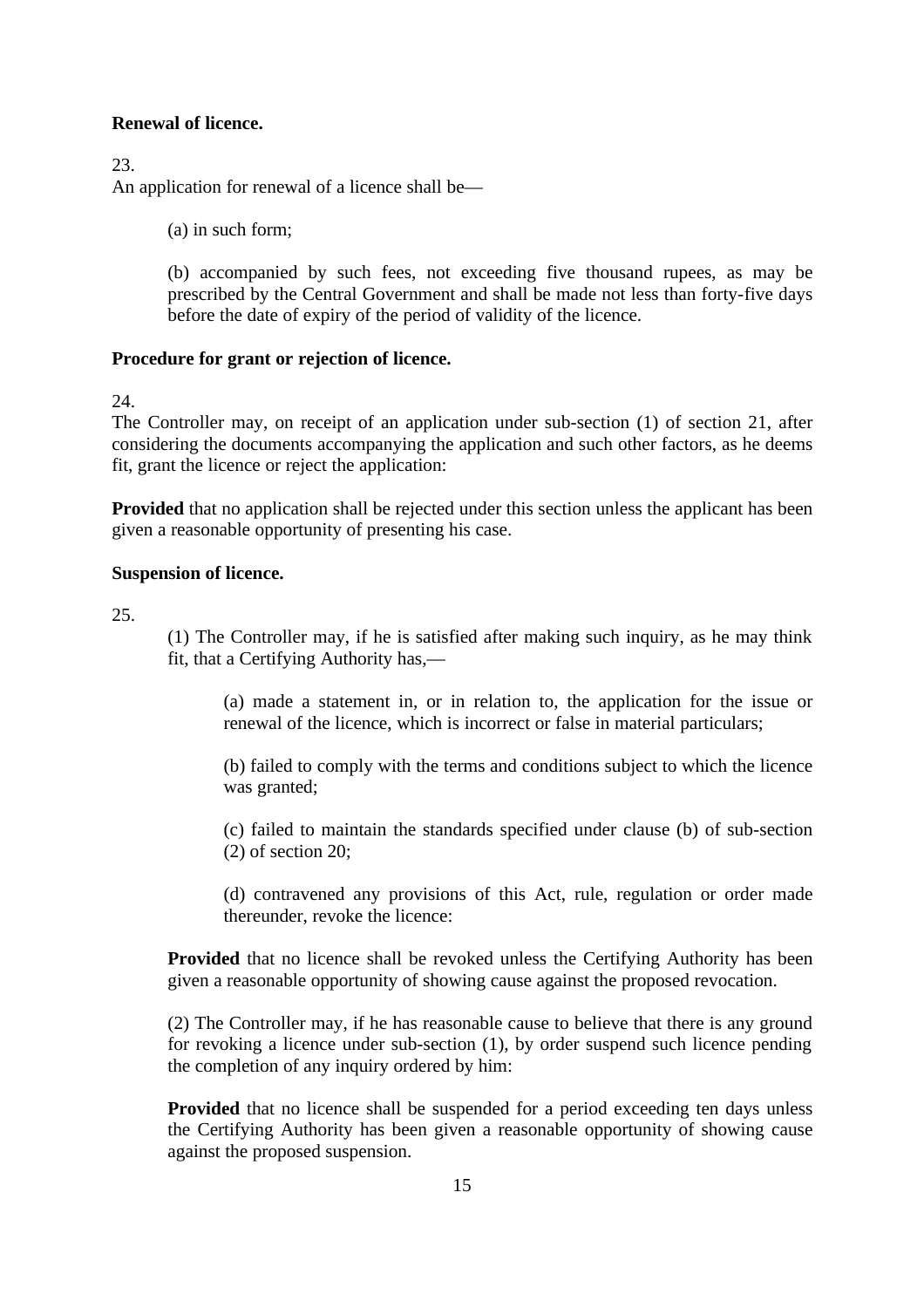(3) No Certifying Authority whose licence has been suspended shall issue any Digital Signature Certificate during such suspension.

#### **Notice of suspension or revocation of licence.**

26.

(1) Where the licence of the Certifying Authority is suspended or revoked, the Controller shall publish notice of such suspension or revocation, as the case may be, in the database maintained by him.

(2) Where one or more repositories are specified, the Controller shall publish notices of such suspension or revocation, as the case may be, in all such repositories:

**Provided** that the data base containing the notice of such suspension or revocation, as the case may be, shall be made available through a web site which shall be accessible round the clock:

**Provided** further that the Controller may, if he considers necessary, publicise the contents of database in such electronic or other media, as he may consider appropriate.

### **Power to delegate.**

27.

The Controller may, in writing, authorise the Deputy Controller, Assistant Controller or any officer to exercise any of the powers of the Controller under this Chapter.

#### **Power to investigate contraventions.**

28.

(1) The Controller or any officer authorised by him in this behalf shall take up for investigation any contravention of the provisions of this Act, rules or regulations made thereunder.

(2) The Controller or any officer authorised by him in this behalf shall exercise the like powers which are conferred on Income-tax authorities under Chapter XIII of the Income-tax Act, 1961 and shall exercise such powers, subject to such limitations laid down under that Act.

#### **Access to computers and data.**

29.

(1) Without prejudice to the provisions of sub-section (1) of section 69, the Controller or any person authorised by him shall, if he has reasonable cause to suspect that any contravention of the provisions of this Act, rules or regulations made thereunder has been committed, have access to any computer system, any apparatus, data or any other material connected with such system, for the purpose of searching or causing a search to be made for obtaining any information or data contained in or available to such computer system.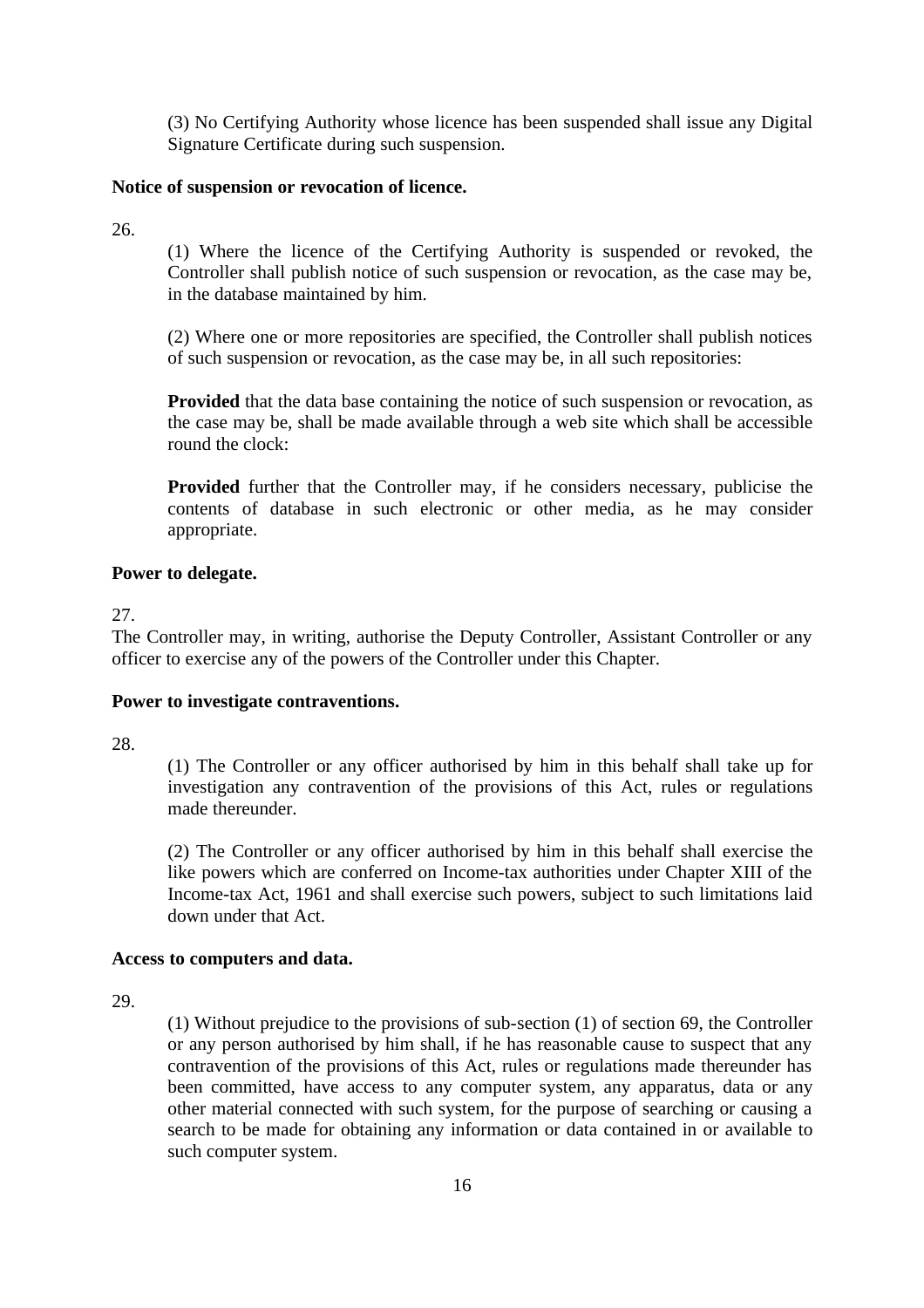(2) For the purposes of sub-section (1), the Controller or any person authorised by him may, by order, direct any person in charge of, or otherwise concerned with the operation of, the computer system, data apparatus or material, to provide him with such reasonable technical and other assistance as he may consider necessary.

# **Certifying Authority to follow certain procedures.**

### 30.

Every Certifying Authority shall, —

(a) make use of hardware, software and procedures that are secure from intrusion and misuse;

(b) provide a reasonable level of reliability in its services which are reasonably suited to the performance of intended functions;

(c) adhere to security procedures to ensure that the secrecy and privacy of the digital signatures are assured; and

(d) observe such other standards as may be specified by regulations.

### **Certifying Authority to ensure compliance of the Act, etc.**

31.

Every Certifying Authority shall ensure that every person employed or otherwise engaged by it complies, in the course of his employment or engagement, with the provisions of this Act, rules, regulations and orders made thereunder.

### **Display of licence.**

32.

Every Certifying Authority shall display its licence at a conspicuous place of the premises in which it carries on its business.

#### **Surrender of licence.**

33.

(1) Every Certifying Authority whose licence is suspended or revoked shall, immediately after such suspension or revocation, surrender the licence to the Controller.

(2) Where any Certifying Authority fails to surrender a licence under sub-section (1), the person in whose favour a licence is issued, shall be guilty of an offence and shall be punished with imprisonment which may extend up to six months or a fine which may extend up to ten thousand rupees or with both.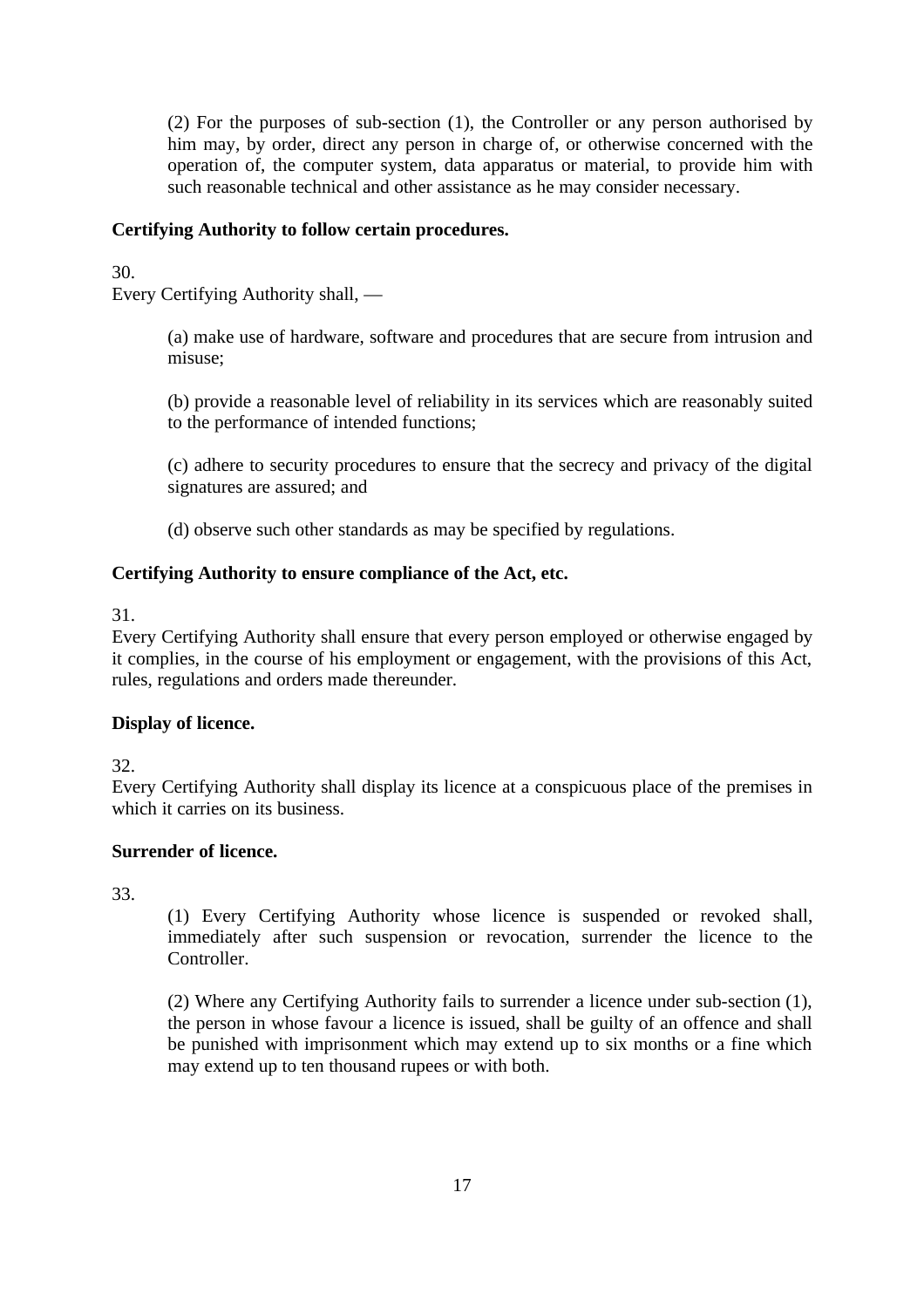#### **Disclosure.**

34.

(1) Every Certifying Authority shall disclose in the manner specified by regulations—

(a) its Digital Signature Certificate which contains the public key corresponding to the private key used by that Certifying Authority to digitally sign another Digital Signature Certificate;

(b) any certification practice statement relevant thereto;

(c) notice of the revocation or suspension of its Certifying Authority certificate, if any; and

(d) any other fact that materially and adversely affects either the reliability of a Digital Signature Certificate, which that Authority has issued, or the Authority's ability to perform its services.

(2) Where in the opinion of the Certifying Authority any event has occurred or any situation has arisen which may materially and adversely affect the integrity of its computer system or the conditions subject to which a Digital Signature Certificate was granted, then, the Certifying Authority shall—

(a) use reasonable efforts to notify any person who is likely to be affected by that occurrence; or

(b) act in accordance with the procedure specified in its certification practice statement to deal with such event or situation.

#### **CHAPTER VII**

#### DIGITAL SIGNATURE CERTIFICATES

#### **Certifying Authority to issue Digital Signature Certificate.**

35.

(1) Any person may make an application to the Certifying Authority for the issue of a Digital Signature Certificate in such form as may be prescribed by the Central Government.

(2) Every such application shall be accompanied by such fee not exceeding twentyfive thousand rupees as may be prescribed by the Central Government, to be paid to the Certifying Authority:

**Provided** that while prescribing fees under sub-section (2) different fees may be prescribed for different classes of applicants.

(3) Every such application shall be accompanied by a certification practice statement or where there is no such statement, a statement containing such particulars, as may be specified by regulations.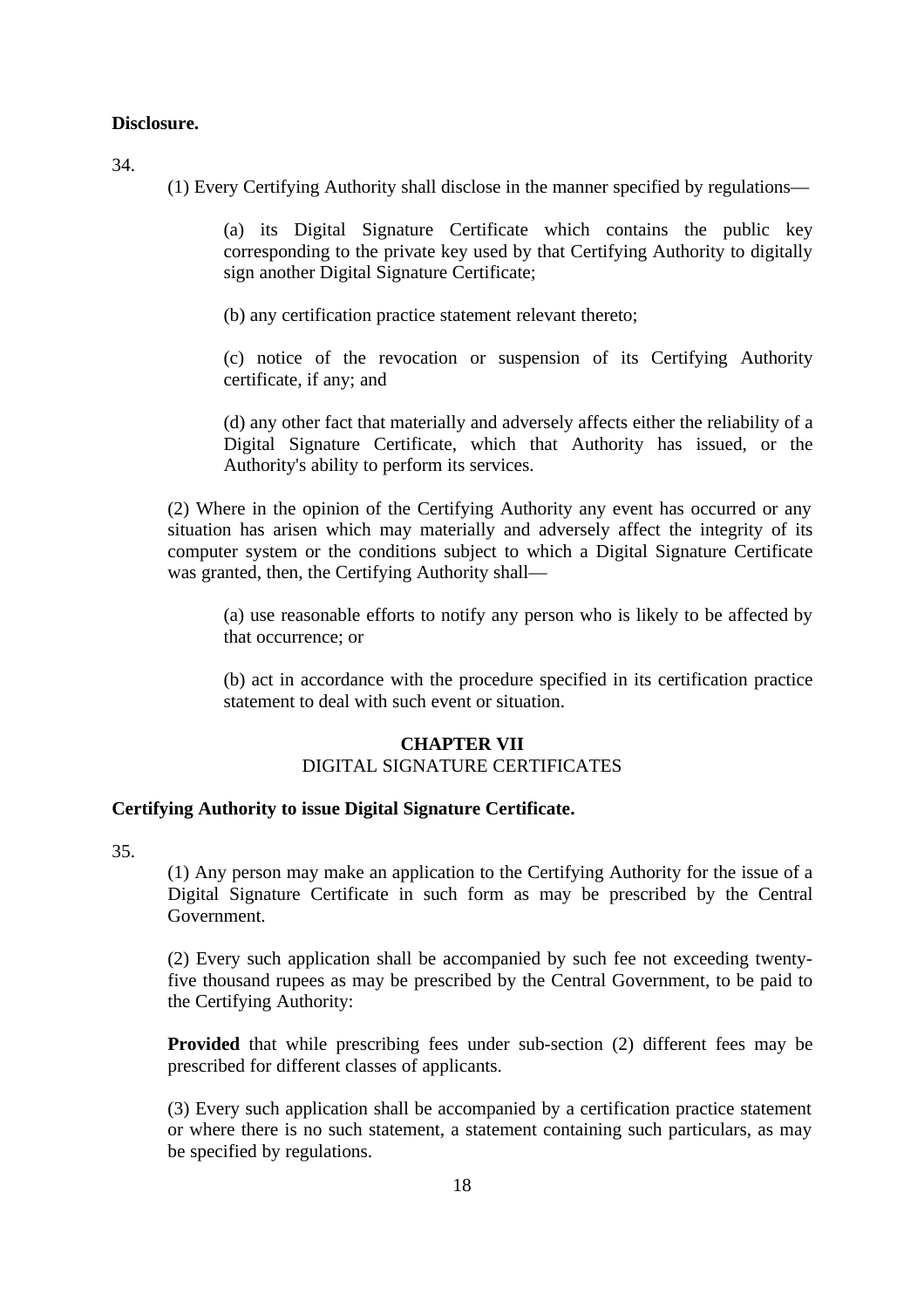(4) On receipt of an application under sub-section (1), the Certifying Authority may, after consideration of the certification practice statement or the other statement under sub-section (3) and after making such enquiries as it may deem fit, grant the Digital Signature Certificate or for reasons to be recorded in writing, reject the application:

**Provided** that no Digital Signature Certificate shall be granted unless the Certifying Authority is satisfied that—

(a) the applicant holds the private key corresponding to the public key to be listed in the Digital Signature Certificate;

(b) the applicant holds a private key, which is capable of creating a digital signature;

(c) the public key to be listed in the certificate can be used to verify a digital signature affixed by the private key held by the applicant:

**Provided** further that no application shall be rejected unless the applicant has been given a reasonable opportunity of showing cause against the proposed rejection.

### **Representations upon issuance of Digital Signature Certificate.**

36.

A Certifying Authority while issuing a Digital Signature Certificate shall certify that—

(a) it has complied with the provisions of this Act and the rules and regulations made thereunder,

(b) it has published the Digital Signature Certificate or otherwise made it available to such person relying on it and the subscriber has accepted it;

(c) the subscriber holds the private key corresponding to the public key, listed in the Digital Signature Certificate;

(d) the subscriber's public key and private key constitute a functioning key pair,

(e) the information contained in the Digital Signature Certificate is accurate; and

(f) it has no knowledge of any material fact, which if it had been included in the Digital Signature Certificate would adversely affect the reliability of the representations made in clauses (a) to (d).

#### **Suspension of Digital Signature Certificate.**

37.

—

(1) Subject to the provisions of sub-section (2), the Certifying Authority which has issued a Digital Signature Certificate may suspend such Digital Signature Certificate,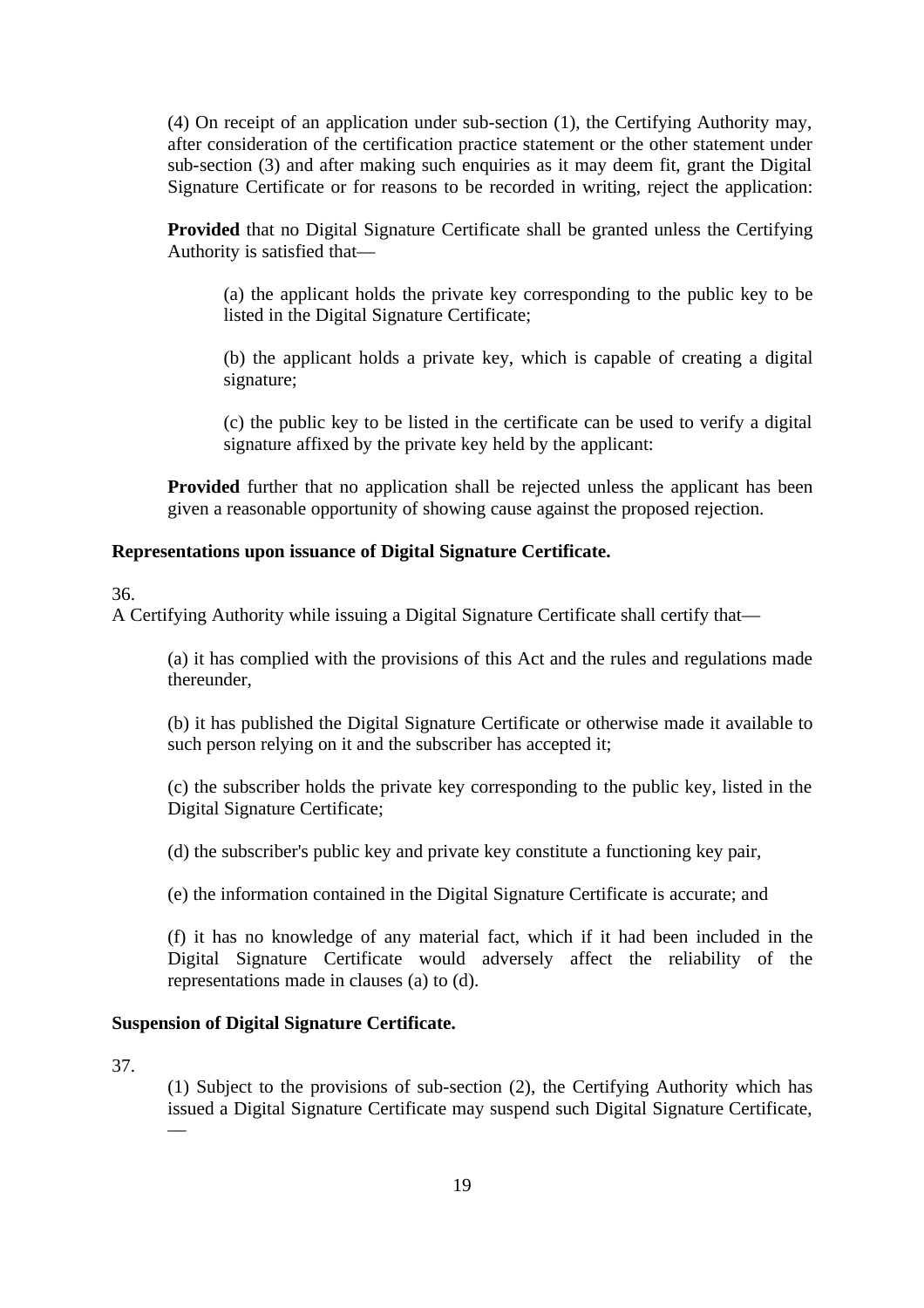(a) on receipt of a request to that effect from—

(i) the subscriber listed in toe Digital Signature Certificate; or

(ii) any person duly authorised to act on behalf of that subscriber,

(b) if it is of opinion that the Digital Signature Certificate should be suspended in public interest

(2) A Digital Signature Certificate shall not be suspended for a period exceeding fifteen days unless the subscriber has been given an opportunity of being heard in the matter.

(3) On suspension of a Digital Signature Certificate under this section, the Certifying Authority shall communicate the same to the subscriber.

#### **Revocation of Digital Signature Certificate.**

38.

(1) A Certifying Authority may revoke a Digital Signature Certificate issued by it—

(a) where the subscriber or any other person authorised by him makes a request to that effect; or

(b) upon the death of the subscriber, or

(c) upon the dissolution of the firm or winding up of the company where the subscriber is a firm or a company.

(2) Subject to the provisions of sub-section (3) and without prejudice to the provisions of sub-section (1), a Certifying Authority may revoke a Digital Signature Certificate which has been issued by it at any time, if it is of opinion that—

(a) a material fact represented in the Digital Signature Certificate is false or has been concealed;

(b) a requirement for issuance of the Digital Signature Certificate was not satisfied;

(c) the Certifying Authority's private key or security system was compromised in a manner materially affecting the Digital Signature Certificate's reliability;

 (d) the subscriber has been declared insolvent or dead or where a subscriber is a firm or a company, which has been dissolved, wound-up or otherwise ceased to exist

(3) A Digital Signature Certificate shall not be revoked unless the subscriber has been given an opportunity of being heard in the matter.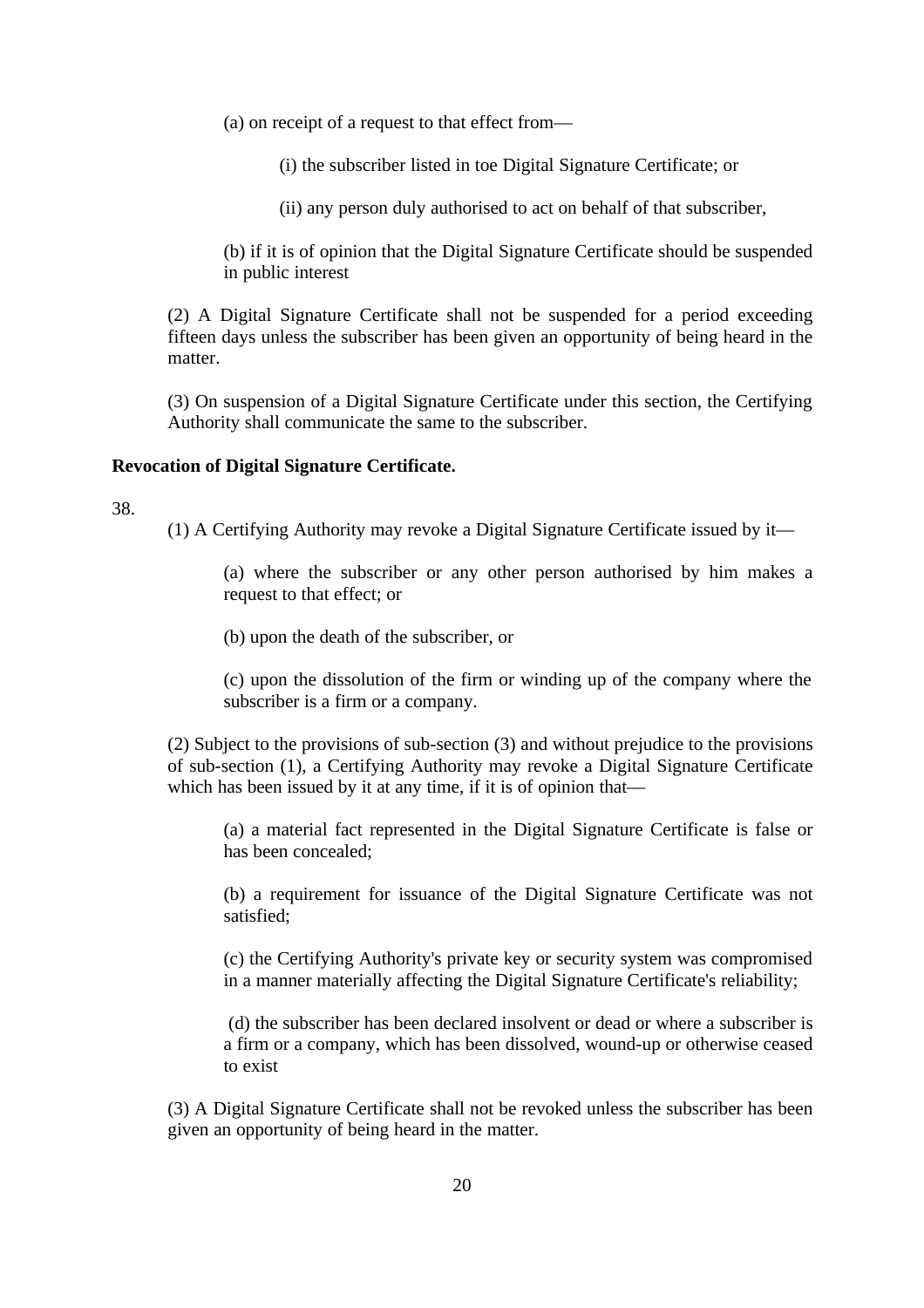(4) On revocation of a Digital Signature Certificate under this section, the Certifying Authority shall communicate the same to the subscriber.

#### **Notice of suspension or revocation.**

39.

(1) Where a Digital Signature Certificate is suspended or revoked under section 37 or section 38, the Certifying Authority shall publish a notice of such suspension or revocation, as the case may be, in the repository specified in the Digital Signature Certificate for publication of such notice.

(2) Where one or more repositories are specified, the Certifying Authority shall publish notices of such suspension or revocation, as the case may he. in all such repositories.

### **CHAPTER VIII** DUTIES OF SUBSCRIBERS

#### **Generating key pair.**

40.

Where any Digital Signature Certificate, the public key of which corresponds to the private key of that subscriber which is to be listed in the Digital Signature Certificate has been accepted by a subscriber, then, the subscriber shall generate the key pair by applying the security procedure.

#### **Acceptance of Digital Signature Certificate.**

41.

(1) A subscriber shall be deemed to have accepted a Digital Signature Certificate if he publishes or authorises the publication of a Digital Signature Certificate—

(a) to one or more persons;

(b) in a repository, or otherwise demonstrates his approval of the Digital Signature Certificate in any manner.

(2) By accepting a Digital Signature Certificate the subscriber certifies to all who reasonably rely on the information contained in the Digital Signature Certificate that—

(a) the subscriber holds the private key corresponding to the public key listed in the Digital Signature Certificate and is entitled to hold the same;

(b) all representations made by the subscriber to the Certifying Authority and all material relevant to the information contained in the Digital Signature Certificate are true;

(c) all information in the Digital Signature Certificate that is within the knowledge of the subscriber is true.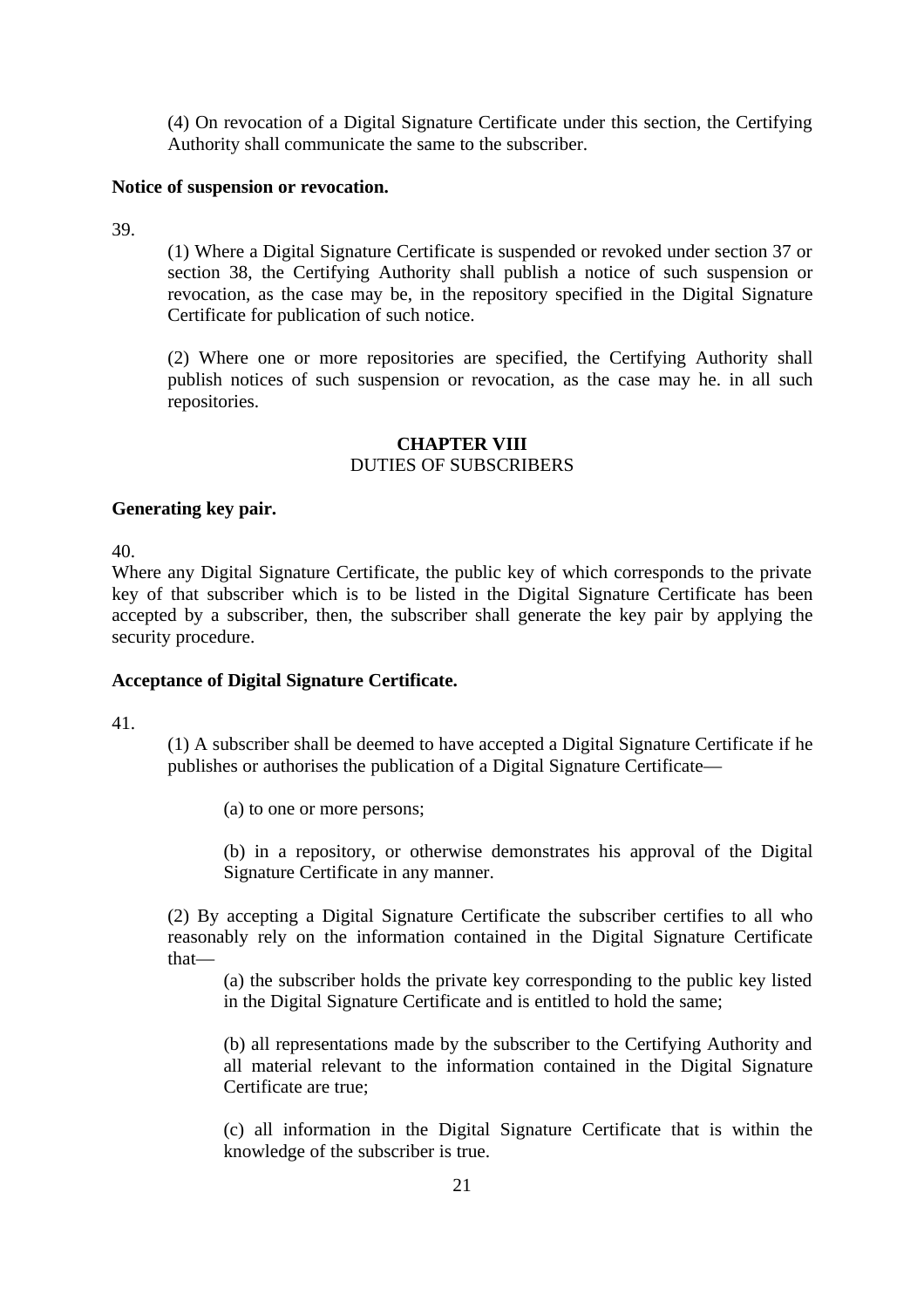### **Control of private key.**

42.

(1) Every subscriber shall exercise reasonable care to retain control of the private key corresponding to the public key listed in his Digital Signature Certificate and take all steps to prevent its disclosure to a person not authorised to affix the digital signature of the subscriber.

(2) If the private key corresponding to the public key listed in the Digital Signature Certificate has been compromised, then, the subscriber shall communicate the same without any delay to the Certifying Authority in such manner as may be specified by the regulations.

*Explanation*. — For the removal of doubts, it is hereby declared that the subscriber shall be liable till he has informed the Certifying Authority that the private key has been compromised.

#### **CHAPTER IX**

### PENALTIES AND ADJUDICATION

#### **Penalty for damage to computer, computer system, etc.**

43.

If any person without permission of the owner or any other person who is in charge of a computer, computer system or computer network, —

(a) accesses or secures access to such computer, computer system or computer network;

(b) downloads, copies or extracts any data, computer data base or information from such computer, computer system or computer network including information or data held or stored in any removable storage medium;

(c) introduces or causes to be introduced any computer contaminant or computer virus into any computer, computer system or computer network;

(d) damages or causes to be damaged any computer, computer system or computer network, data, computer data base or any other programmes residing in such computer, computer system or computer network;

(e) disrupts or causes disruption of any computer, computer system or computer network;

(f) denies or causes the denial of access to any person authorised to access any computer, computer system or computer network by any means;

(g) provides any assistance to any person to facilitate access to a computer, computer system or computer network in contravention of the provisions of this Act, rules or regulations made thereunder;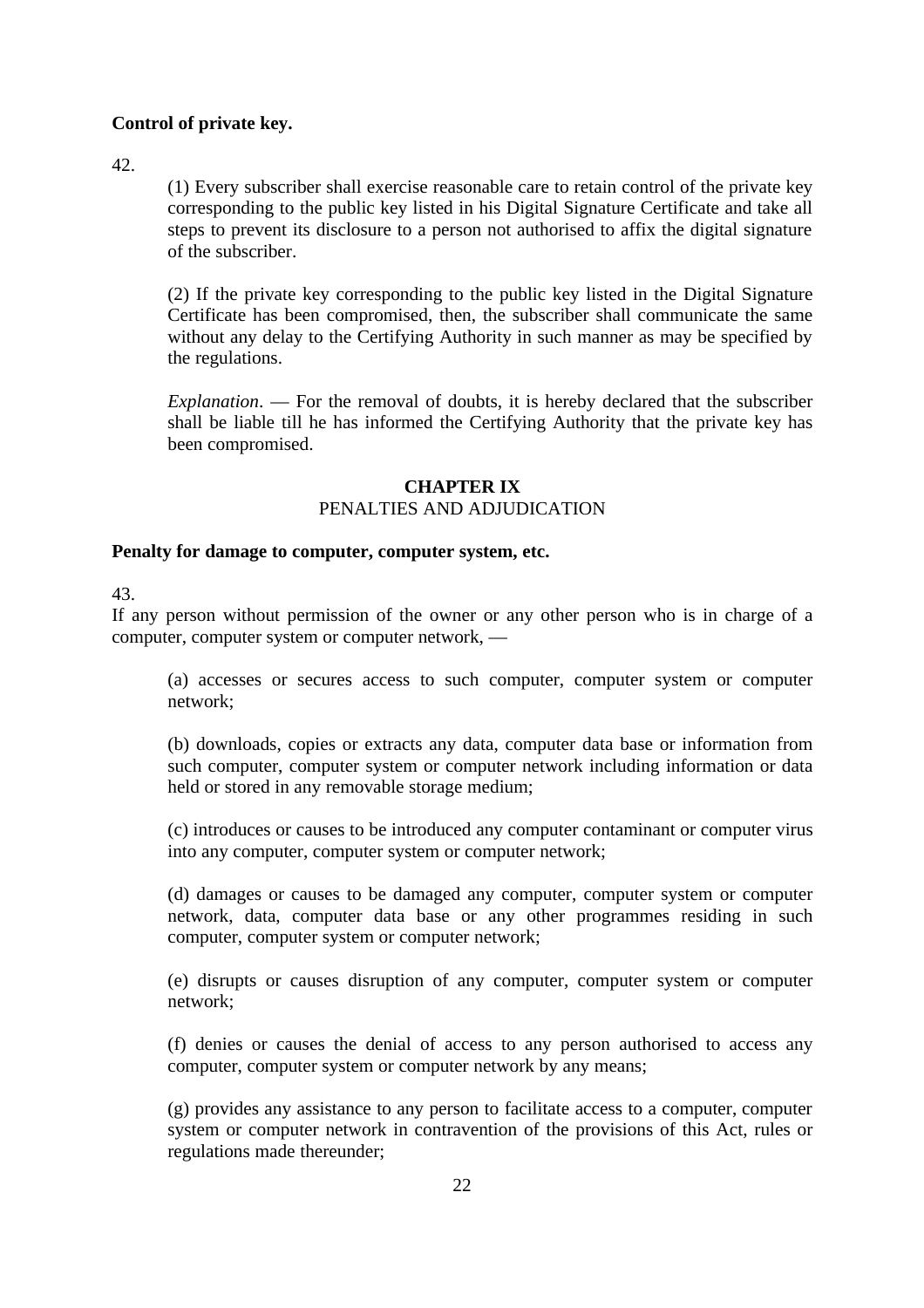(h) charges the services availed of by a person to the account of another person by tampering with or manipulating any computer, computer system, or computer network,

he shall be liable to pay damages by way of compensation not exceeding one crore rupees to the person so affected.

*Explanation*. —For the purposes of this section, —

(i) "computer contaminant" means any set of computer instructions that are designed—

(a) to modify, destroy, record, transmit data or programme residing within a computer, computer system or computer network; or

(b) by any means to usurp the normal operation of the computer, computer system, or computer network;

(ii) "computer data base" means a representation of information, knowledge, facts, concepts or instructions in text, image, audio, video that are being prepared or have been prepared in a formalised manner or have been produced by a computer, computer system or computer network and are intended for use in a computer, computer system or computer network;

(iii) "computer virus" means any computer instruction, information, data or programme that destroys, damages, degrades or adversely affects the performance of a computer resource or attaches itself to another computer resource and operates when a programme, data or instruction is executed or some other event takes place in that computer resource;

(iv) "damage" means to destroy, alter, delete, add, modify or rearrange any computer resource by any means.

### **Penalty for failure to furnish information return, etc.**

44.

If any person who is required under this Act or any rules or regulations made thereunder to—

(a) furnish any document, return or report to the Controller or the Certifying Authority fails to furnish the same, he shall be liable to a penalty not exceeding one lakh and fifty thousand rupees for each such failure;

(b) file any return or furnish any information, books or other documents within the time specified therefore in the regulations fails to file return or furnish the same within the time specified therefore in the regulations, he shall be liable to a penalty not exceeding five thousand rupees for every day during which such failure continues;

(c) maintain books of account or records, fails to maintain the same, he shall be liable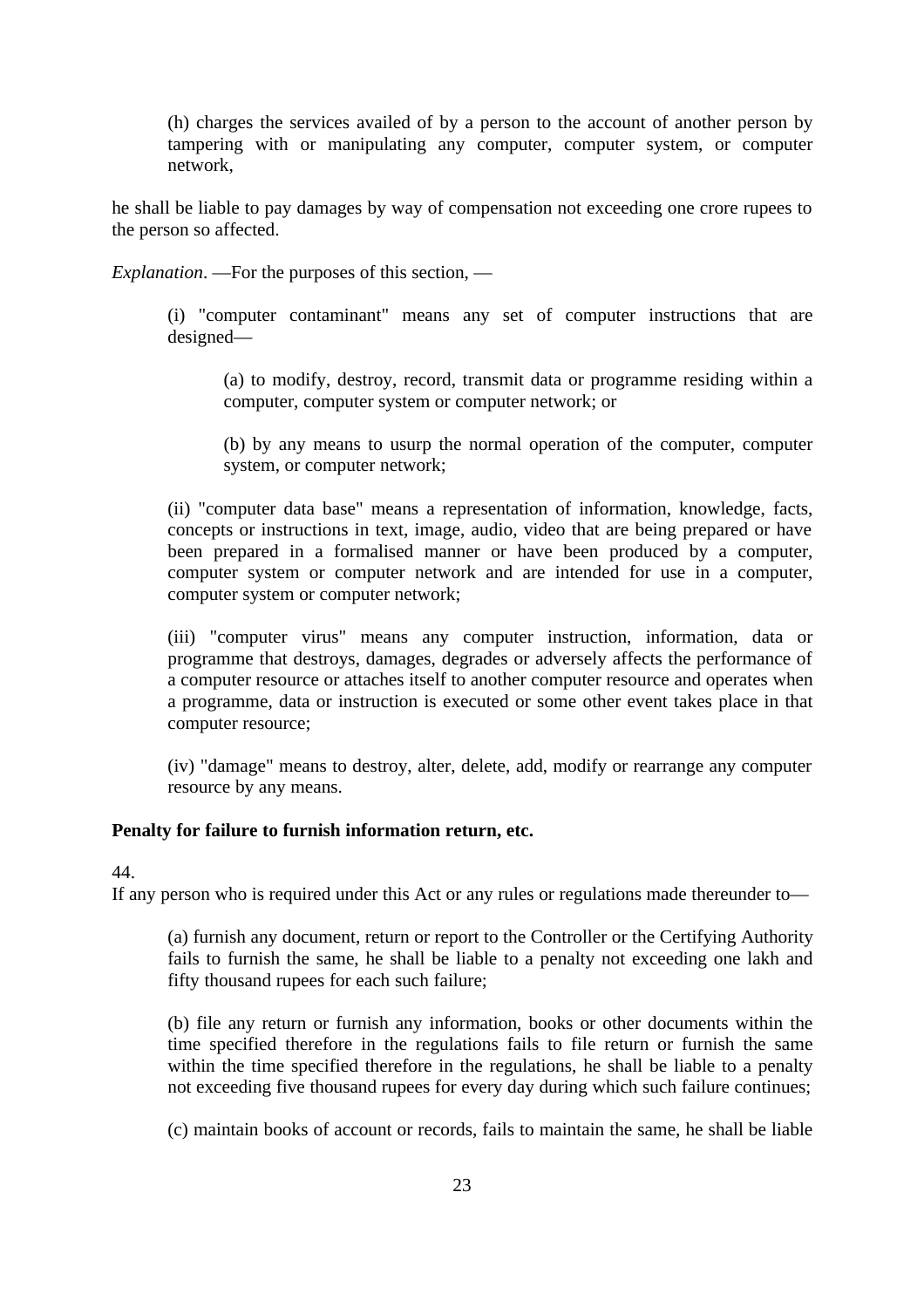to a penalty not exceeding ten thousand rupees for every day during which the failure continues.

### **Residuary penalty.**

45.

Whoever contravenes any rules or regulations made under this Act, for the contravention of which no penalty has been separately provided, shall be liable to pay a compensation not exceeding twenty-five thousand rupees to the person affected by such contravention or a penalty not exceeding twenty-five thousand rupees.

# **Power to adjudicate.**

46.

 (1) For the purpose of adjudging under this Chapter whether any person has committed a contravention of any of the provisions of this Act or of any rule, regulation, direction or order made thereunder the Central Government shall, subject to the provisions of sub-section (3), appoint any officer not below the rank of a Director to the Government of India or an equivalent officer of a State Government to be an adjudicating officer for holding an inquiry in the manner prescribed by the Central Government.

(2) The adjudicating officer shall, after giving the person referred to in sub-section (1) a reasonable opportunity for making representation in the matter and if, on such inquiry, he is satisfied that the person has committed the contravention, he may impose such penalty or award such compensation as he thinks fit in accordance with the provisions of that section.

(3) No person shall be appointed as an adjudicating officer unless he possesses such experience in the field of Information Technology and legal or judicial experience as may be prescribed by the Central Government.

(4) Where more than one adjudicating officers are appointed, the Central Government shall specify by order the matters and places with respect to which such officers shall exercise their jurisdiction.

(5) Every adjudicating officer shall have the powers of a civil court which are conferred on the Cyber Appellate Tribunal under sub-section (2) of section 58, and—

(a) all proceedings before it shall be deemed to be judicial proceedings within the meaning of sections 193 and 228 of the Indian Penal Code;

(b) shall be deemed to be a civil court for the purposes of sections 345 and 346 of the Code of Criminal Procedure, 1973.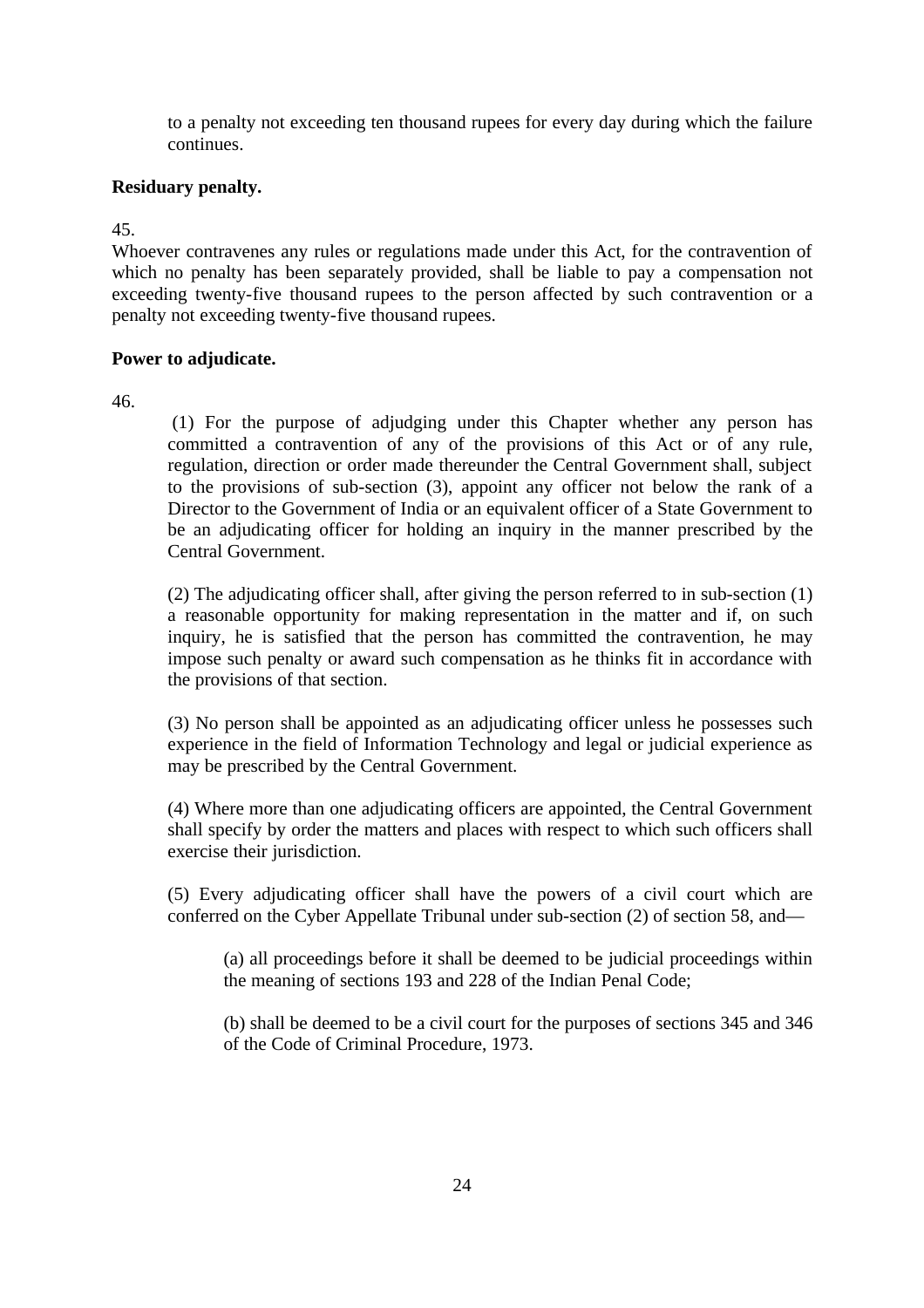# **Factors to be taken into account by the adjudicating officer.**

47.

While adjudging the quantum of compensation under this Chapter, the adjudicating officer shall have due regard to the following factors, namely: —

(a) the amount of gain or unfair advantage, wherever quantifiable, made as a result of the default;

- (b) the amount of loss caused to any person as a result of the default;
- (c) the repetitive nature of the default

# **CHAPTER X**

# THE CYBER REGULATIONS APPELLATE TRIBUNAL

# **Establishment of Cyber Appellate Tribunal.**

48.

(1) The Central Government shall, by notification, establish one or more appellate tribunals to be known as the Cyber Regulations Appellate Tribunal.

(2) The Central Government shall also specify, in the notification referred to in subsection (1), the matters and places in relation to which the Cyber Appellate Tribunal may exercise jurisdiction.

# **Composition of Cyber Appellate Tribunal.**

49.

A Cyber Appellate Tribunal shall consist of one person only (hereinafter referred to as the Presiding Officer of the Cyber Appellate Tribunal) to be appointed, by notification, by the Central Government.

### **Qualifications for appointment as Presiding Officer of the Cyber Appellate Tribunal.**

50.

A person shall not be qualified for appointment as the Presiding Officer of a Cyber Appellate Tribunal unless he—

(a) is, or has been or is qualified to be, a Judge of a High Court; or

(b) is or has been a member of the Indian Legal Service and is holding or has held a post in Grade I of that Service for at least three years.

# **Term of office.**

51.

The Presiding Officer of a Cyber Appellate Tribunal shall hold office for a term of five years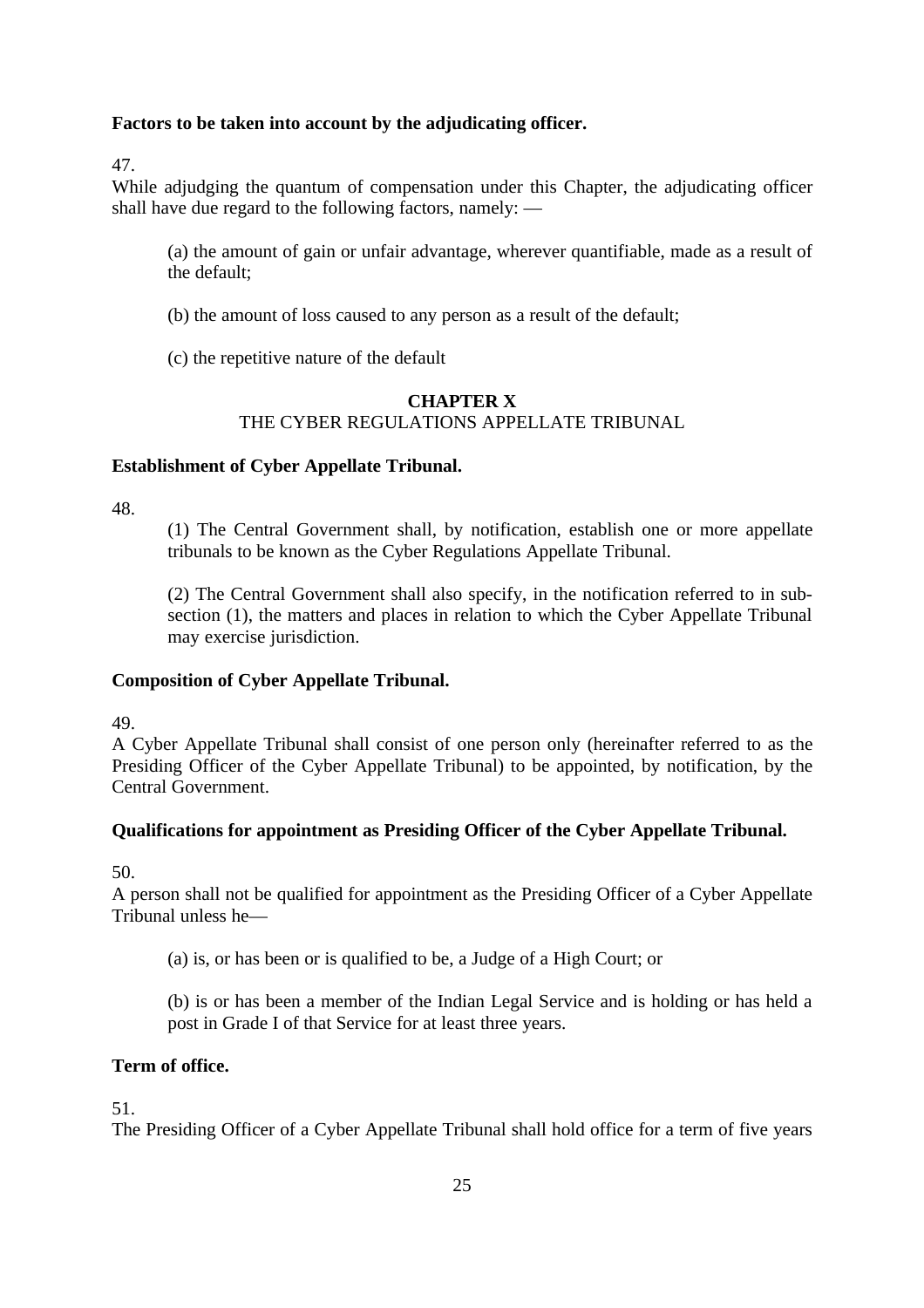from the date on which he enters upon his office or until he attains the age of sixty-five years, whichever is earlier.

### **Salary, allowances and other terms and conditions of service of Presiding Officer.**

52.

The salary and allowances payable to, and the other terms and conditions of service including pension, gratuity and other retirement benefits of the Presiding Officer of a Cyber Appellate Tribunal shall be such as may be prescribed:

**Provided** that neither the salary and allowances nor the other terms and conditions of service of the Presiding Officer shall be varied to his disadvantage after appointment.

### **Filling up of vacancies.**

53.

If, for reason other than temporary absence, any vacancy occurs in the office of the Presiding Officer of a Cyber Appellate Tribunal, then the Central Government shall appoint another person in accordance with the provisions of this Act to fill the vacancy and the proceedings may be continued before the Cyber Appellate Tribunal from the stage at which the vacancy is filled.

# **Resignation and removal.**

54.

(1) The Presiding Officer of a Cyber Appellate Tribunal may, by notice in writing under his hand addressed to the Central Government, resign his office:

**Provided** that the said Presiding Officer shall, unless he is permitted by the Central Government to relinquish his office sooner, continue to hold office until the expiry of three months from the date of receipt of such notice or until a person duly appointed as his successor enters upon his office or until the expiry of his term of office, whichever is the earliest.

(2) The Presiding Officer of a Cyber Appellate Tribunal shall not be removed from his office except by an order by the Central Government on the ground of proved misbehaviour or incapacity after an inquiry made by a Judge of the Supreme Court in which the Presiding Officer concerned has been informed of the charges against him and given a reasonable opportunity of being heard in respect of these charges.

(3) The Central Government may, by rules, regulate the procedure for the investigation of misbehaviour or incapacity of the aforesaid Presiding Officer.

# **Orders constituting Appellate Tribunal to be final and not to invalidate its proceedings.**

55.

No order of the Central Government appointing any person as the Presiding Officer of a Cyber Appellate Tribunal shall be called in question in any manner and no act or proceeding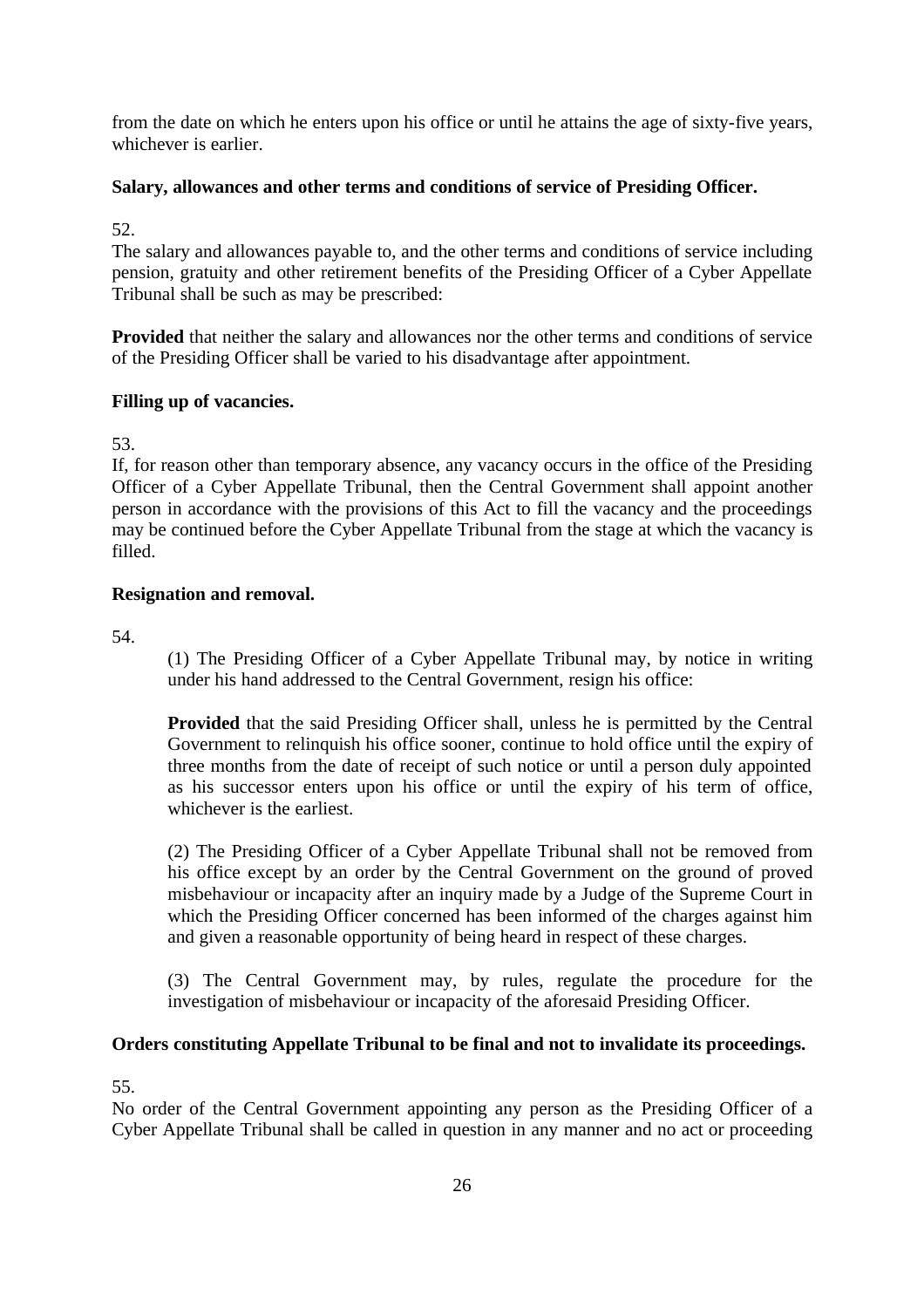before a Cyber Appellate Tribunal shall be called in question in any manner on the ground merely of any defect in the constitution of a Cyber Appellate Tribunal.

# **Staff of the Cyber Appellate Tribunal.**

56.

(1) The Central Government shall provide the Cyber Appellate Tribunal with such officers and employees as that Government may think fit.

(2) The officers and employees of the Cyber Appellate Tribunal shall discharge their functions under general superintendence of the Presiding Officer.

(3) The salaries, allowances and other conditions of service of the officers and employees of the Cyber Appellate Tribunal shall be such as may be prescribed by the Central Government.

### **Appeal to Cyber Appellate Tribunal.**

57.

(1) Save as provided in sub-section (2), any person aggrieved by an order made by Controller or an Adjudicating Officer under this Act may prefer an appeal to a Cyber Appellate Tribunal having jurisdiction in the matter.

(2) No appeal shall lie to the Cyber Appellate Tribunal from an order made by an Adjudicating Officer with the consent of the parties.

(3) Every appeal under sub-section (1) shall be filed within a period of twenty-five days from the date on which a copy of the order made by the Controller or the adjudicating officer is received by the person aggrieved and it shall be in such form and be accompanied by such fee as may be prescribed:

**Provided** that the Cyber Appellate Tribunal may entertain an appeal after the expiry of the said period of twenty-five days if it is satisfied that there was sufficient cause for not filing it within that period.

(4) On receipt of an appeal under sub-section (1), the Cyber Appellate Tribunal may, after giving the parties to the appeal, an opportunity of being heard, pass such orders thereon as it thinks fit, confirming, modifying or setting aside the order appealed against.

(5) The Cyber Appellate Tribunal shall send a copy of every order made by it to the parties to the appeal and to the concerned Controller or Adjudicating Officer.

(6) The appeal filed before the Cyber Appellate Tribunal under sub-section (1) shall be dealt with by it as expeditiously as possible and endeavour shall be made by it to dispose of the appeal finally within six months from the date of receipt of the appeal.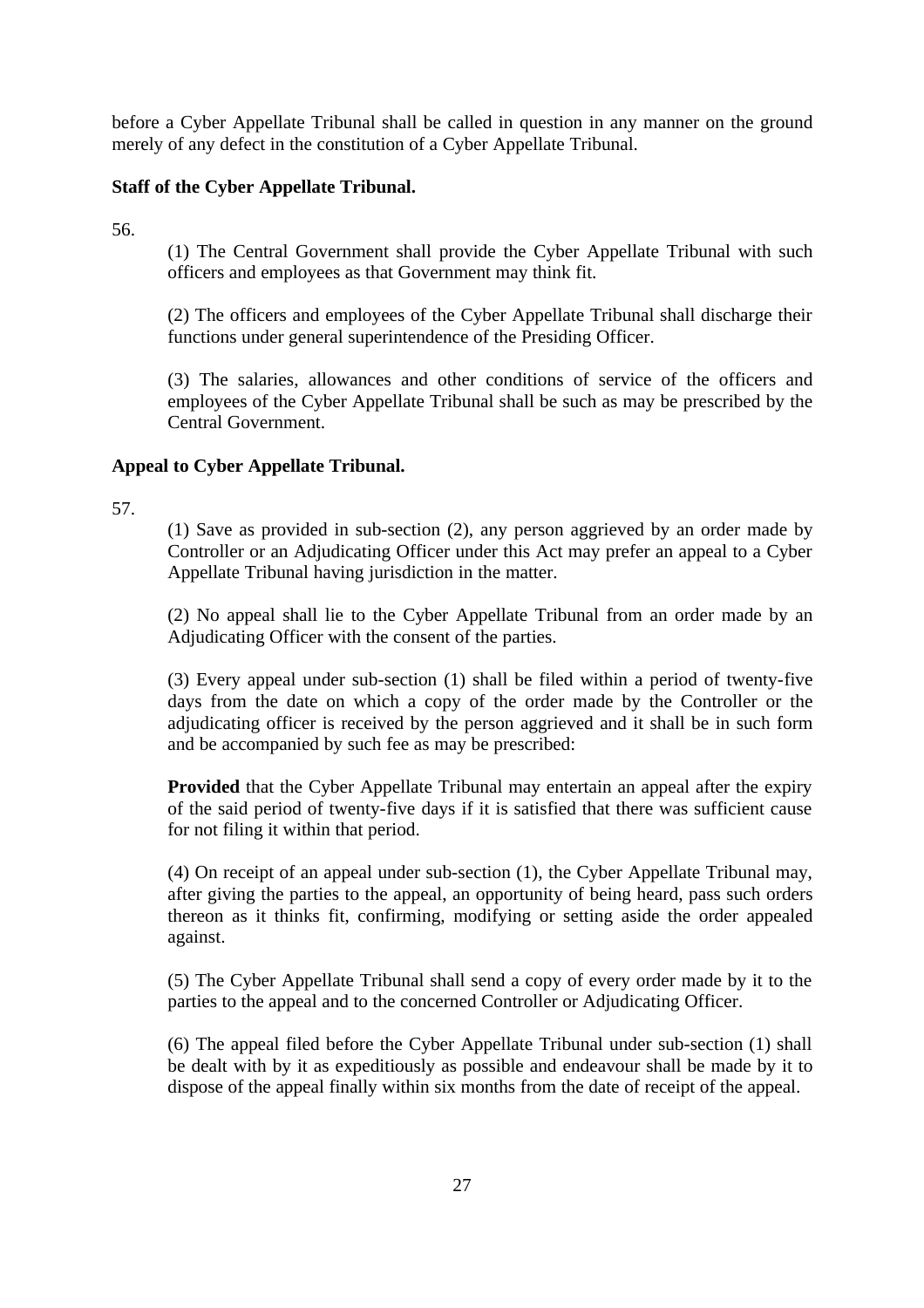# **Procedure and powers of the Cyber Appellate Tribunal.**

58.

(1) The Cyber Appellate Tribunal shall not be bound by the procedure laid down by the Code of civil Procedure, 1908 but shall be guided by the principles of natural justice and, subject to the other provisions of this Act and of any rules, the Cyber Appellate Tribunal shall have powers to regulate its own procedure including the place at which it shall have its sittings.

(2) The Cyber Appellate Tribunal shall have, for the purposes of discharging its functions under this Act, the same powers as are vested in a civil court under the Code of Civil Procedure, 1908, while trying a suit, in respect of the following matters, namely: —

(a) summoning and enforcing the attendance of any person and examining him on oath;

(b) requiring the discovery and production of documents or other electronic records;

- (c) receiving evidence on affidavits;
- (d) issuing commissions for the examination of witnesses or documents;

(e) reviewing its decisions;

(f) dismissing an application for default or deciding it ex parte;

(g) any other matter which may be prescribed.

(3) Every proceeding before the Cyber Appellate Tribunal shall be deemed to be a judicial proceeding within the meaning of sections 193 and 228, and for the purposes of section 196 of the Indian Penal Code and the Cyber Appellate Tribunal shall be deemed to be a civil court for the purposes of section 195 and Chapter XXVI of the Code of Criminal Procedure, 1973.

### **Right to legal representation.**

59.

The appellant may either appear in person or authorise one or more legal practitioners or any of its officers to present his or its case before the Cyber Appellate Tribunal.

# **Limitation.**

60.

The provisions of the Limitation Act, 1963, shall, as far as may be, apply to an appeal made to the Cyber Appellate Tribunal.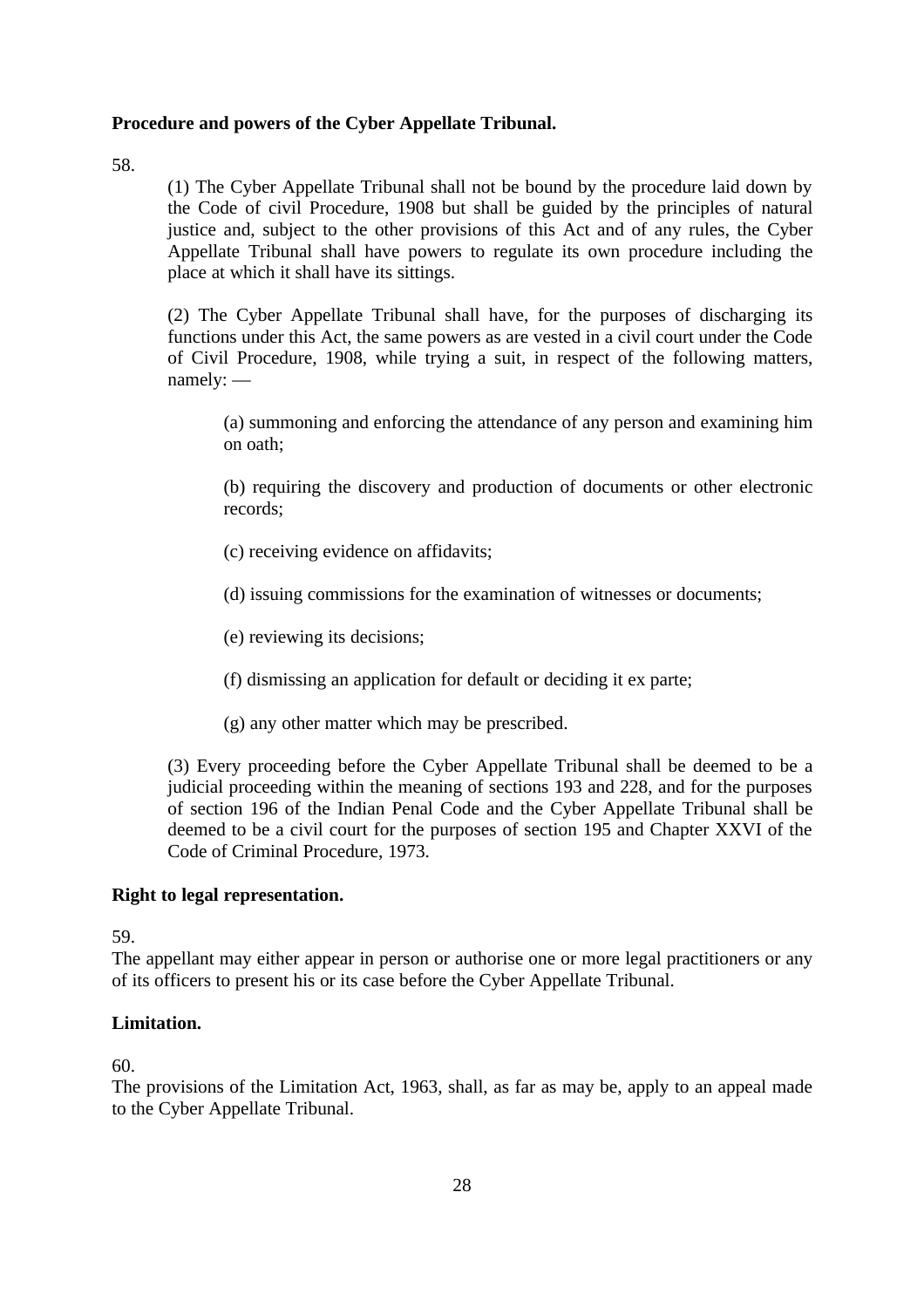### **Civil court not to have jurisdiction.**

61.

No court shall have jurisdiction to entertain any suit or proceeding in respect of any matter which an adjudicating officer appointed under this Act or the Cyber Appellate Tribunal constituted under this Act is empowered by or under this Act to determine and no injunction shall be granted by any court or other authority in respect of any action taken or to be taken in pursuance of any power conferred by or under this Act.

# **Appeal to High Court.**

62.

Any person aggrieved by any decision or order of the Cyber Appellate Tribunal may file an appeal to the High Court within sixty days from the date of communication of the decision or order of the Cyber Appellate Tribunal to him on any question of fact or law arising out of such order:

**Provided** that the High Court may, if it is satisfied that the appellant was prevented by sufficient cause from filing the appeal within the said period, allow it to be filed within a further period not exceeding sixty days.

### **Compounding of contraventions.**

63.

(1) Any contravention under this Chapter may, either before or after the institution of adjudication proceedings, be compounded by the Controller or such other officer as may be specially authorised by him in this behalf or by the Adjudicating Officer, as the case may be, subject to such conditions as the Controller or such other officer or the Adjudicating Officer may specify:

**Provided** that such sum shall not, in any case, exceed the maximum amount of the penalty, which may be imposed under this Act for the contravention so compounded.

(2) Nothing in sub-section (1) shall apply to a person who commits the same or similar contravention within a period of three years from the date on which the first contravention, committed by him, was compounded.

*Explanation*. — For the purposes of this sub-section, any second or subsequent contravention committed after the expiry of a period of three years from the date on which the contravention was previously compounded shall be deemed to be a first contravention.

(3) Where any contravention has been compounded under sub-section (1), no proceeding or further proceeding, as the case may be, shall be taken against the person guilty of such contravention in respect of the contravention so compounded.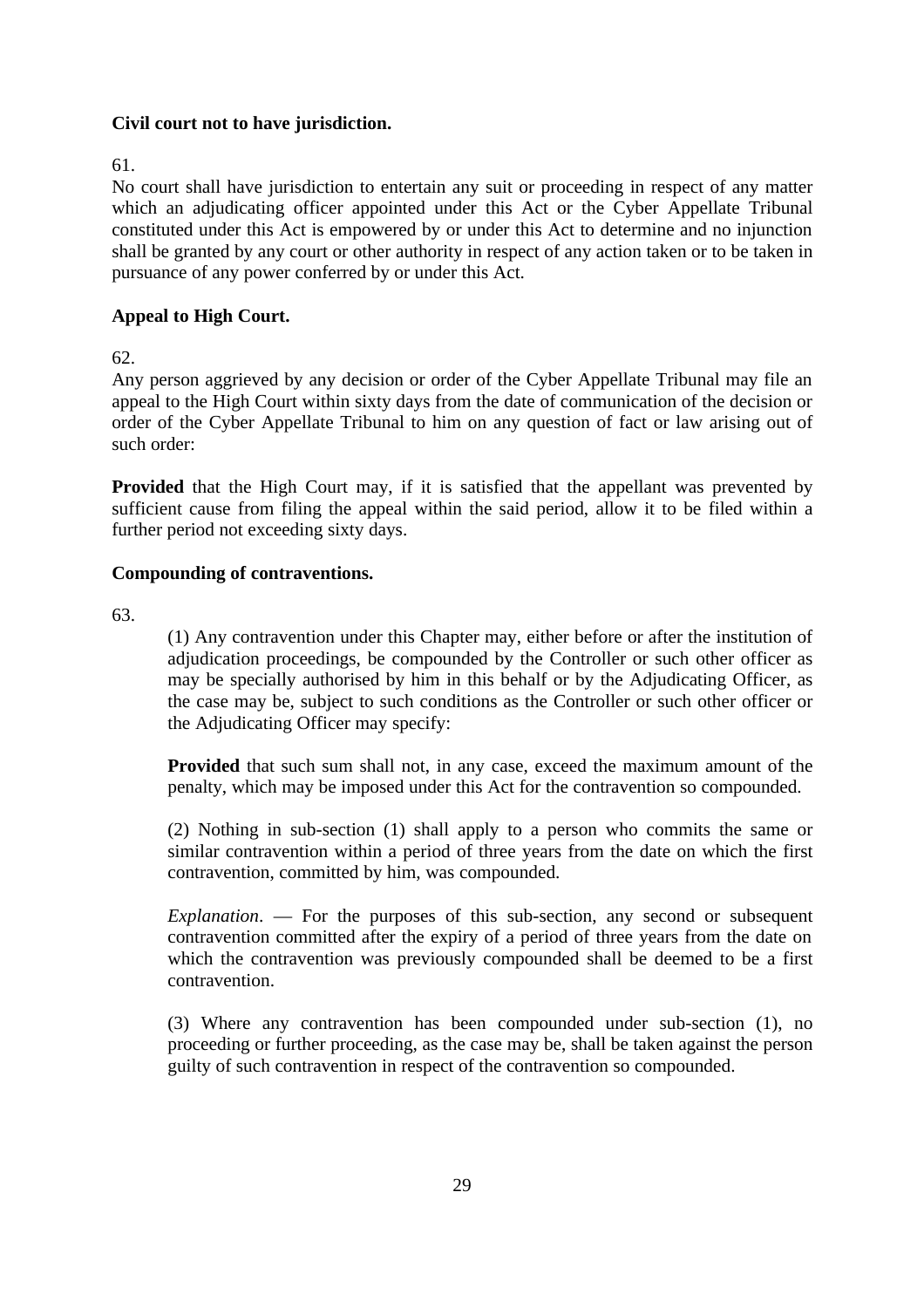### **Recovery of penalty.**

64.

A penalty imposed under this Act, if it is not paid, shall be recovered, as an arrear of land revenue and the licence or the Digital Signature Certificate, as the case may be, shall be suspended till the penalty is paid.

#### **CHAPTER XI OFFENCES**

### **Tampering with computer source documents.**

65.

Whoever knowingly or intentionally conceals, destroys or alters or intentionally or knowingly causes another to conceal, destroy or alter any computer source code used for a computer, computer programme, computer system or computer network, when the computer source code is required to be kept or maintained by law for the time being in force, shall be punishable with imprisonment up to three years, or with fine which may extend up to two lakh rupees, or with both.

*Explanation*.—For the purposes of this section, "computer source code" means the listing of programmes, computer commands, design and layout and programme analysis of computer resource in any form.

#### **Hacking with computer system.**

66.

(1) Whoever with the intent to cause or knowing that he is likely to cause wrongful loss or damage to the public or any person destroys or deletes or alters any information residing in a computer resource or diminishes its value or utility or affects it injuriously by any means, commits hacking.

(2) Whoever commits hacking shall be punished with imprisonment up to three years, or with fine which may extend upto two lakh rupees, or with both.

### **Publishing of information which is obscene in electronic form.**

67.

Whoever publishes or transmits or causes to be published in the electronic form, any material which is lascivious or appeals to the prurient interest or if its effect is such as to tend to deprave and corrupt persons who are likely, having regard to all relevant circumstances, to read, see or hear the matter contained or embodied in it, shall be punished on first conviction with imprisonment of either description for a term which may extend to five years and with fine which may extend to one lakh rupees and in the event of a second or subsequent conviction with imprisonment of either description for a term which may extend to ten years and also with fine which may extend to two lakh rupees.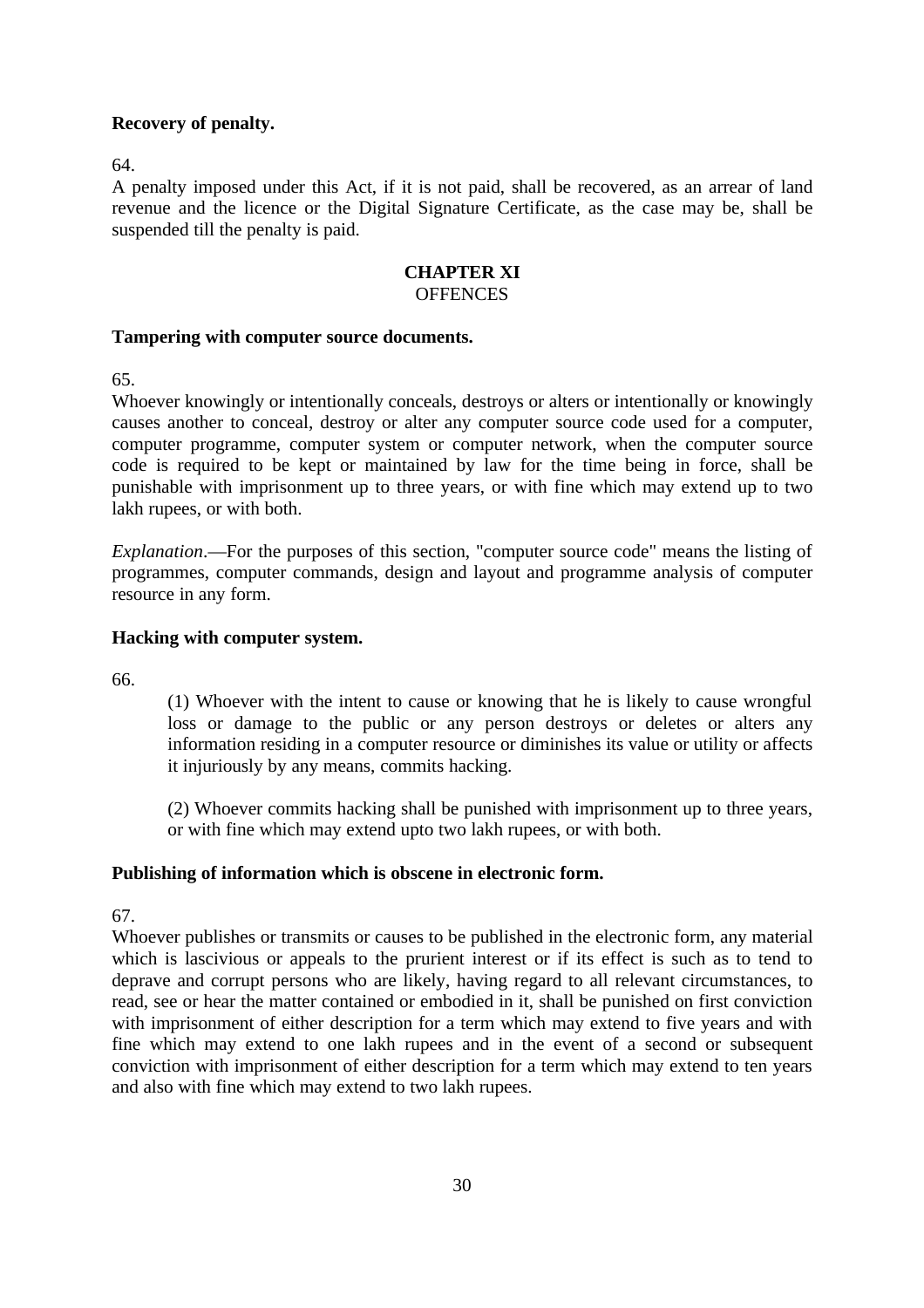#### **Power of Controller to give directions.**

68.

(1) The Controller may, by order, direct a Certifying Authority or any employee of such Authority to take such measures or cease carrying on such activities as specified in the order if those are necessary to ensure compliance with the provisions of this Act, rules or any regulations made thereunder.

(2) Any person who fails to comply with any order under sub-section (1) shall be guilty of an offence and shall be liable on conviction to imprisonment for a term not exceeding three years or to a fine not exceeding two lakh rupees or to both.

### **Directions of Controller to a subscriber to extend facilities to decrypt information.**

69.

(1) If the Controller is satisfied that it is necessary or expedient so to do in the interest of the sovereignty or integrity of India, the security of the State, friendly relations with foreign Stales or public order or for preventing incitement to the commission of any cognisable offence, for reasons to be recorded in writing, by order, direct any agency of the Government to intercept any information transmitted through any computer resource.

(2) The subscriber or any person in charge of the computer resource shall, when called upon by any agency which has been directed under sub-section (1), extend all facilities and technical assistance to decrypt the information.

(3) The subscriber or any person who fails to assist the agency referred to in subsection (2) shall be punished with an imprisonment for a term which may extend to seven years.

### **Protected system**.

70.

(1) The appropriate Government may, by notification in the Official Gazette, declare that any computer, computer system or computer network to be a protected system.

(2) The appropriate Government may, by order in writing, authorise the persons who are authorised to access protected systems notified under sub-section (1).

(3) Any person who secures access or attempts to secure access to a protected system in contravention of the provisions of this section shall be punished with imprisonment of either description for a term, which may extend to ten years and shall also be liable to fine.

### **Penalty for misrepresentation.**

71.

Whoever makes any misrepresentation to, or suppresses any material fact from, the Controller or the Certifying Authority for obtaining any licence or Digital Signature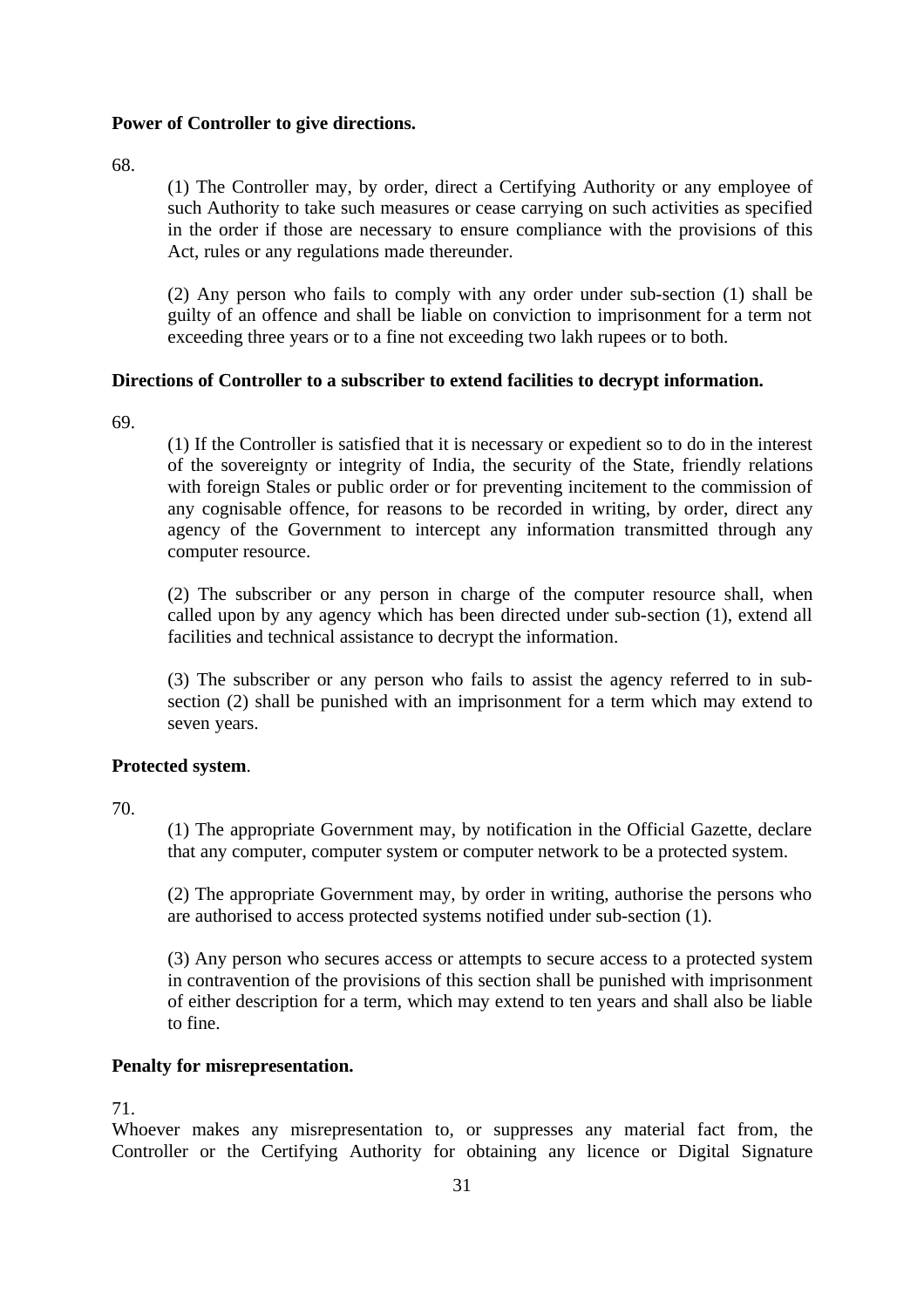Certificate, as the case may be, shall be punished with imprisonment for a term which may extend to two years, or with fine which may extend to one lakh rupees, or with both.

### **Penalty for breach of confidentiality and privacy.**

72.

Save as otherwise provided in this Act or any other law for the time being in force, any person who, in pursuance of any of the powers conferred under this Act, rules or regulations made thereunder, has secured access to any electronic record, book, register, correspondence, information, document or other material without the consent of the person concerned discloses such electronic record, book register, correspondence, information, document or other material to any other person shall be punished with imprisonment for a term which may extend to two years, or with fine which may extend to one lakh rupees, or with both.

# **Penalty for publishing Digital Signature Certificate false in certain particulars.**

73.

(1) No person shall publish a Digital Signature Certificate or otherwise make it available to any other person with the knowledge that—

(a) the Certifying Authority listed in the certificate has not issued it; or

(b) the subscriber listed in the certificate has not accepted it; or

(c) the certificate has been revoked or suspended, unless such publication is for the purpose of verifying a digital signature created prior to such suspension or revocation.

(2) Any person who contravenes the provisions of sub-section (1) shall be punished with imprisonment for a term, which may extend to two years, or with fine which may extend to one lakh rupees, or with both.

### **Publication for fraudulent purpose.**

74.

Whoever knowingly creates, publishes or otherwise makes available a Digital Signature Certificate for any fraudulent or unlawful purpose shall be punished with imprisonment for a term, which may extend to two years, or with fine which may extend to one lakh rupees, or with both.

#### **Act to apply for offence or contravention committed outside India.**

75.

(1) Subject to the provisions of sub-section (2), the provisions of this Act shall apply also to any offence or contravention committed outside India by any person irrespective of his nationality.

(2) For the purposes of sub-section (1), this Act shall apply to an offence or contravention committed outside India by any person if the act or conduct constituting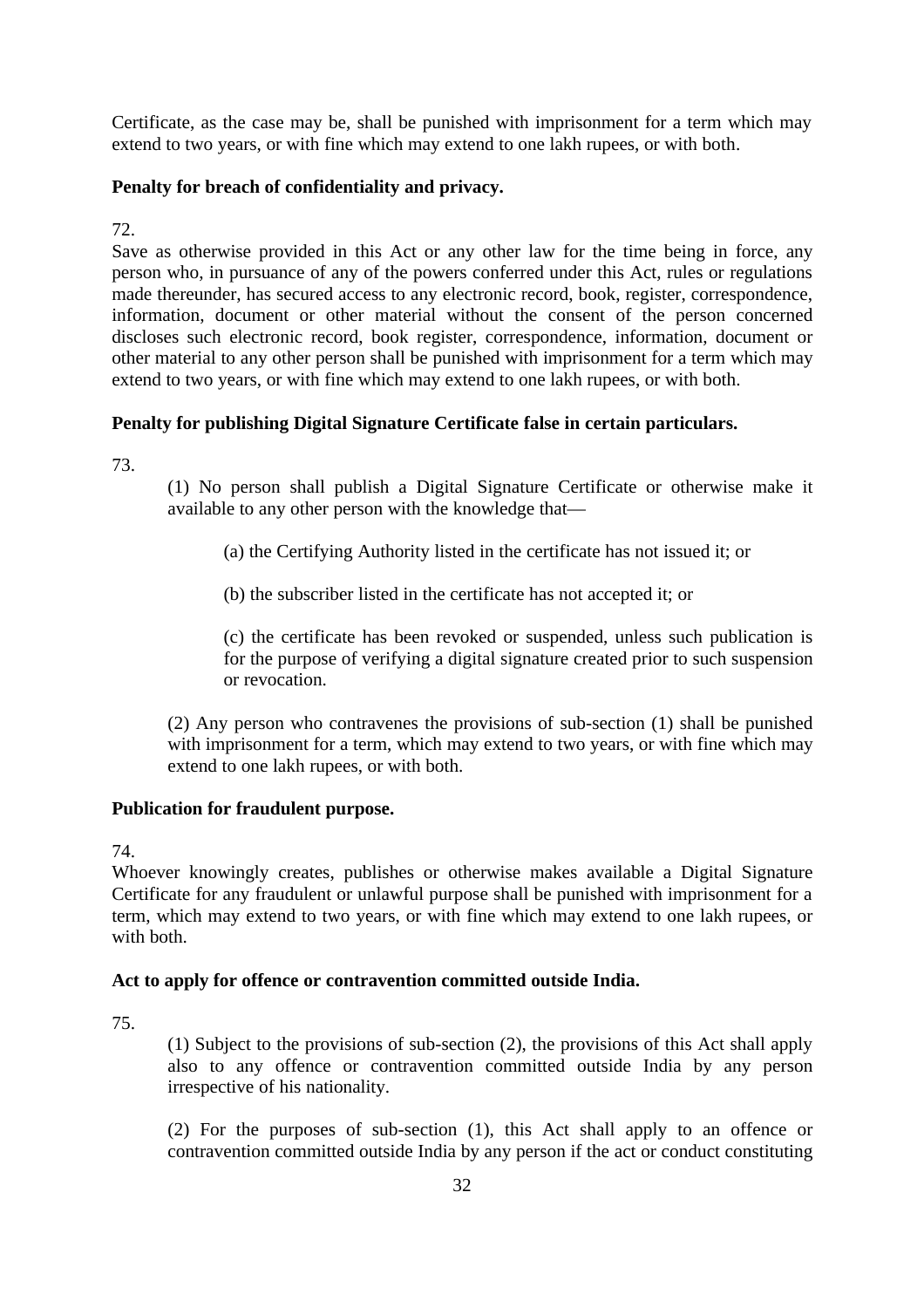the offence or contravention involves a computer, computer system or computer network located in India.

### **Confiscation.**

76.

Any computer, computer system, floppies, compact disks, tape drives or any other accessories related thereto, in respect of which any provision of this Act, rules, orders or regulations made thereunder has been or is being contravened, shall be liable to confiscation:

**Provided** that where it is established to the satisfaction of the court adjudicating the confiscation that the person in whose possession, power or control of any such computer, computer system, floppies, compact disks, tape drives or any other accessories relating thereto is found is not responsible for the contravention of the provisions of this Act, rules, orders or regulations made thereunder, the court may, instead of making an order for confiscation of such computer, computer system, floppies, compact disks, tape drives or any other accessories related thereto, make such other order authorised by this Act against the person contravening of the provisions of this Act, rules, orders or regulations made thereunder as it may think fit.

# **Penalties or confiscation not to interfere with other punishments.**

77.

No penalty imposed or confiscation made under this Act shall prevent the imposition of any other punishment to which the person affected thereby is liable under any other law for the time being in force.

### **Power to investigate offences.**

78.

Notwithstanding anything contained in the Code of Criminal Procedure, 1973, a police officer not below the rank of Deputy Superintendent of Police shall investigate any offence under this Act.

# **CHAPTER XII** NETWORK SERVICE PROVIDERS NOT TO BE LIABLE IN CERTAIN CASES

### **Network service providers not to be liable in certain cases.**

79.

For the removal of doubts, it is hereby declared that no person providing any service as a network service provider shall be liable under this Act, rules or regulations made thereunder for any third party information or data made available by him if he proves that the offence or contravention was committed without his knowledge or that he had exercised all due diligence to prevent the commission of such offence or contravention.

*Explanation*. —For the purposes of this section, —

(a) "network service provider" means an intermediary;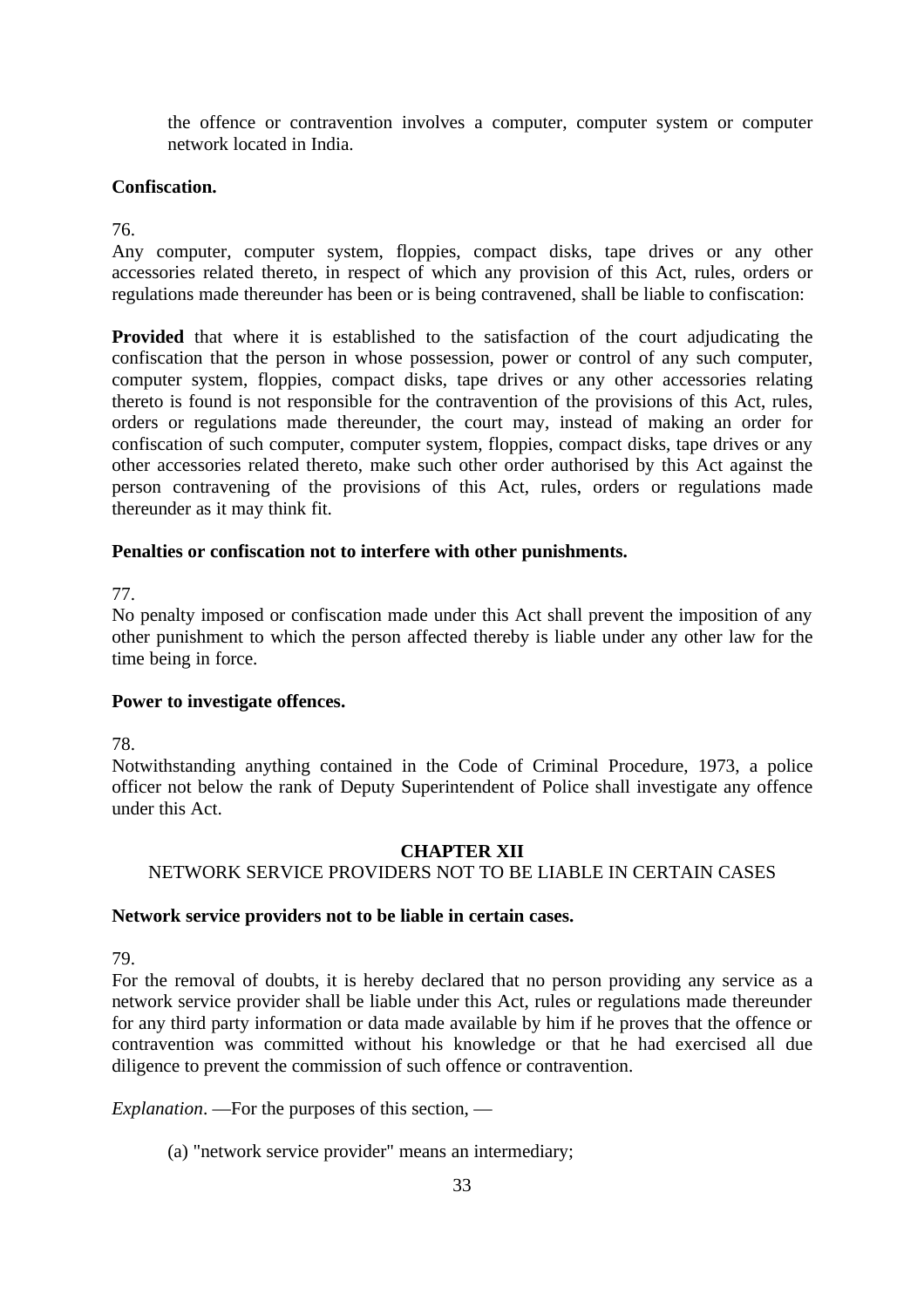(b) "third party information" means any information dealt with by a network service provider in his capacity as an intermediary;

#### **CHAPTER XIII MISCELLANEOUS**

#### **Power of police officer and other officers to enter, search, etc.**

80.

(1) Notwithstanding anything contained in the Code of Criminal Procedure, 1973, any police officer, not below the rank of a Deputy Superintendent of Police, or any other officer of the Central Government or a State Government authorised by the Central Government in this behalf may enter any public place and search and arrest without warrant any person found therein who is reasonably suspected or having committed or of committing or of being about to commit any offence under this Act.

*Explanation*. —For the purposes of this sub-section, the expression "public place" includes any public conveyance, any hotel, any shop or any other place intended for use by, or accessible to the public.

(2) Where any person is arrested under sub-section (1) by an officer other than a police officer, such officer shall, without unnecessary delay, take or send the person arrested before a magistrate having jurisdiction in the case or before the officer-incharge of a police station.

(3) The provisions of the Code of Criminal Procedure, 1973 shall, subject to the provisions of this section, apply, so far as may be, in relation to any entry, search or arrest, made under this section.

#### **Act to have overriding effect.**

81.

The provisions of this Act shall have effect notwithstanding anything inconsistent therewith contained in any other law for the time being in force.

#### **Controller, Deputy Controller and Assistant Controllers to be public servants.**

82.

The Presiding Officer and other officers and employees of a Cyber Appellate Tribunal, the Controller, the Deputy Controller and the Assistant Controllers shall be deemed to be public servants within the meaning of section 21 of the Indian Penal Code.

#### **Power to give directions.**

83.

The Central Government may give directions to any State Government as to the carrying into execution in the State of any of the provisions of this Act or of any rule, regulation or order made thereunder.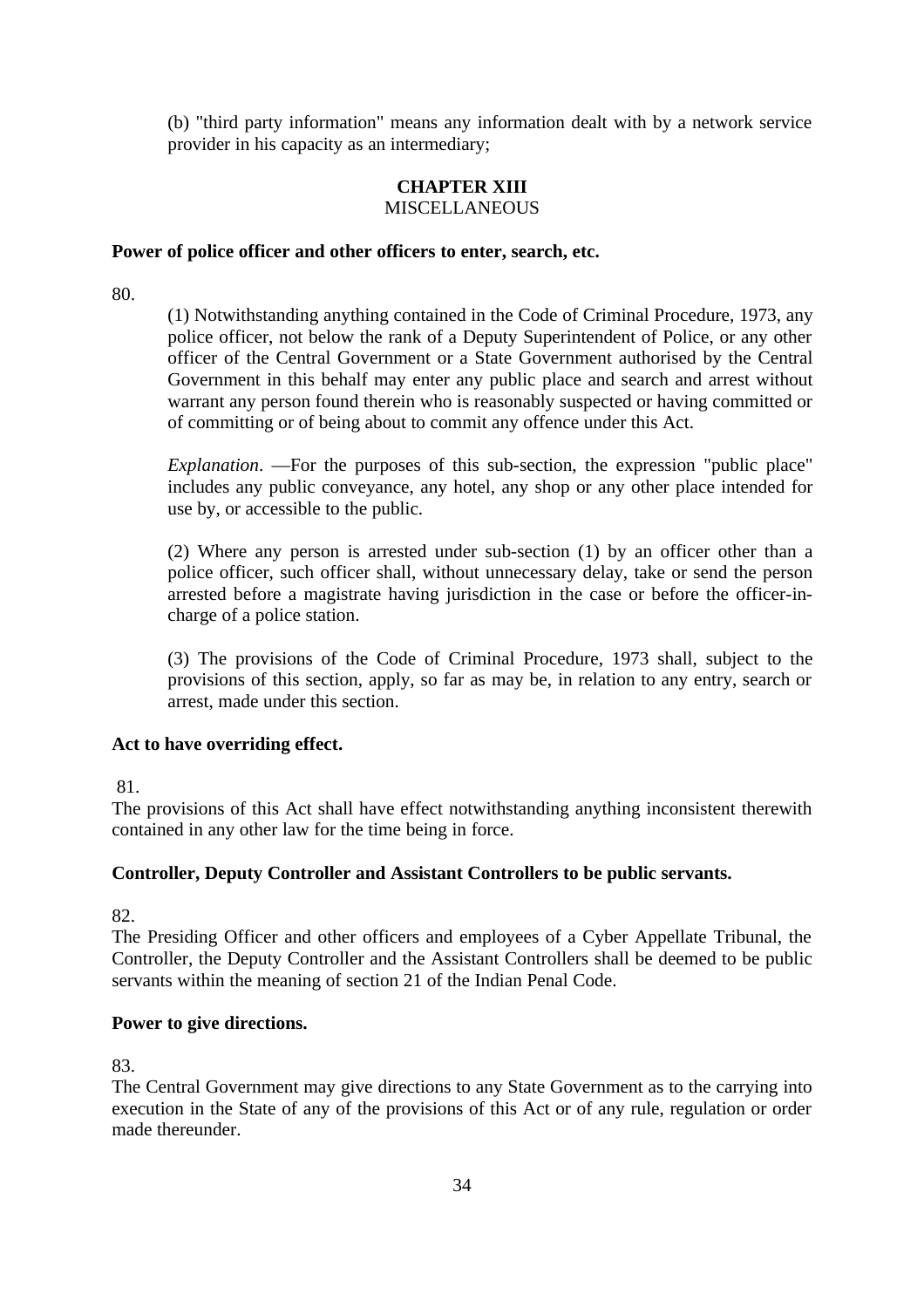### **Protection of action taken in good faith.**

84.

No suit, prosecution or other legal proceeding shall lie against the Central Government, the State Government, the Controller or any person acting on behalf of him, the Presiding Officer, adjudicating officers and the staff of the Cyber Appellate Tribunal for anything which is in good faith done or intended to be done in pursuance of this Act or any rule, regulation or order made thereunder.

### **Offences by companies.**

85.

(1) Where a person committing a contravention of any of the provisions of this Act or of any rule, direction or order made thereunder is a company, every person who, at the time the contravention was committed, was in charge of, and was responsible to, the company for the conduct of business of the company as well as the company, shall be guilty of the contravention and shall be liable to be proceeded against and punished accordingly:

**Provided** that nothing contained in this sub-section shall render any such person liable to punishment if he proves that the contravention took place without his knowledge or that he exercised all due diligence to prevent such contravention.

(2) Notwithstanding anything contained in sub-section (1), where a contravention of any of the provisions of this Act or of any rule, direction or order made thereunder has been committed by a company and it is proved that the contravention has taken place with the consent or connivance of, or is attributable to any neglect on the part of, any director, manager, secretary or other officer of the company, such director, manager, secretary or other officer shall also be deemed to be guilty of the contravention and shall be liable to be proceeded against and punished accordingly.

*Explanation*. —For the purposes of this section,—

(i) "company" means any body corporate and includes a firm or other association of individuals; and

(ii) "director", in relation to a firm, means a partner in the firm.

#### **Removal of difficulties.**

86.

(1) If any difficulty arises in giving effect to the provisions of this Act, the Central Government may, by order published in the Official Gazette, make such provisions not inconsistent with the provisions of this Act as appear to it to be necessary or expedient for removing the difficulty:

**Provided** that no order shall be made under this section after the expiry of a period of two years from the commencement of this Act.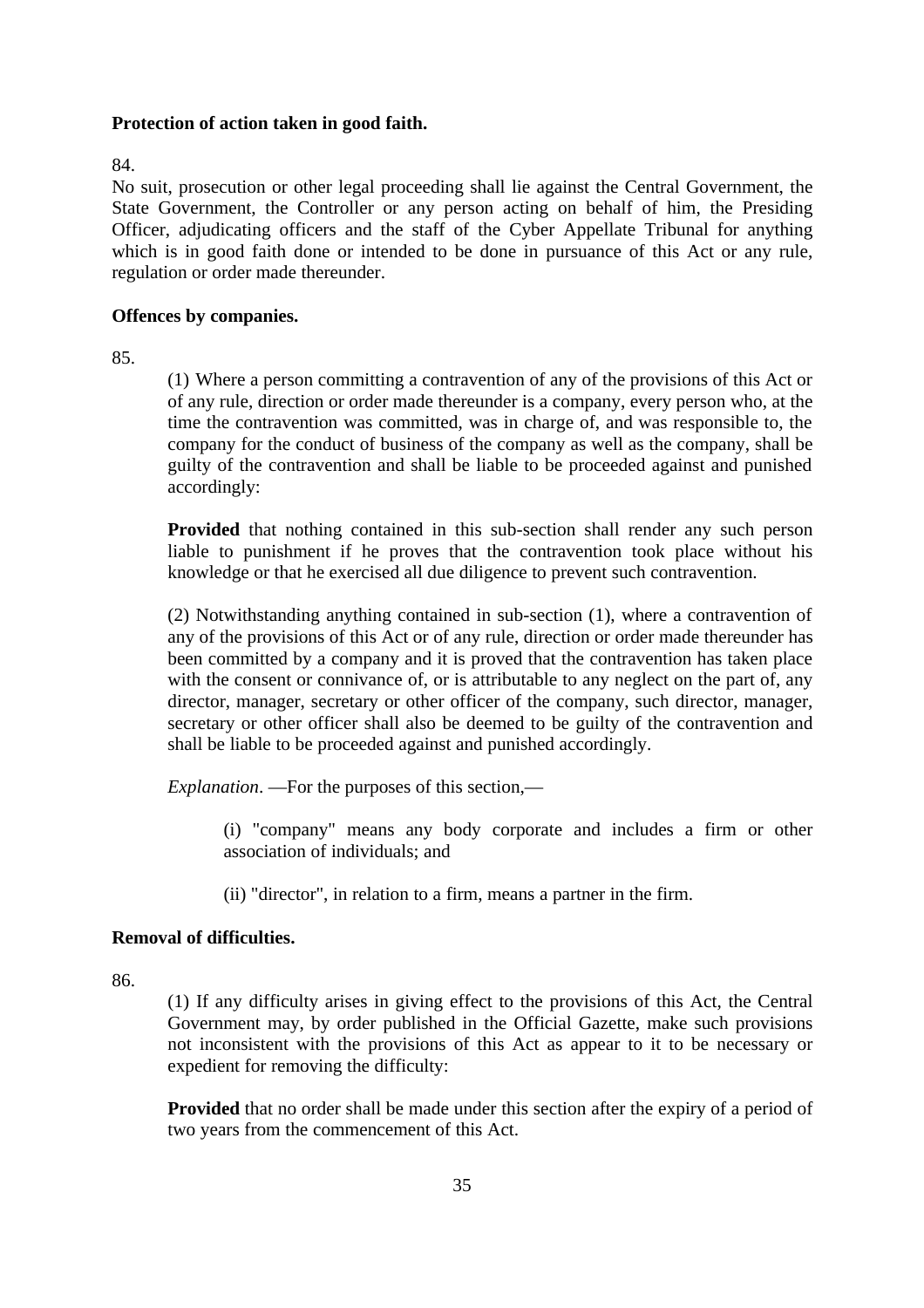(2) Every order made under this section shall be laid, as soon as may be after it is made, before each House of Parliament.

### **Power of Central Government to make rules.**

87.

(1) The Central Government may, by notification in the Official Gazette and in the Electronic Gazette make rules to carry out the provisions of this Act.

(2) In particular, and without prejudice to the generality of the foregoing power, such rules may provide for all or any of the following matters, namely: —

(a) the manner in which any information or matter may be authenticated by means of digital signature under section 5;

(b) the electronic form in which filing, issue, grant or payment shall be effected under sub-section (1) of section 6;

(c) the manner and format in which electronic records shall be filed, or issued and the method of payment under sub-section (2) of section 6;

(d) the matters relating to the type of digital signature, manner and format in which it may be affixed under section 10;

(e) the security procedure for the purpose of creating secure electronic record and secure digital signature under section 16;

(f) the qualifications, experience and terms and conditions of service of Controller, Deputy Controllers and Assistant Controllers under section 17;

(g) other standards to be observed by the Controller under clause (b) of subsection (2) of section 20;

(h) the requirements which an applicant must fulfil under sub-section (2) of section 21:

(i) the period of validity of licence granted under clause (a) of sub-section (3) of section 21;

(j) the form in which an application for licence may be made under subsection (1) of section 22;

(k) the amount of fees payable under clause (c) of sub-section (2) of section 22;

(l) such other documents which shall accompany an application for licence under clause (a) of sub-section (2) of section 22;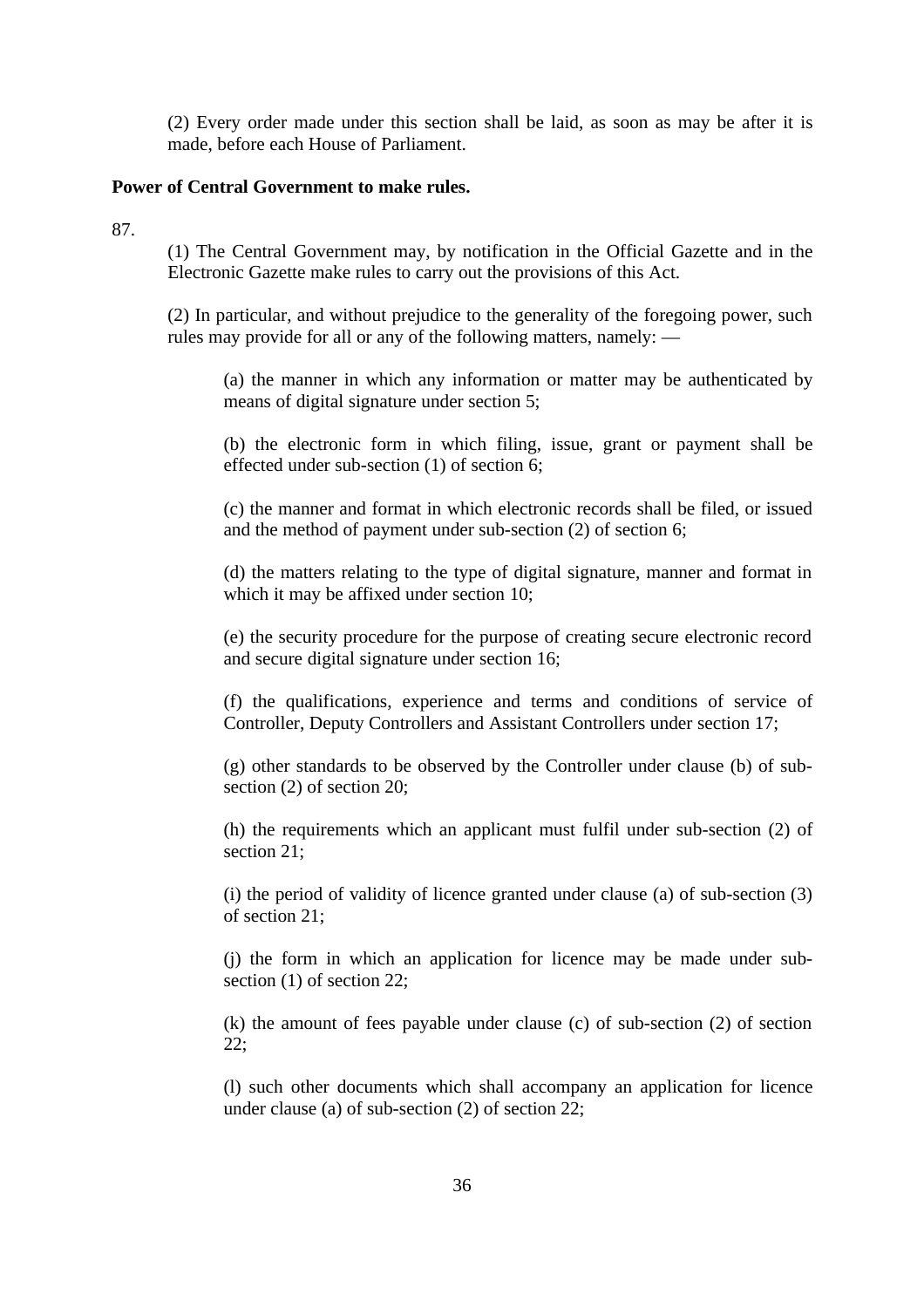(m) the form and the fee for renewal of a licence and the fee payable there of under section 23;

(n) the form in which application for issue of a Digital Signature Certificate may be made under sub-section (1) of section 35;

(o) the fee to be paid to the Certifying Authority for issue of a Digital Signature Certificate under sub-section (2) of section 35;

(p) the manner in which the Adjudicating Officer shall hold inquiry under subsection (1) of section 46;

(q) the qualification and experience which the Adjudicating Officer shall possess under sub-section (3) of section 46;

(r) the salary, allowances and the other terms and conditions of service of the Presiding Officer under section 52;

(s) the procedure for investigation of misbehaviour or incapacity of the Presiding Officer under sub-section (3) of section 54;

(t) the salary and allowances and other conditions of service of other officers and employees under sub-section (3} of section 56;

(u) the form in which appeal may be filed and the fee thereof under subsection (3) of section 57;

(v) any other power of a civil court required to be prescribed under clause (g) of sub-section (2) of section 58; and

(w) any other matter which is required to be, or may be, prescribed.

(3) Every notification made by the Central Government under clause (f) of subsection (4) of section 1 and every rule made by it shall be laid, as soon as may be after it is made, before each House of Parliament, while it is in session, for a total period of thirty days which may be comprised in one session or in two or more successive sessions, and if, before the expiry of the session immediately following the session or the successive sessions aforesaid, both Houses agree in making any modification in the notification or the rule or both Houses agree that the notification or the rule should not be made, the notification or the rule shall thereafter have effect only in such modified form or be of no effect, as the case may be; so, however, that any such modification or annulment shall be without prejudice to the validity of anything previously done under that notification or rule.

#### **Constitution of Advisory Committee.**

88.

(1) The Central Government shall, as soon as may be after the commencement of this Act, constitute a Committee called the Cyber Regulations Advisory Committee.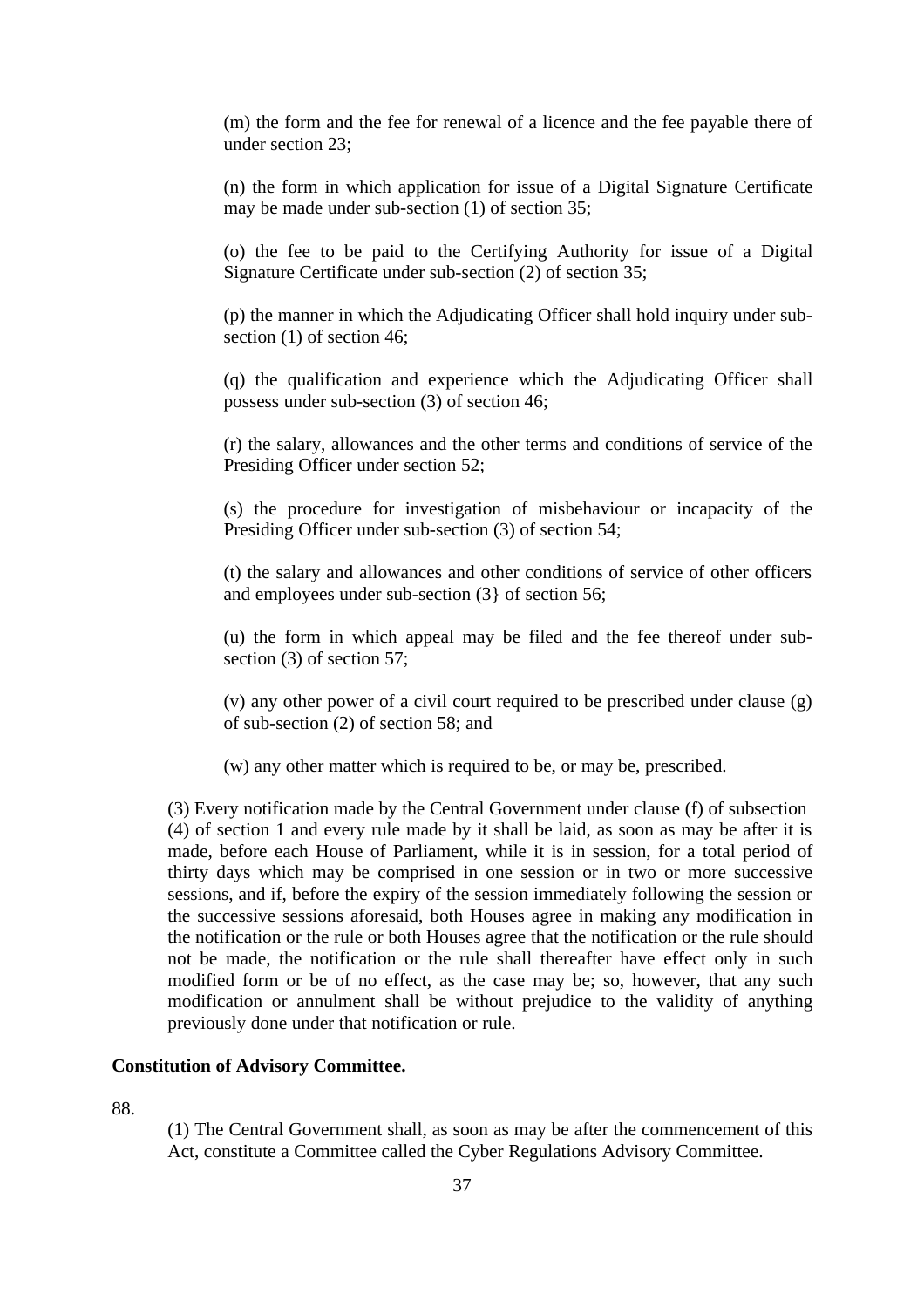(2) The Cyber Regulations Advisory Committee shall consist of a Chairperson and such number of other official and non-official members representing the interests principally affected or having special knowledge of the subject-matter as the Central Government may deem fit.

(3) The Cyber Regulations Advisory Committee shall advise—

(a) the Central Government either generally as regards any rules or for any other purpose connected with this Act;

(b) the Controller in framing the regulations under this Act

(4) There shall be paid to the non-official members of such Committee such travelling and other allowances as the Central Government may fix.

#### **Power of Controller to make regulations.**

89.

(1) The Controller may, after consultation with the Cyber Regulations Advisory Committee and with the previous approval of the Central Government, by notification in the Official Gazette, make regulations consistent with this Act and the rules made thereunder to carry out the purposes of this Act.

(2) In particular, and without prejudice to the generality of the foregoing power, such regulations may provide for all or any of the following matters, namely: —

(a) the particulars relating to maintenance of database containing the disclosure record of every Certifying Authority under clause (m) of section 18;

(b) the conditions and restrictions subject to which the Controller may recognise any foreign Certifying Authority under sub-section (1) of section 19;

(c) the terms and conditions subject to which a licence may be granted under clause (c) of sub-section (3) of section 21;

(d) other standards to be observed by a Certifying Authority under clause (d) of section 30;

(e) the manner in which the Certifying Authority shall disclose the matters specified in sub-section (1) of section 34;

(f) the particulars of statement which shall accompany an application under sub-section (3) of section 35;

(g) the manner in which the subscriber shall communicate the compromise of private key to the certifying Authority under sub-section (2) of section 42.

(3) Every regulation made under this Act shall be laid, as soon as may be after it is made, before each House of Parliament, while it is in session, for a total period of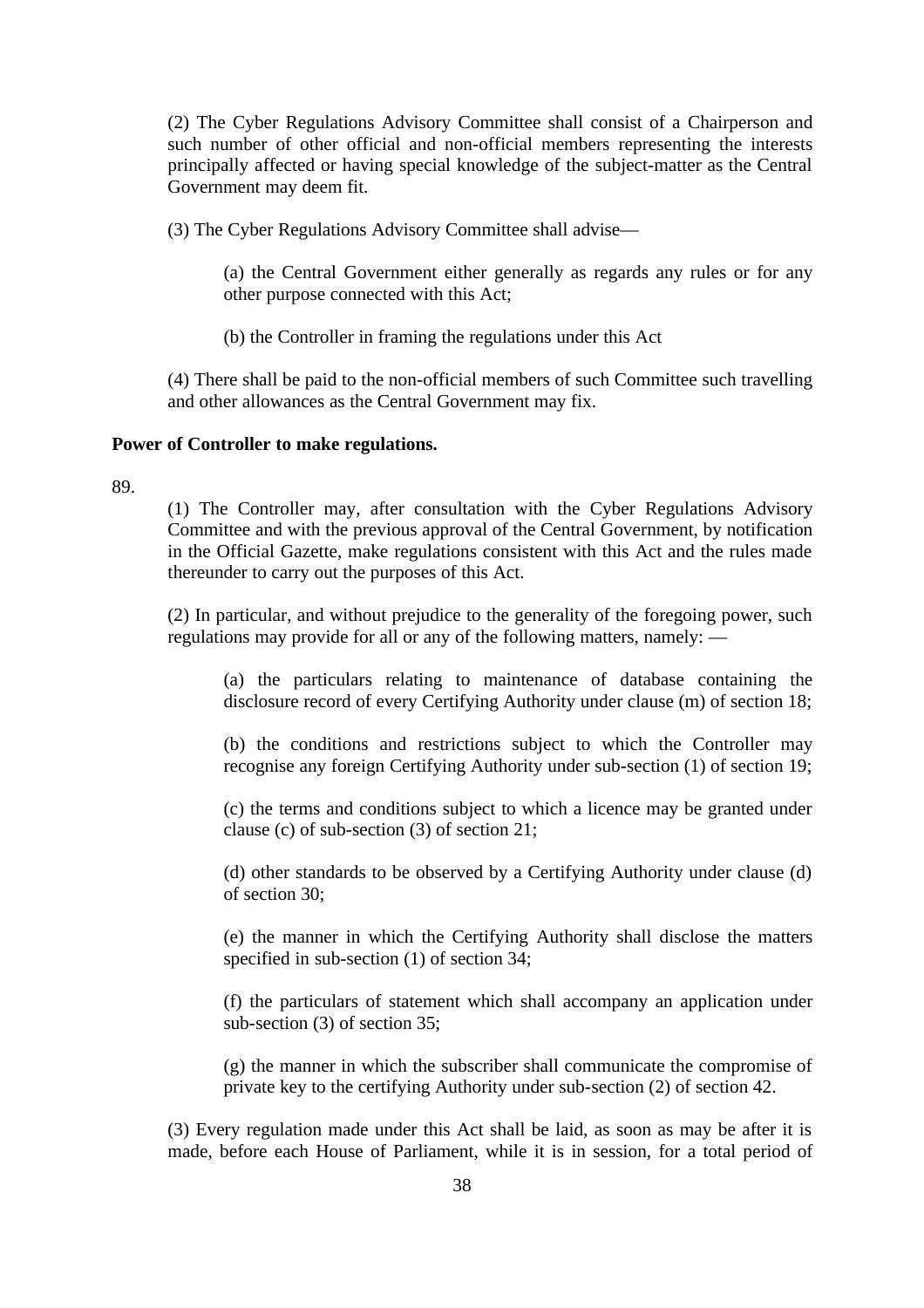thirty days which may be comprised in one session or in two or more successive sessions, and if, before the expiry of the session immediately following the session or the successive sessions aforesaid, both Houses agree in making any modification in the regulation or both Houses agree that the regulation should not be made, the regulation shall thereafter have effect only in such modified form or he of no effect, as the case may be; so, however, that any such modification or annulment shall be without prejudice to the validity of anything previously done under that regulation.

#### **Power of State Government to make rules.**

#### 90.

(1) The State Government may, by notification in the Official Gazette, make rules to carry out the provisions of this Act.

(2) In particular, and without prejudice to the generality of the foregoing power, such rules may provide for all or any of the following matters, namely: —

(a) the electronic form in which filing, issue, grant receipt or payment shall be effected under sub-section (1) of section 6;

(b) for matters specified in sub-section (2) of section 6;

(c) any other matter which is required to be provided by rules by the State Government.

(3) Every rule made by the State Government under this section shall be laid, as soon as may be after it is made, before each House of the State Legislature where it consists of two Houses, or where such Legislature consists of one House, before that House.

### **Amendment of Act 45 of 1860.**

#### 91.

The Indian Penal Code shall be amended in the manner specified in the First Schedule to this  $Act$ 

### **Amendment of Act 1 of 1872.**

#### 92.

The Indian Evidence Act, 1872 shall be amended in the manner specified in the Second Schedule to this Act.

### **Amendment of Act 18 of 1891.**

#### 93.

The Bankers' Books Evidence Act, 1891 shall be amended in the manner specified in the Third Schedule to this Act.

### **Amendment of Act 2 of 1934.**

#### 94.

The Reserve Bank of India Act, 1934 shall be amended in the manner specified in the Fourth Schedule to this Act.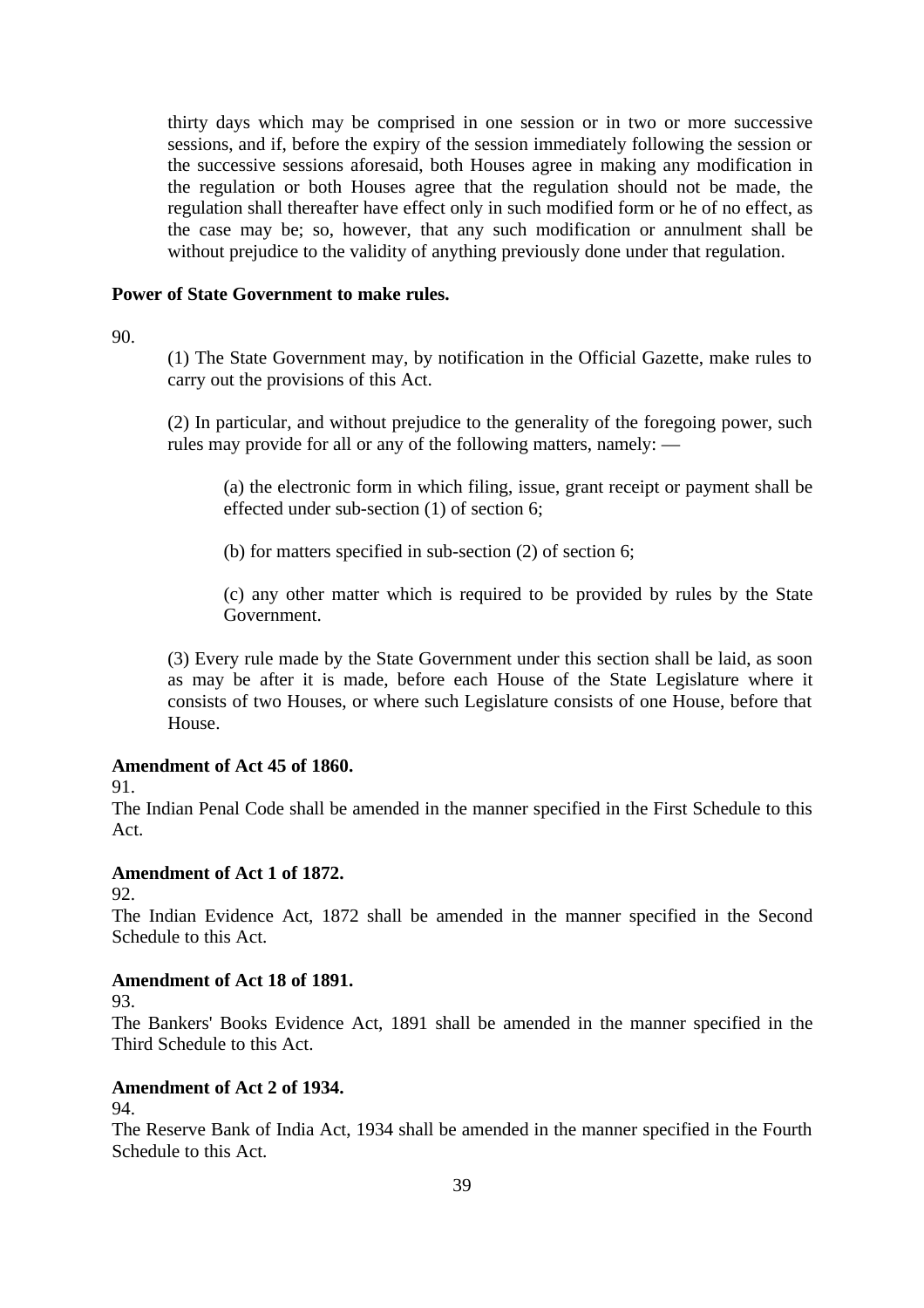### **THE FIRST SCHEDULE** (See section 91) **AMENDMENTS TO THE INDIAN PENAL CODE (45 OF 1860)**

1. After section 29, the following section shall be inserted, namely: —

*29A. Electronic record-* The words "electronic record" shall have the meaning assigned to them in clause (t) of sub-section (1) of section 2 of the Information Technology Act, 2000.

2. In section 167, for the words "such public servant, charged with the preparation or translation of any document, frames or translates that document", the words "such public servant, charged with the preparation or translation of any document or electronic record, frames, prepares or translates that document or electronic record" shall be substituted.

3. In section 172, for the words "produce a document in a Court of Justice", the words "produce a document or an electronic record in a Court of Justice" shall be substituted.

4. In section 173, for the words "to produce a document in a Court of Justice", the words "to produce a document or electronic record in a Court of Justice" shall be substituted.

5. In section 175, for the word "document" at both the places where it occurs, the words "document or electronic record" shall be substituted.

6. In section 192, for the words "makes any false entry in any book or record, or makes any document containing a false statement", the words "makes any false entry in any book or record, or electronic record or makes any document or electronic record containing a false statement" shall be substituted.

7. In section 204, for the word "document" at both the places where it occurs, the words "document or electronic record" shall be substituted.

8. In section 463, for the words "Whoever makes any false documents or part of a document with intent to cause damage or injury", the words "Whoever makes any false documents or false electronic record or part of a document or electronic record, with intent to cause damage or injury" shall be substituted.

9. In section 464, —

(a) for the portion beginning with the words "A person is said to make a false document" and ending with the words "by reason of deception practised upon him, he does not know the contents of the document or the nature of the alteration", the following shall be substituted, namely:—

"A person is said to make a false document or false electronic record—

First—Who dishonestly or fraudulently—

(a) makes, signs, seals or executes a document or part of a document;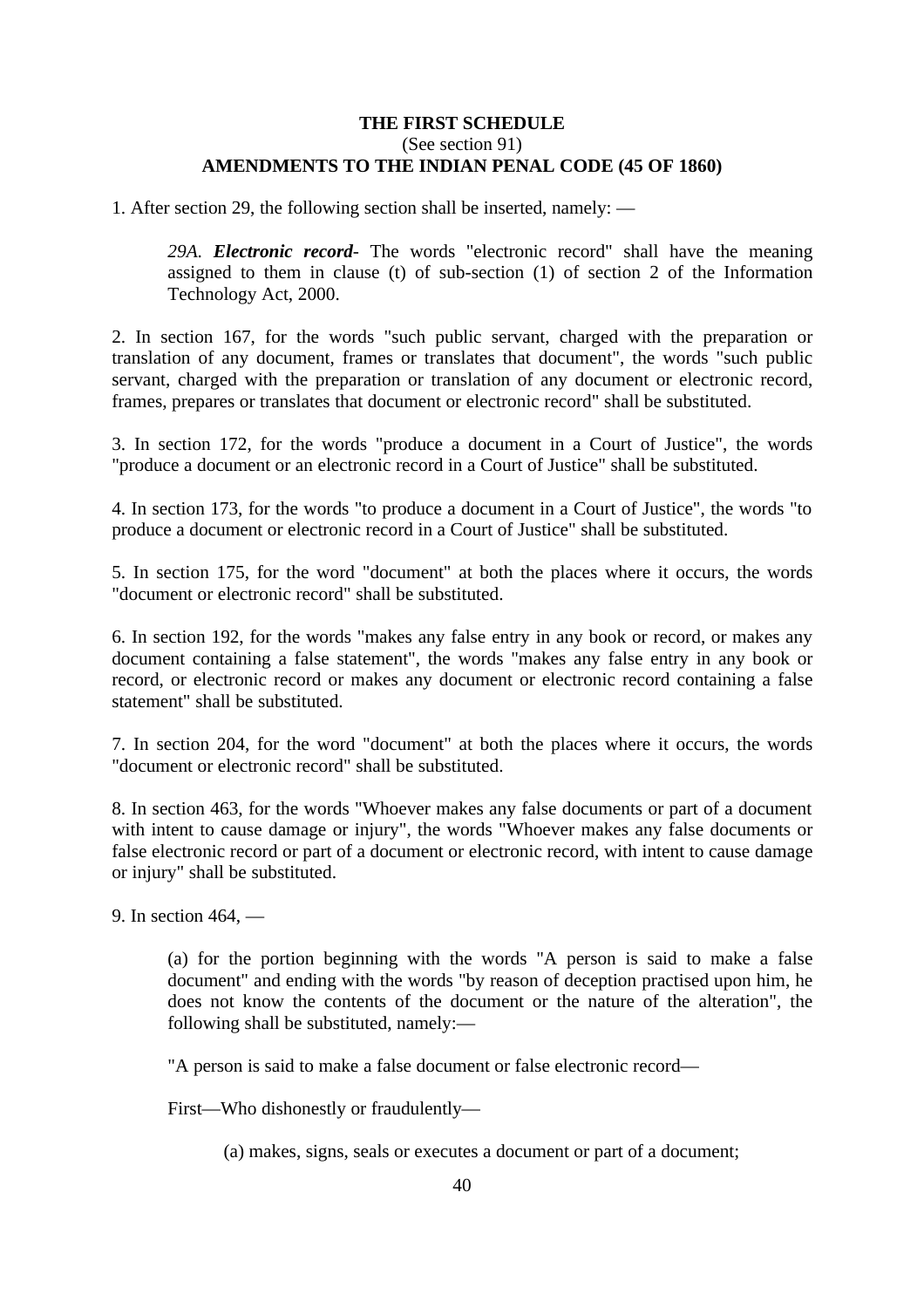(b) makes or transmits any electronic record or part of any electronic record;

(c) affixes any digital signature on any electronic record;

(d) makes any mark denoting the execution of a document or the authenticity of the digital signature, with the intention of causing it to be believed that such document or part of document, electronic record or digital signature was made, signed, sealed, executed, transmitted or affixed by or by the authority of a person by whom or by whose authority he knows that it was not made, signed, sealed, executed or affixed; or

Secondly—Who, without lawful authority, dishonestly or fraudulently, by cancellation or otherwise, alters a document or an electronic record in any material part thereof, after it has been made, executed or affixed with digital signature either by himself or by any other person, whether such person be living or dead at the time of such alteration; or

Thirdly—Who dishonestly or fraudulently causes any person to sign, seal, execute or alter a document or an electronic record or to affix his digital signature on any electronic record knowing that such person by reason of unsoundness of mind or intoxication cannot, or that by reason of deception practised upon him, he does not know the contents of the document or electronic record or the nature of the alteration"

(b) after *Explanation 2*, the following *Explanation* shall be inserted at the end, namely:—

'*Explanation 3*. —For the purposes of this section, the expression "affixing digital signature" shall have the meaning assigned to it in clause (d) of subsection (1) of section 2 of the Information Technology Act, 2000.'

10. In section 466, —

(a) for the words "Whoever forges a document", the words "Whoever forges a document or an electronic record" shall be substituted;

(b) the following Explanation shall be inserted at the end, namely:—

'*Explanation*. —For the purposes of this section, "register" includes any list, data or record of any entries maintained in the electronic form as defined in clause (r) of sub-section (1) of section 2 of the Information Technology Act, 2000.'

11. In section 468, for the words "document forged", the words "document or electronic record forged" shall be substituted.

12. In section 469, for the words "intending that the document forged", the words "intending that the document or electronic record forged" shall be substituted.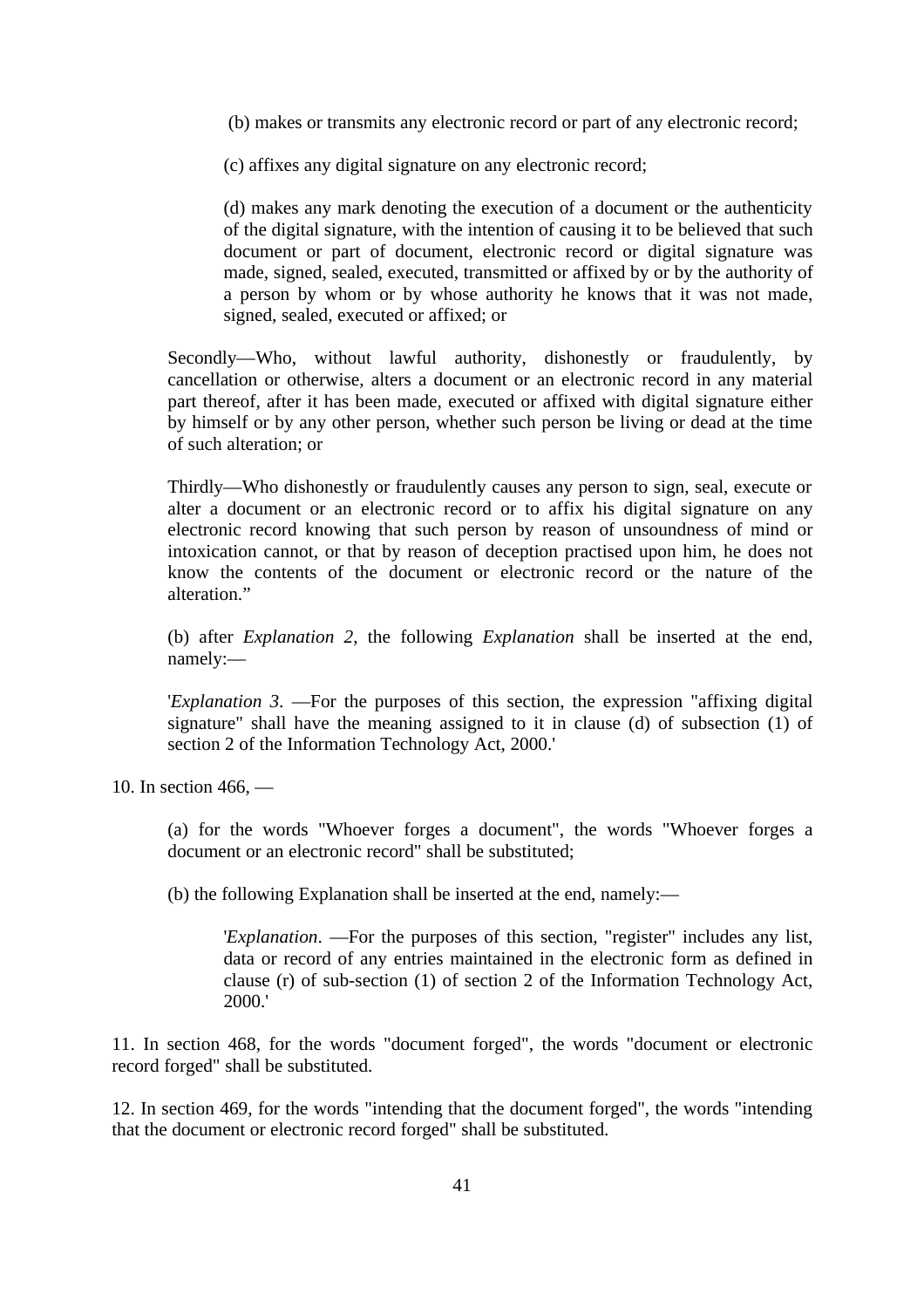13. In section 470, for the word "document" in both the places where it occurs, the words "document or electronic record" shall be substituted.

14. In section 471, for the word "document" wherever it occurs, the words "document or electronic record" shall be substituted.

15. In section 474, for the portion beginning with the words "Whoever has in his possession any document" and ending with the words "if the document is one of the description mentioned in section 466 of this Code", the following shall be substituted, namely: —

"Whoever has in his possession any document or electronic record, knowing the same to be forged and intending that the same shall fraudulently or dishonestly be used as a genuine, shall, if the document or electronic record is one of the description mentioned in section 466 of this Code."

16. In section 476, for the words "any document", the words "any document or electronic record" shall be substituted.

17. In section 477A, for the words "book, paper, writing" at both the places where they occur, the words "book, electronic record, paper, writing" shall be substituted.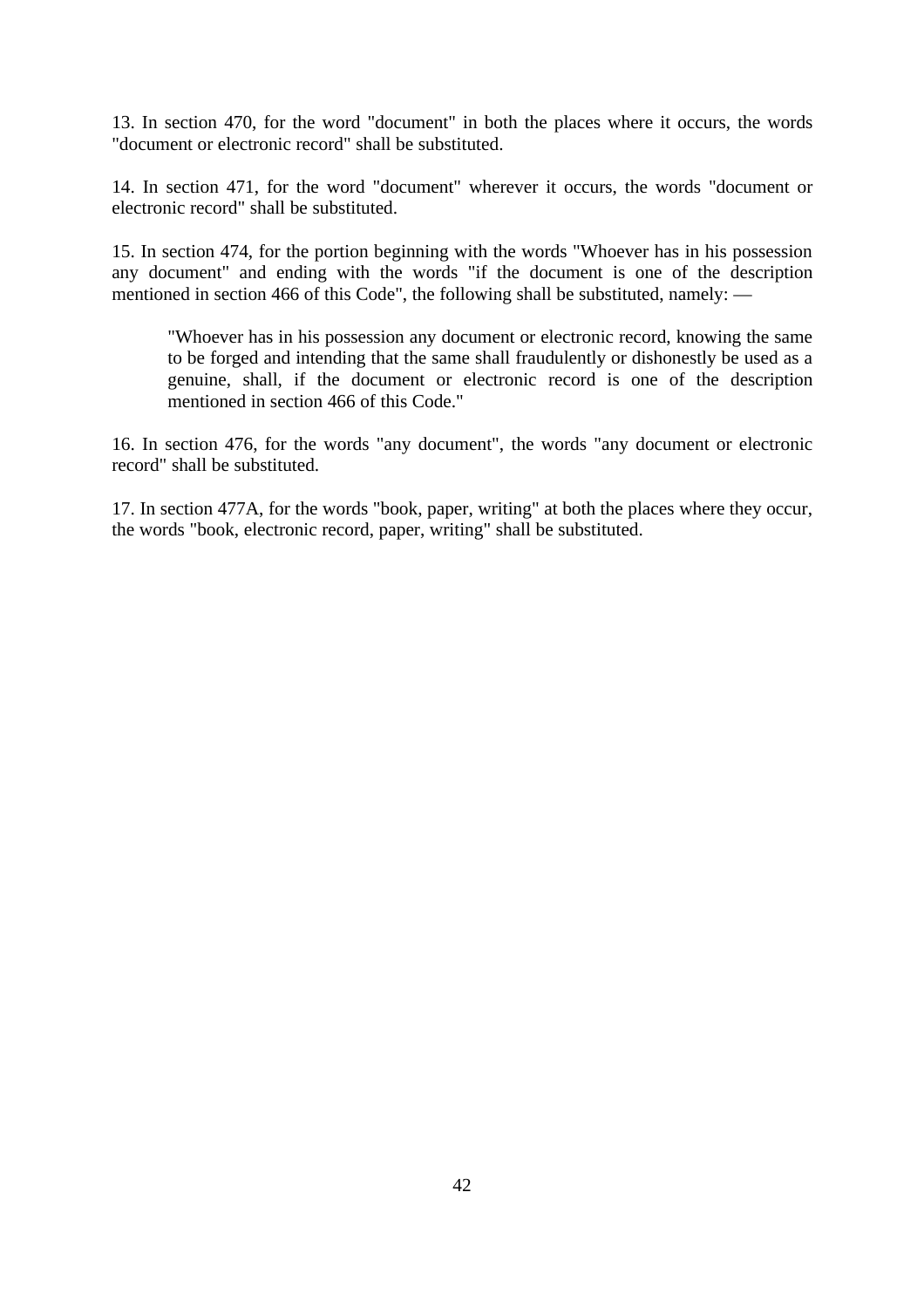### **THE SECOND SCHEDULE** (See section 92) **AMENDMENTS TO THE INDIAN EVIDENCE ACT, 1872 (1 OF 1872)**

1. In section 3,—

(a) in the definition of "Evidence", for the words "all documents produced for the inspection of the Court", the words "all documents including electronic records produced for the inspection of the Court" shall be substituted;

(b) after the definition of "India", the following shall be inserted, namely:—

'the expressions "Certifying Authority", "digital signature", "Digital Signature Certificate", "electronic form", "electronic records", "information", "secure electronic record", "secure digital signature" and "subscriber" shall have the meanings respectively assigned to them in the Information Technology Act, 2000.'

2. In section 17, for the words "oral or documentary", the words "oral or documentary or contained in electronic form" shall be substituted.

3. After section 22, the following section shall be inserted, namely: —

"*22A. When oral admission as to contents of electronic records are relevant.-* Oral admissions as to the contents of electronic records are not relevant, unless the genuineness of the electronic record produced is in question."

4. In section 34, for the words "Entries in the books of account", the words "Entries in the books of account, including those maintained in an electronic form" shall be substituted.

5. In section 35, for the word "record", in both the places where it occurs, the words "record or an electronic record" shall be substituted.

6. For section 39, the following section shall be substituted, namely: —

"*39. What evidence to be given when statement forms part of a conversation, document, electronic record, book or series of letters or papers. -* When any statement of which evidence is given forms part of a longer statement, or of a conversation or part of an isolated document, or is contained in a document which forms part of a book, or is contained in part of electronic record or of a connected series of letters or papers, evidence shall be given of so much and no more of the statement, conversation, document, electronic record, book or series of letters or papers as the Court considers necessary in that particular case to the full understanding of the nature and effect of the statement, and of the circumstances under which it was made."

7. After section 47, the following section shall be inserted, namely: —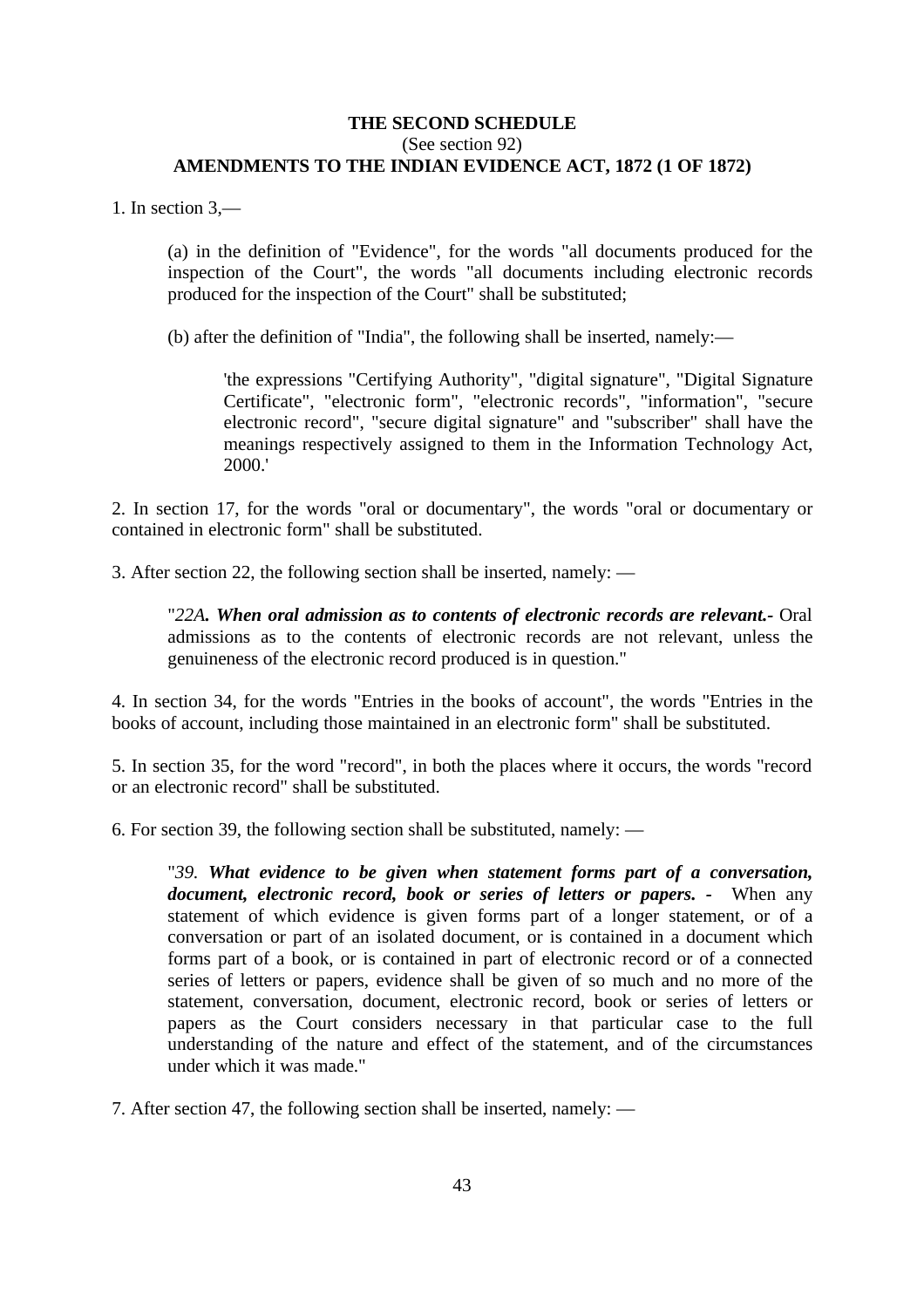"*47A. Opinion as to digital signature where relevant. -* When the Court has to form an opinion as to the digital signature of any person, the opinion of the Certifying Authority which has issued the Digital Signature Certificate is a relevant fact."

8. In section 59, for the words "contents of documents" the words "contents of documents or electronic records" shall be substituted.

9. After section 65, the following sections shall be inserted, namely: —

"*65A. Special provisions as to evidence relating to electronic record. -* The contents of electronic records may be proved in accordance with the provisions of section 65B."

#### *65B Admissibility of electronic records. -*

(1) Notwithstanding anything contained in this Act, any information contained in an electronic record which is printed on a paper, stored, recorded or copied in optical or magnetic media produced by a computer (hereinafter referred to as the computer output) shall be deemed to be also a document, if the conditions mentioned in this section are satisfied in relation to the information and computer in question and shall be admissible in any proceedings, without further proof or production of the original, as evidence of any contents of the original or of any fact stated therein of which direct evidence would be admissible.

(2) The conditions referred to in sub-section (1) in respect of a computer output shall be the following, namely:

(a) the computer output containing the information was produced by the computer during the period over which the computer was used regularly to store or process information for the purposes of any activities regularly carried on over that period by the person having lawful control over the use of the computer;

(b) during the said period, information of the kind contained in the electronic record or of the kind from which the information so contained is derived was regularly fed into the computer in the ordinary course of the said activities;

(c) throughout the material part of the said period, the computer was operating properly or, if not, then in respect of any period in which it was not operating properly or was out of operation during that part of the period, was not such as to affect the electronic record or the accuracy of its contents; and

(d) the information contained in the electronic record reproduces or is derived from such information fed into the computer in the ordinary course of the said activities.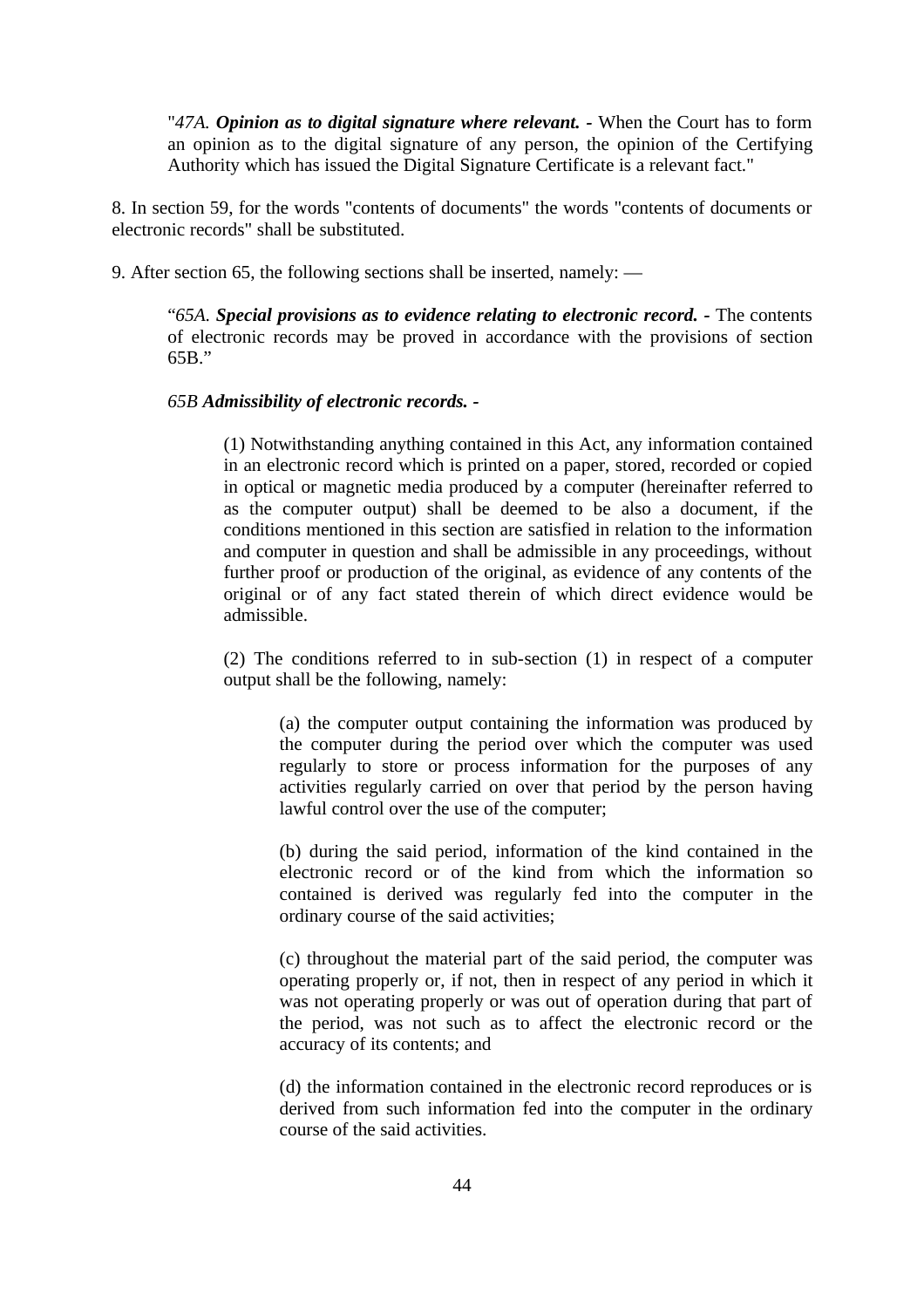(3) Where over any period, the function of storing or processing information for the purposes of any activities regularly carried on over that period as mentioned in clause (a) of sub-section (2) was regularly performed by computers, whether—

(a) by a combination of computers operating over that period; or

(b) by different computers operating in succession over that period; or

(c) by different combinations of computers operating in succession over that period; or

(d) in any other manner involving the successive operation over that period, in whatever order, of one or more computers and one or more combinations of computers, all the computers used for that purpose during that period shall be treated for the purposes of this section as constituting a single computer; and references in this section to a computer shall be construed accordingly.

(4) In any proceedings where it is desired to give a statement in evidence by virtue of this section, a certificate doing any of the following things, that is to say,

(a) identifying the electronic record containing the statement and describing the manner in which it was produced;

(b) giving such particulars of any device involved in the production of that electronic record as may be appropriate for the purpose of showing that the electronic record was produced by a computer;

(c) dealing with any of the matters to which the conditions mentioned in sub-section (2) relate, and purporting to be signed by a person occupying a responsible official position in relation to the operation of the relevant device or the management of the relevant activities (whichever is appropriate) shall be evidence of any matter stated in the certificate; and for the purposes of this sub-section it shall be sufficient for a matter to be stated to the best of the knowledge and belief of the person stating it.

(5) For the purposes of this section, —

(a) information shall be taken to be supplied to a computer if it is supplied thereto in any appropriate form and whether it is so supplied directly or (with or without human intervention) by means of any appropriate equipment;

(b) whether in the course of activities carried on by any official, information is supplied with a view to its being stored or processed for the purposes of those activities by a computer operated otherwise than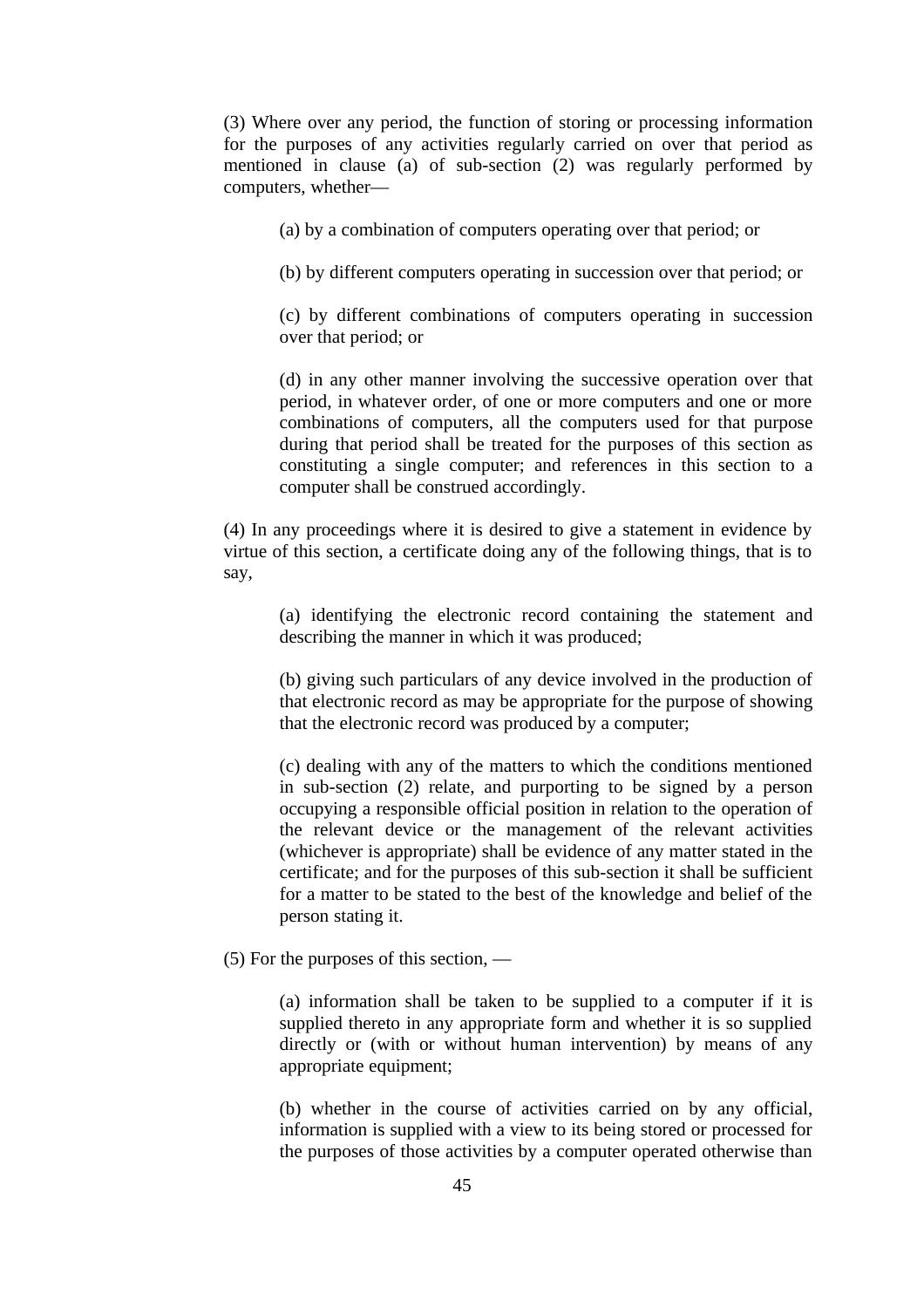in the course of those activities, that information, if duly supplied to that computer, shall be taken to be supplied to it in the course of those activities;

(c) a computer output shall be taken to have been produced by a computer whether it was produced by it directly or (with or without human intervention) by means of any appropriate equipment.

*Explanation*. —For the purposes of this section any reference to information being derived from other information shall be a reference to its being derived therefrom by calculation, comparison or any other process.

10. After section 67, the following section shall be inserted, namely: —

*67A Proof as to digital signature. -* Except in the case of a secure digital signature, if the digital signature of any subscriber is alleged to have been affixed to an electronic record the fact that such digital signature is the digital signature of the subscriber must be proved.

11. After section 73, the following section shall be inserted, namely: —

*73A. Proof as to verification of digital signature. -* In order to ascertain whether a digital signature is that of the person by whom it purports to have been affixed, the Court may direct—

(a) that person or the Controller or the Certifying Authority to produce the Digital Signature Certificate;

(b) any other person to apply the public key listed in the Digital Signature Certificate and verify the digital signature purported to have been affixed by that person.

*Explanation.* – For the purposes of this section, "Controller" means the Controller appointed under sub-section (1) of section 17 of the Information Technology Act, 2000'.

12. After section 81, the following section shall be inserted, namely: —

"*81 A. Presumption as to Gazettes in electronic forms. -* The Court shall presume the genuineness of every electronic record purporting to be the Official Gazette, or purporting to be electronic record directed by any law to be kept by any person, if such electronic record is kept substantially in the form required by law and is produced from proper custody."

13. After section 85, the following sections shall be inserted, namely: —

"*85A. Presumption as to electronic agreements. -* The Court shall presume that every electronic record purporting to be an agreement containing the digital signatures of the parties was so concluded by affixing the digital signature of the parties.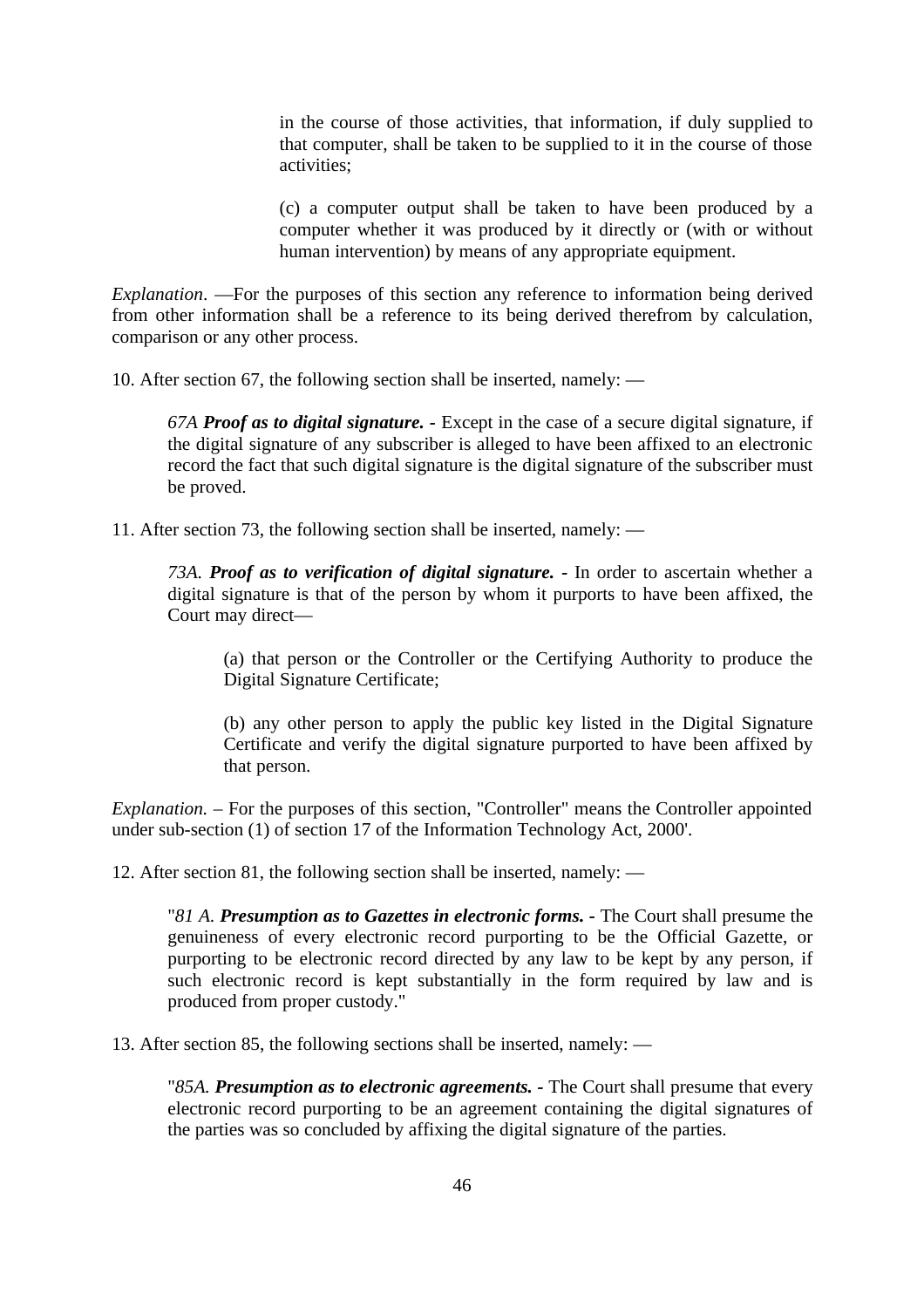#### *85B. Presumption as to electronic records and digital signatures.*

(1) In any proceedings involving a secure electronic record, the Court shall presume unless contrary is proved, that the secure electronic record has not been altered since the specific point of time to which the secure status relates.

(2) In any proceedings, involving secure digital signature, the Court shall presume unless the contrary is proved that—

(a) the secure digital signature is affixed by subscriber with the intention of signing or approving the electronic record;

(b) except in the case of a secure electronic record or a secure digital signature, nothing in this section shall create any presumption relating to authenticity and integrity of the electronic record or any digital signature.

#### *85C. Presumption as to Digital Signature Certificates. -*

The Court shall presume, unless contrary is proved, that the information listed in a Digital Signature Certificate is correct, except for information specified as subscriber information which has not been verified, if the certificate was accepted by the subscriber."

14. After section 88, the following section shall be inserted, namely: —

*88A. Presumption as to electronic messages. -* The Court may presume that an electronic message forwarded by the originator through an electronic mail server to the addressee to whom the message purports to be addressed corresponds with the message as fed into his computer for transmission; but the Court shall not make any presumption as to the person by whom such message was sent.

*Explanation*. —For the purposes of this section, the expressions "addressee" and "originator" shall have the same meanings respectively assigned to them in clauses (b) and (za) of sub-section (1) of section 2 of the Information Technology Act, 2000.

#### 15. After section 90, the following section shall be inserted, namely: —

"*90A. Presumption as to electronic records five years old. -* Where any electronic record, purporting or proved to be five years old, is produced from any custody which the Court in the particular case considers proper, the Court may presume that the digital signature which purports to be the digital signature of any particular person was so affixed by him or any person authorised by him in this behalf.

*Explanation*. —Electronic records are said to be in proper custody if they are in the place in which, and under the care of the person with whom, they naturally be; but no custody is improper if it is proved to have had a legitimate origin, or the circumstances of the particular case are such as to render such an origin probable. This Explanation applies also to section 81A."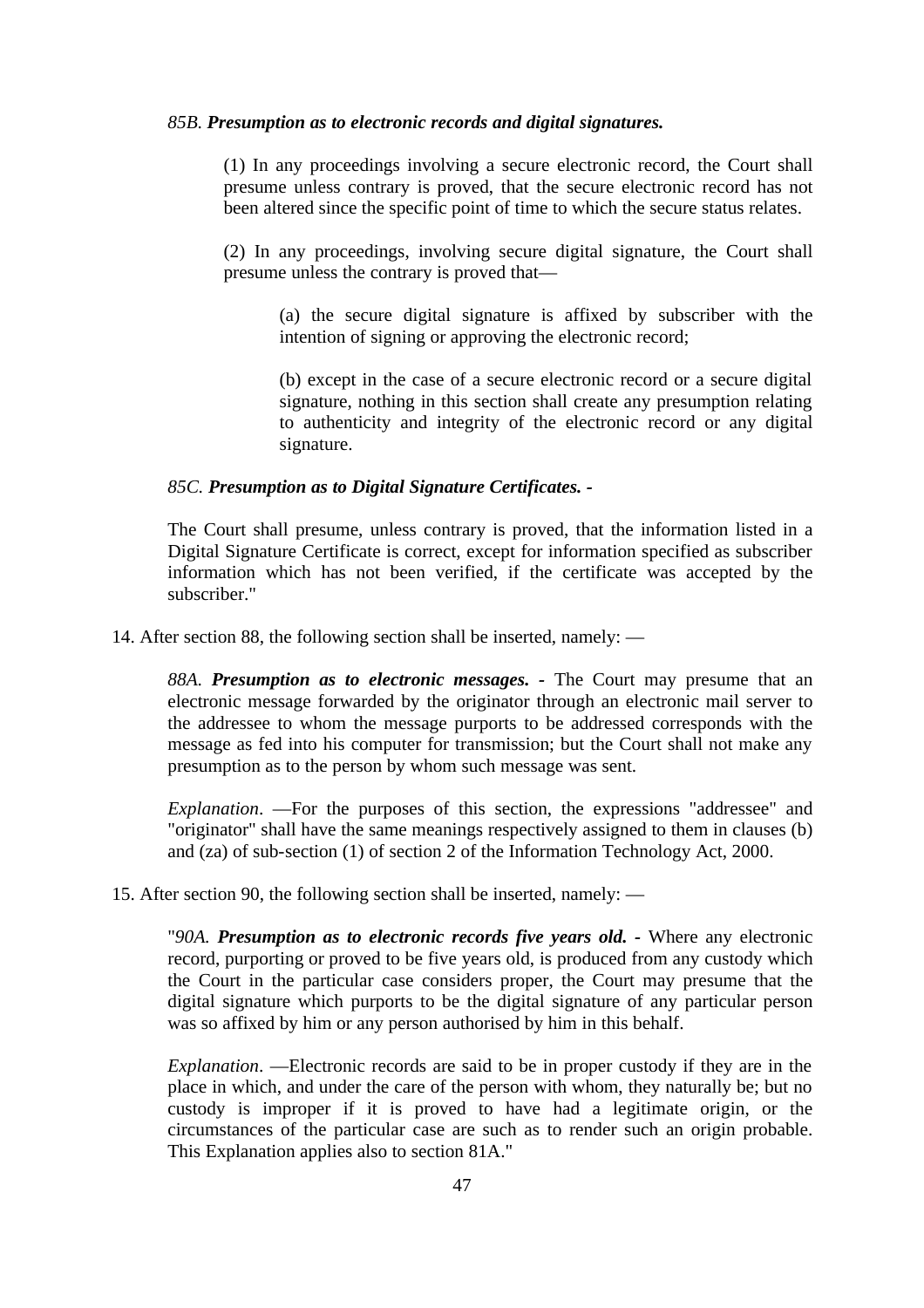16. For section 131, the following section shall be substituted, namely: —

"*131. Production of documents or electronic records, which another person, having possession, could refuse to produce.* - No one shall be compelled to produce documents in his possession or electronic records under his control, which any other person would be entitled to refuse to produce if they were in his possession or control, unless such last-mentioned person consents to their production."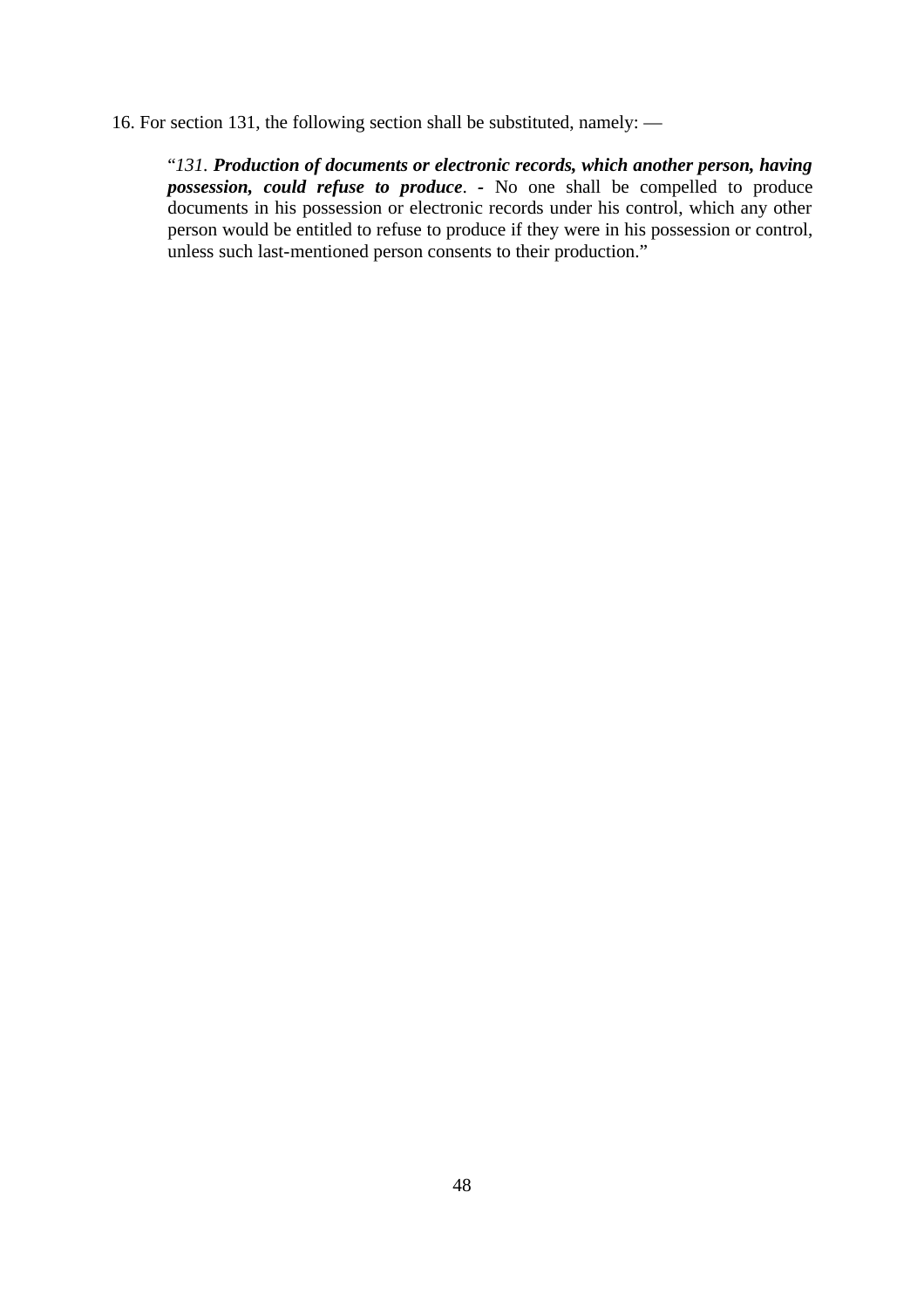#### **THE THIRD SCHEDULE**

(See section 93)

### **AMENDMENTS TO THE BANKERS' BOOKS EVIDENCE ACT 1891 (18 OF 1891)**

1. In section 2—

(a) for clause (3), the following clause shall be substituted, namely:—

(3) "bankers' books" include ledgers, day-books, cash-books, account-books and all other books used in the ordinary business of a bank whether kept in the written form or as printouts of data stored in a floppy, disc, tape or any other form of electromagnetic data storage device;

(b) for clause (8), the following clause shall be substituted, namely: —

(8) "certified copy" means when the books of a bank,—

(a) are maintained in written form, a copy of any entry in such books together with a certificate written, the foot of such copy that it is a true copy of such entry, that such entry is contained in one of the ordinary books of the bank and was made in the usual and ordinary course of business and that such book is still in the custody of the bank, and where the copy was obtained by a mechanical or other process which in itself ensured the accuracy of the copy, a further certificate to that effect, but where the book from which such copy was prepared has been destroyed in the usual course of the bank's business after the date on which the copy had been so prepared, a further certificate to that effect, each such certificate being dated and subscribed by the principal accountant or manager of the bank with his name and official title; and

(b) consist of printouts of data stored in a floppy, disc, tape or any other electro-magnetic data storage device, a printout of such entry or a copy of such printout together with such statements certified in accordance with the provisions of section 2A.

2. After section 2, the following section shall be inserted, namely: —

 "*2A. Conditions in the printout -* A printout of entry or a copy of printout referred to in sub-section (8) of section 2 shall be accompanied by the following, namely:  $\overline{\phantom{a}}$ 

(a) a certificate to the effect that it is a printout of such entry or a copy of such printout by the principal accountant or branch manager; and

(b) a certificate by a person in charge of computer system containing a brief description of the computer system and the particulars of—

(A) the safeguards adopted by the system to ensure that data is entered or any other operation performed only by authorised persons;